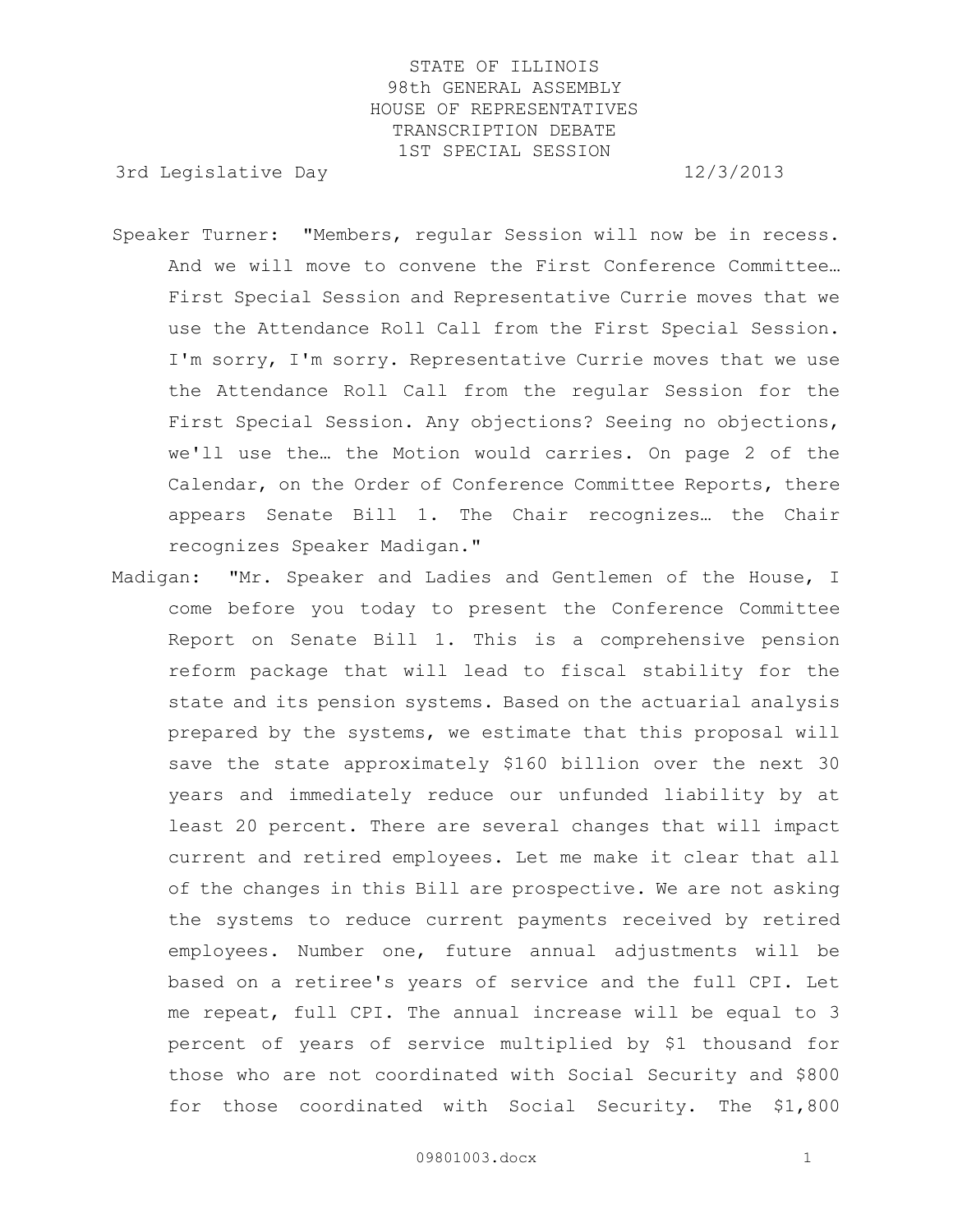3rd Legislative Day 12/3/2013

amounts will be adjusted each year by the full CPI. Those with an annuity less than their years of service multiply by one thousand or 800 dollars or whatever the amount is at the time of retirement will receive a COLA equal to 3 percent compounded each year until their annuity reaches that amount. In some cases, a person's annuity will never reach that magic number and they will continue to receive the 3 percent compounded COLA for life. For example, any noncoordinated retiree who worked for at least 20 years and retired with a final average salary of at least \$42 thousand will not see any changes to their COLA. Next, current employees will miss between one and five annual adjustments depending on age. Next, the Tier II pensionable salary cap will apply prospectively. The legislation grandfathers in salaries that currently exceed the cap and that will exceed the cap based on raises in a collective bargaining agreement. Next, the retirement age will be increased for those 45 years of age and under. For each year a member is under 46, the retirement age will be increased by four months up to five years. Next, employees will contribute 1 percent less… less of their salary toward their pension. With these changes, the state will adopt an actuarially sound funding schedule that will reduce the unfunded liability and establish level contributions. The new schedule will achieve 100 percent funding of the retirement systems no later than the end of fiscal year 2044. In addition to the annual contributions, the state will commit to providing supplemental funding for the retirement systems. Beginning in FY16, 10 percent of the annual savings resulting from pension reform will be contributed to the systems. In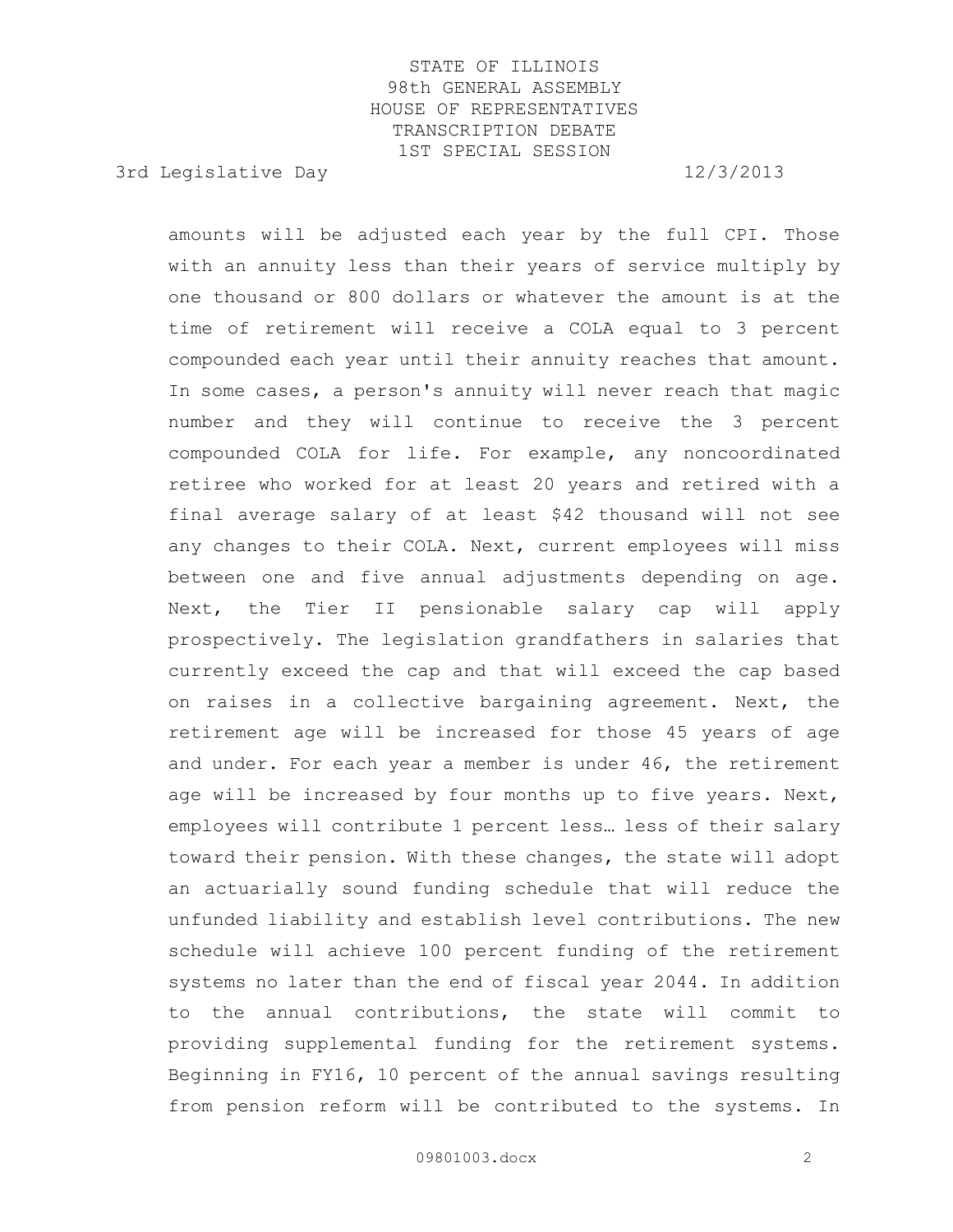3rd Legislative Day 12/3/2013

FY19, the state will contribute an additional 364 million and 1 billion annually until the systems reach 100 percent funding. These contributions will be pure add-ons, which means that the state's annual contributions will not be reduced by these amounts. If the state fails to make the annual contribution or a supplemental contribution, a retirement system will have the ability to file an action in the Illinois Supreme Court to force the state to meet its obligations. There are several other important parts of the Bill worth mentioning. One, all pension matters with the exception of pension pickups that local school districts are removed from collective bargaining. Two, employees will have the option to join a defined contribution plan. Three, state pension systems will be prohibited from using pension funds to subsidize health care costs. I think it's important that we understand why we're here today talking about a change in the Pension Code. We're here today because the cost of the present state systems are simply too rich for the resources available to the State of Illinois to pay for those systems in addition to meeting our obligations in areas such as education and social services. And it's important to note that the cost of these pensions have grown in recent years and will continue to grow. As an example, in FY08, the percentage of GRF appropriations dedicated to the pensions was 6 percent. Two years later in FY10, it was 12 percent. Two years later in FY12, it was 14 percent. In the current budget, FY14, it's 20 percent. It's estimated that in FY30 it will be 23.5 percent. In FY40, it'll be 25.9 percent. In FY45, it'll be 26.2 percent. Next, we ought to compare ourselves to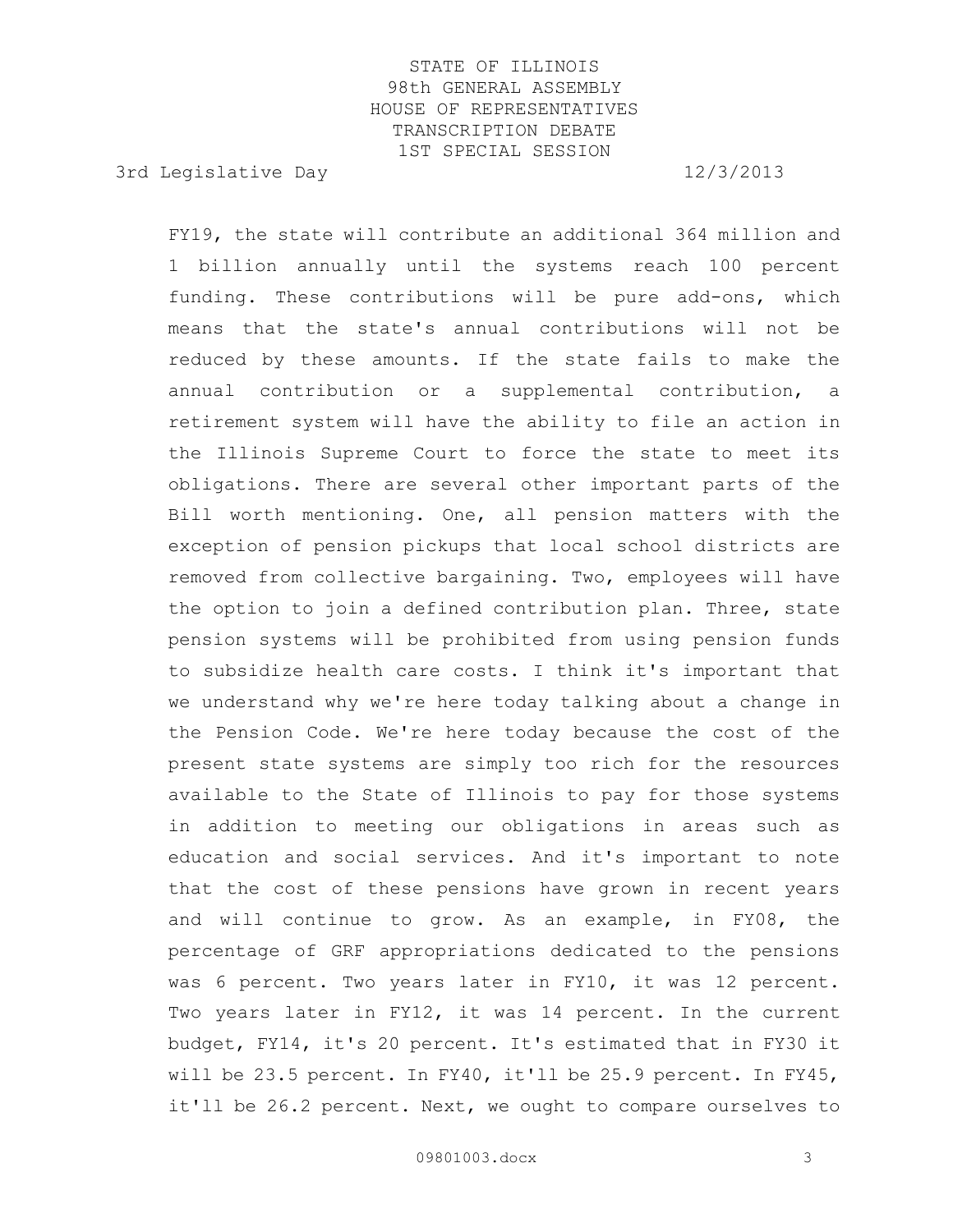3rd Legislative Day 12/3/2013

what happens in our surrounding states. The surrounding states are more or less the same as Illinois. There are differences, but they're more or less the same as Illinois and what we know is that Illinois leads the region in the amount of state-source revenue that we dedicate to our pensions. So as an example, we dedicate 14 percent of our state-source revenue to pensions. Kentucky contributes 11.6 percent; Indiana, 6.9 percent; Missouri, 4.9 percent; Iowa, 1.6 percent; Wisconsin, 1.3 percent. So, we lead the region but not in the category where we wish to lead. That gives us the background reason why we're here today and why we're contemplating this change. I think it's important to review a little history of this year and how we arrived at where we are today. We began this calendar year last January knowing we had a severe problem with our pension systems. In the Democratic Caucus, we engaged in intense education program. We dedicated numerous caucuses to learning and understanding the problems with the funding of the pension system. And then all of us engaged in a series of test votes right here on the floor where certain elements of this Bill were offered as an Amendment to a Bill. They were debated and we voted. And through that voting, we improved the education and the understanding of the serious nature of this problem. Next, the House passed the House Pension Bill, generally referred to as Senate Bill 1. In my judgment, House passage to that Bill set the high bar of achievement in this exercise. Let's not forget, given the amount of money that we're dedicating to the cost of the pensions, given where we stand in the region, we're here today discussing the issue because of the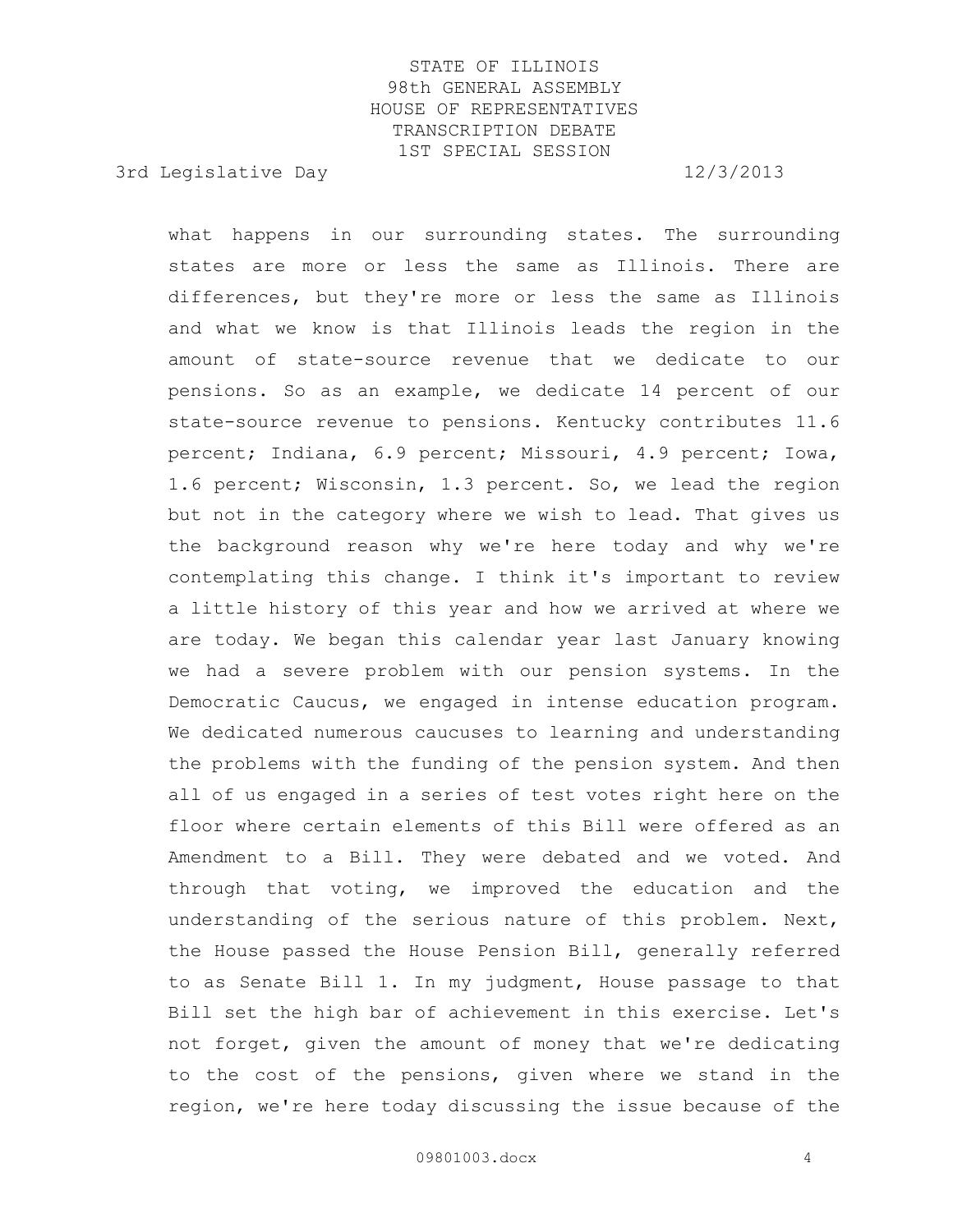3rd Legislative Day 12/3/2013

cost. And what we want to do is to get cost savings because of the… as a result of this Bill and that's where the House Bill set the high bar of \$163 billion of cost savings. Later in the spring, the Senate passed Senate Bill 2404. It also changed the Pension Code, but the cost savings in that Bill were in the neighborhood of \$58 billion. And so, again, we're involved in this exercise to achieve cost savings for the pension systems. House action had saved 163 billion; Senate action had saved 58 billion. I was severely criticized because I would not permit the calling of Senate Bill 2404. And I declined to call the Bill because I wanted to shake the issue. I wanted people to have some time to understand the difference in cost savings between the two Bills and to understand that our goal is to achieve the most cost savings feasible as a result of the legislation. In the last few weeks, I engaged in shuttle diplomacy with Senator Cullerton, Representative Durkin, Senator Radogno. We had some very fruitful discussions in negotiations and at the end of those negotiations, I made two suggestions. The first suggestion was designed to meet a Senate Democratic objective. The Senate Democrats throughout this discussion had stated their strong interest in protecting the interest of workers and they wanted to minimize the impact on workers as it would relate to the change in the COLA. So going back to the House Bill, House action. In the House Bill we provided that going forward the COLA would be flat, it wouldn't change and that's where we achieved the great amount of our savings. Through the summer in the Conference Committee, there was discussion about adjusting the COLA by one half of the Consumer Price Index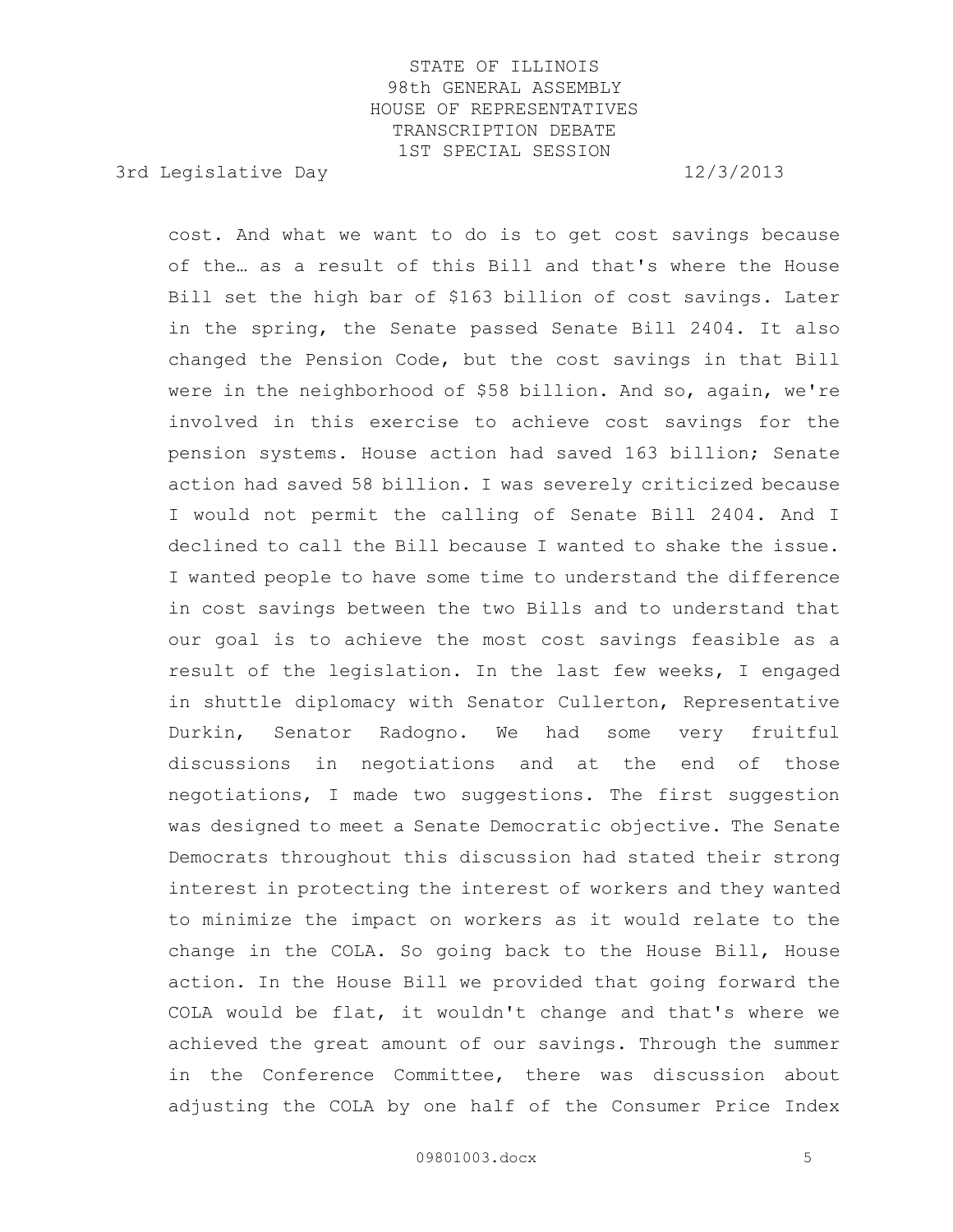3rd Legislative Day 12/3/2013

and at one point, there was discussion about a floor and a cap. But despite that suggestion in the Conference Committee, Senate Democrats continued to press their case to improve the functioning of the COLA. And so, it was my suggestion that we go to the full Consumer Price Index as an inflation adjuster on the COLA. That suggestion was accepted by the Senate Democrats. The same time Representative Durkin and Senator Radogno, to their credit, insisted… insisted very strongly that we continue to achieve a meaningful level of savings as a result of the Bill. You may recall, House action had saved 163 billion. The position of Mr. Durkin and Senator Radogno was that they would accept nothing less than 160 billion in savings. And to their credit, because they stood their ground, they got their wish in the negotiations. We did that because of my second suggestion which was to provide for supplemental funding where the Bill provides that 10 percent of the savings coming out of the Bill will be dedicated to the pension systems and thereby, the Bill provides over \$160 billion in savings. I want to also compliment Mr. Durkin, in particular, along with Senator Radogno, for insisting that there be a strong legislative intent in the Bill. This was another matter of great contention in the negotiations among the Leaders. And Mr. Durkin, in particular, demanded that there be legislative intent and that there'd be very strong legislative content and again, he got his wish and I stood with him and with Senator Radogno so that we have the strong legislative intent in the Bill that we think should be in the Bill. Let me speak a little bit to the message that will come out of this Bill. We begin, as we all know, something's got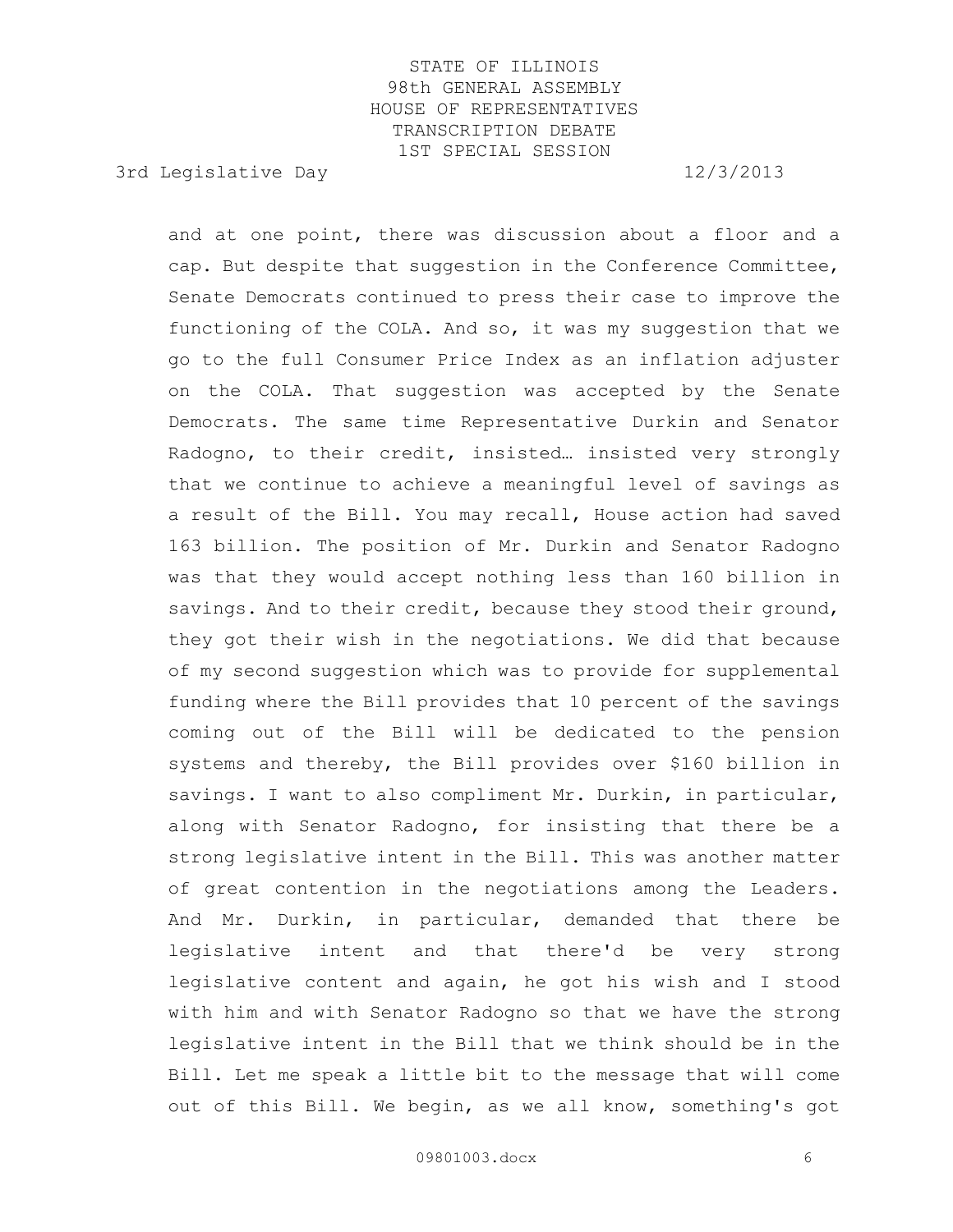3rd Legislative Day 12/3/2013

to be done. Something's got to be done. We can't go on dedicating so much of our resources to this one sector, pensions. Throughout the discussions there was a very strong interest in protecting long-term, low-income workers; longterm, low-income workers. That's done in this Bill because the Bill provides that up to a threshold level there's no change, no change. We talked at length about the cost or what's referred to as the 3 percent compounded COLA. That's been identified as the chief cause of the financial problem. For the long-term, low-income worker up to a threshold level, no change. It's still there. So, if you're abiding interest is long-term, low-income workers, you should vote 'yes' because they're protected in the Bill. Once the annuity hits the threshold level, the system changes and there's a COLA present and the COLA's pegged to the full Consumer Price Index just as the Social Security system is pegged to the full CPI. So, the message coming out of the Bill is there must be a change. We will protect the long-term, low-income workers, but for the remainder, there'll be little different than the vast majority of the nation which is enrolled in the Social Security system. That's the message coming out of the Bill. And then to those that would object that too much of a cost savings comes from benefit reductions, it's simply not true. Everyone's been provided with charts that shows very conclusively that there's close to an equal division between benefit reductions and supplemental appropriations or new money being put in by the government, not exactly 50 percent. Benefit reductions are a tad under 50 percent; supplemental appropriations are a tad over 50 percent. But the message is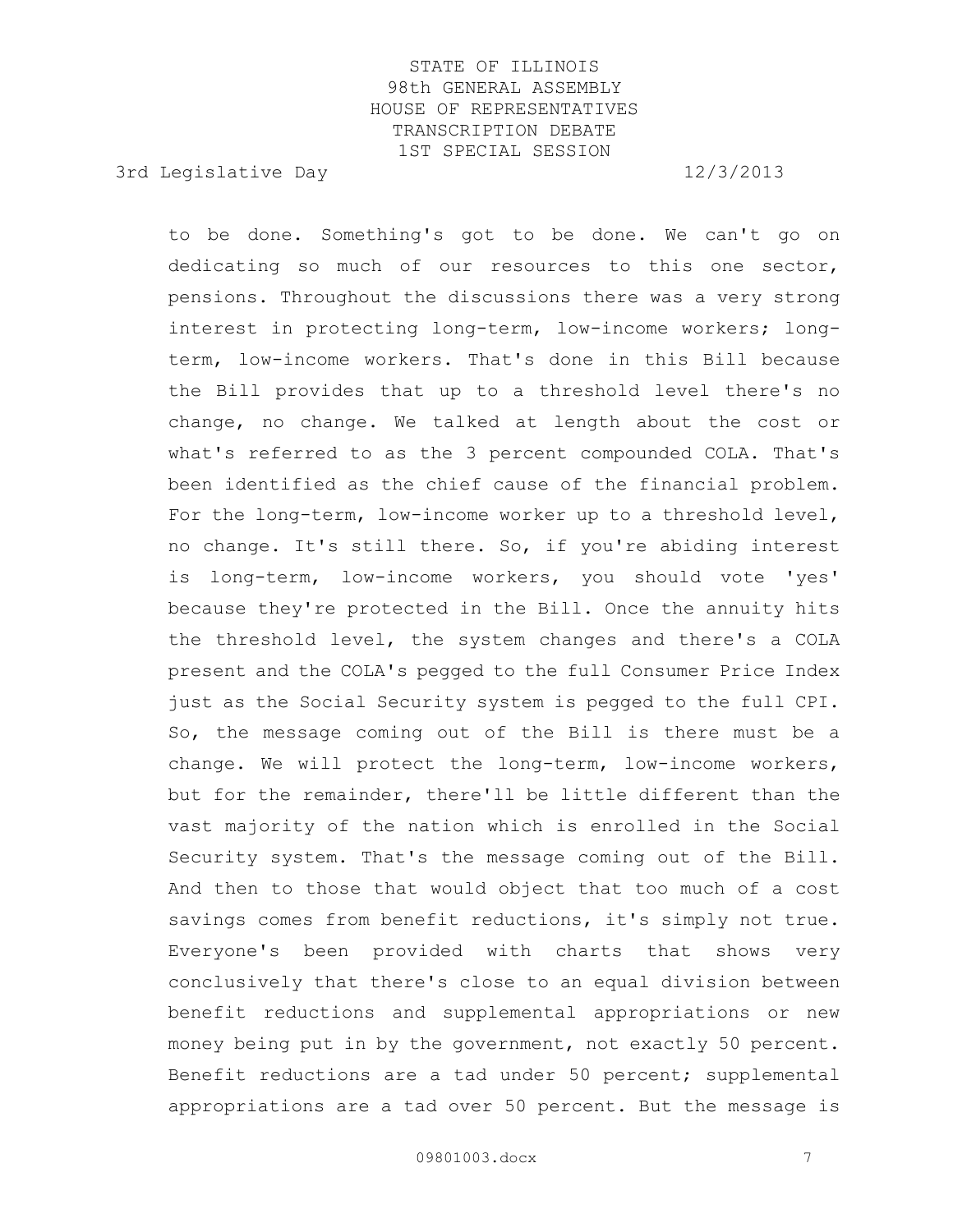3rd Legislative Day 12/3/2013

this is not a one-sided Bill. There will be changes here, much needed changes. But this Bill is a well-thought-out, well-balanced Bill that deserves the support of this Body, the State Senate and the approval of Governor Quinn. And I would recommend an 'aye' vote."

- Speaker Turner: "Speaker Madigan moves to adopt the First Conference Committee Report on Senate Bill 1. Is there any discussion? With that, we have Representative Verschoore."
- Verschoore: "I was wanting to ask questions. I'm sorry. I'll ask questions after it's adopted."

Speaker Turner: "Now's the time to ask."

- Verschoore: "Okay. I had this in caucus and I want it to be part of the record. As far as the part where the pensions are not going to be able to be negotiated anymore and they said that they can do that… legally they can do that. I thought it was a subject, you know, a subject of bargaining, but it isn't I have been told. But as far as wages, and I was told that in caucus that wages were not part of this and would not be part of it, that that's separate from public sector as far as private sector. Is that correct?"
- Madigan: "Well, let me answer your question by saying that there's nothing in this Bill that would change the ability of governments and unions to bargain wages and conditions of employment."

Verschoore: "Nothing in this Bill, but…"

Madigan: "Correct. And I want to state my own personal view, which I shared with you in our caucus, that my view is that wages and conditions of employment ought to be bargained privately and publicly."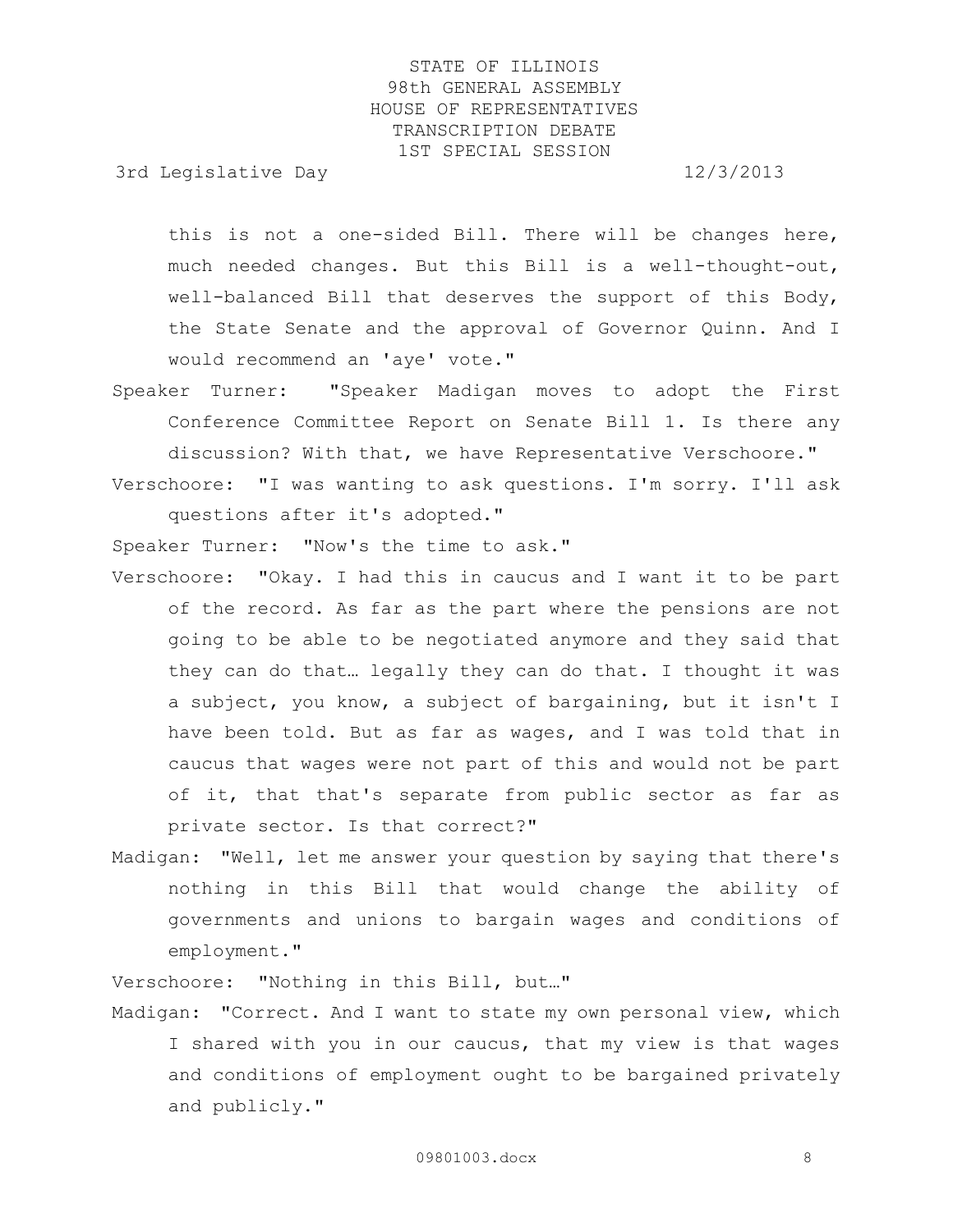3rd Legislative Day 12/3/2013

Verschoore: "Okay. One other thing I would like to bring up, too, is when we were negotiate… or when we were talking about pension reform, we were talking about we had a hundred… a hundred billion dollar of unfunded liability and that was what we were shooting for. Now, I'm… I heard in caucus today that now that this particular legislation would generate 160 billion. I guess, why do we need the extra 60 billion? Is there a reason for that?"

Madigan: "Well, Pat, it's 160 billion over 30 years."

Verschoore: "Uh huh."

Madigan: "One hundred and sixty billion over 30 years and an immediate reduction in the unfunded liability of about 20 percent."

Verschoore: "Mmm mmm."

- Madigan: "Again, the numbers are big. They may change a little bit, but I think we can all agree it's a big problem and it's our obligation to do something about it."
- Verschoore: "Okay. One last question, on the portion of the Bill that addresses people 45 years and younger and for every year you're younger than that that they add four months. That something's similar to what the Federal Government did on their adjustments for raising the age from 65 on up. But when the person retires, when does that… is that after 65 or up to 65 or is that at… Like a teacher, I guess, if they have 35 years and they're 55, they can retire at age 60, I believe it is."
- Madigan: "Pat, I think the significant point to make is that if you're over 45 years of age, there's no change, that this Bill only affects people under 45 years of age."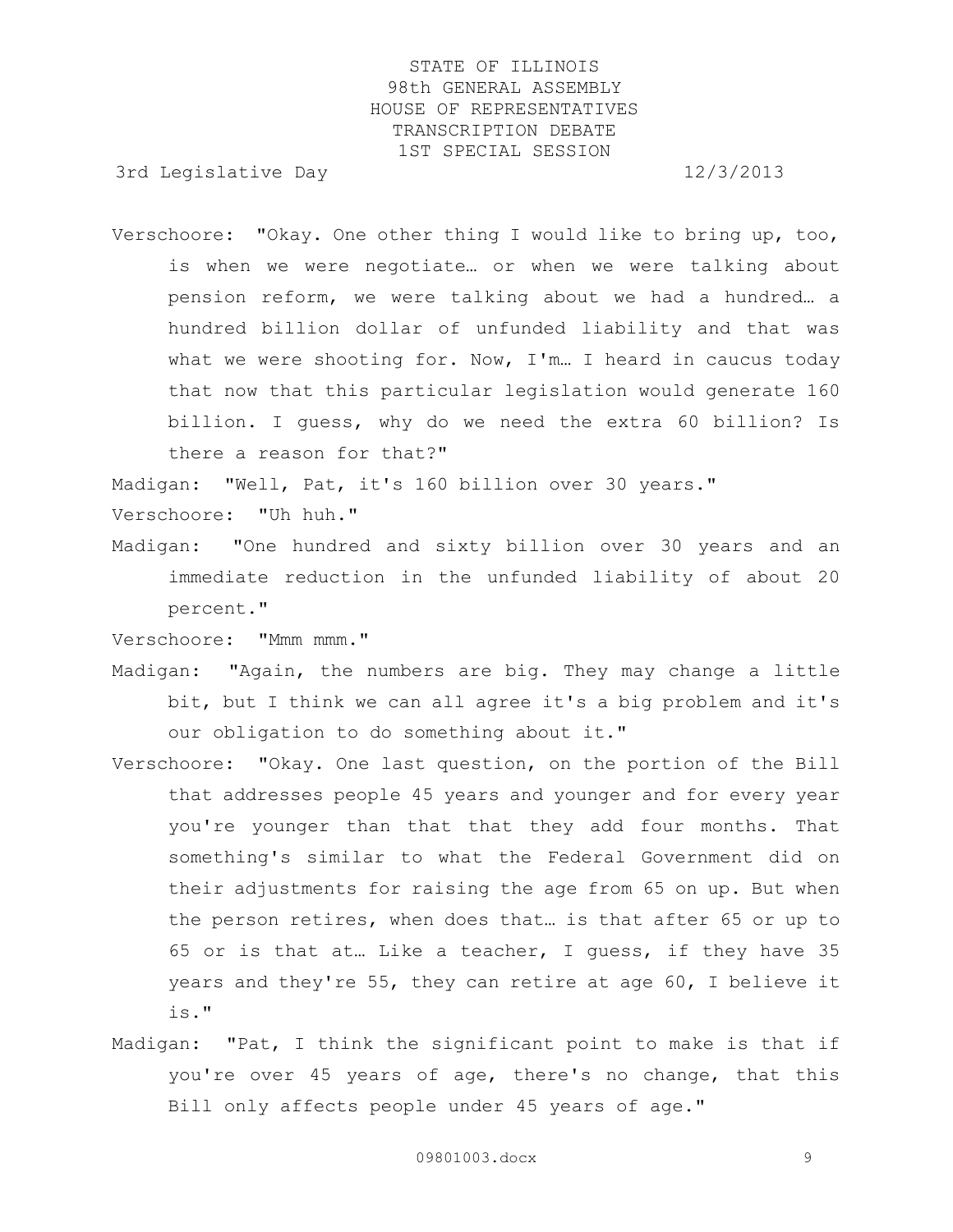3rd Legislative Day 12/3/2013

- Verschoore: "Oh, you're correct, 45 and under. Okay. But what… what point would they be in… then be able to retire? Would it be age 60, age 65?"
- Madigan: "See, it depends on the… it depends on the age when this is adopted. There's a good example. Somebody that would be eligible to retire at age 62 today…"
- Verschoore: "Yeah."

Madigan: "…this becomes law, they'd have to go to 62 and 4 months." Verschoore: "Okay. All right. Thank you."

Speaker Turner: "Representative Nekritz."

Nekritz: "Thank you, Mr. Speaker. To the report. We're here today to take a monumental step, a step we can all look back on hopefully years from now and say that it really did help pull us out of our financial crisis. It's another and very significant component of achieving our long sought after fiscal stability. This has been a very long process. Representative Senger and I were remarking this morning this is as if we've spent three… at least three Sessions going through this. It's been a lot… a rollercoaster, as many of you know, with some ups, a lot of downs. And during one of those periods when we got called back to Session for yet another Special Session on this issue where nothing happened, I think my friend and colleague, Daniel Biss, put it quite well when he said we looked like idiots. But it was out of that frustration grew a group of Legislators that stepped forward almost… it's just about a year ago… it was December 5 last year when the group of 21 stood up and proposed House Bill 6258 which was a bold and yet pragmatic approach to addressing this problem. I… It has a lot of the same levers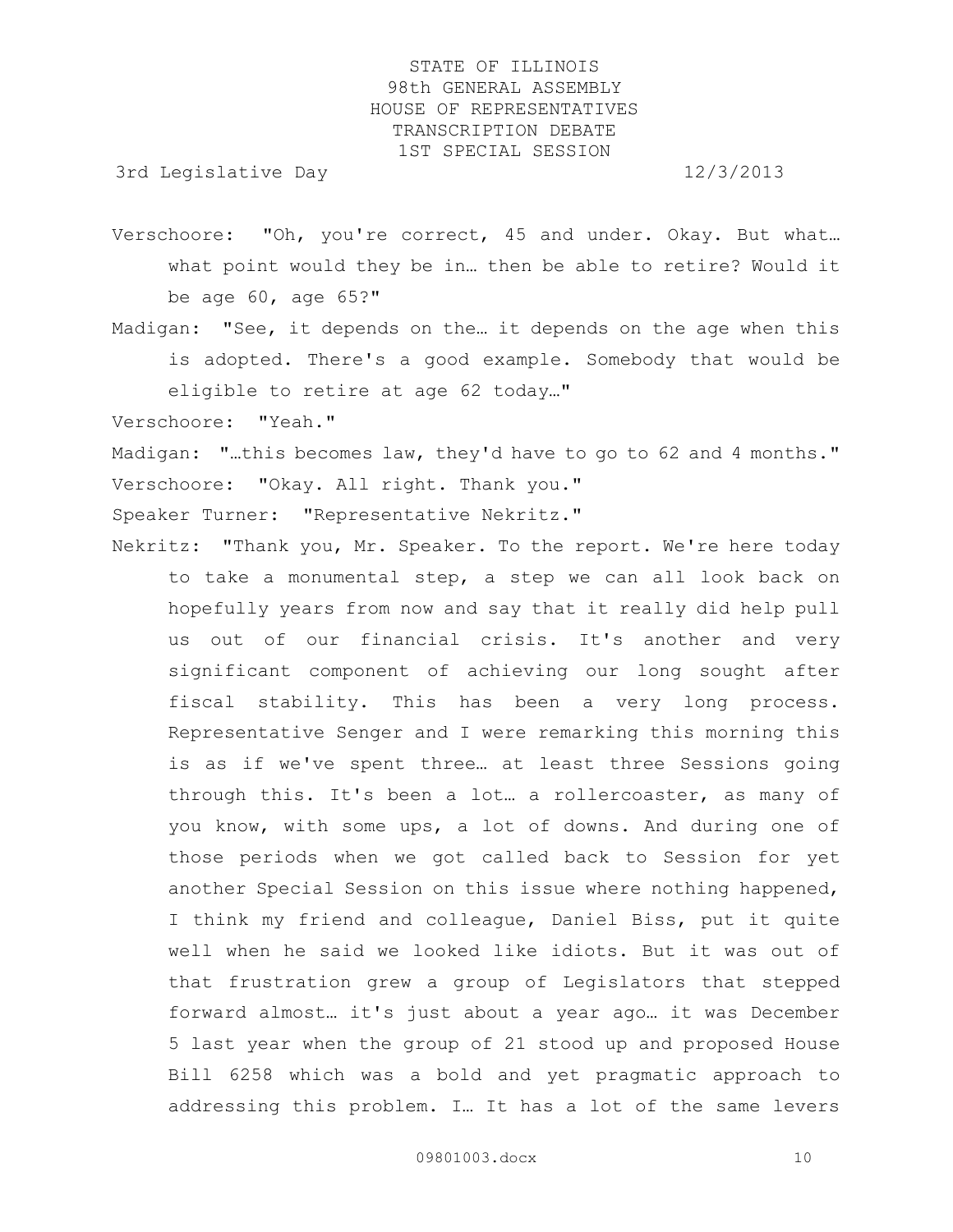3rd Legislative Day 12/3/2013

that we're looking at today in that legislation and looked very, I think in a lot of ways, set the table for what we're doing today. And I think this is a very good example of what Legislators and the Legislative Body can do when individual Members are willing to delve deep and find solutions. We've come a long way since the introduction of House Bill 6258, which morphs into a number of other Bills, but obviously, none of which passed either chamber. And so, the Conference Committee set about its work of… and… and we came a very long way, again, a lot of what the Conference Committee did sets the foundation for what we're looking at today. But ultimately, we turned it over to the Legislative Leaders to come up to produce this final agreement. As the chair of Pensions and as a Member of the Conference Committee, it's very clear that we… that we have a crisis. We have a problem. We owe a hundred billion dollars and we don't just owe that, because if everyone retired today we would have to come up with a hundred billion dollars, that's the amount that we should have in our account to allow it to grow to pay for those future benefits. We should have that money in our account today because then we can earn an adequate amount of interest to actually pay those benefits. We've looked at a lot of solutions, not only legislative solutions to… of the nature we're doing today, but as the Conference Committee we considered… we invited a lot of folks who came to testify about new revenue proposals, different ways of looking at this issue and a variety of things. So, we've explored a variety of issues, but ultimately, I think this is the solution that is necessary. And these changes we're making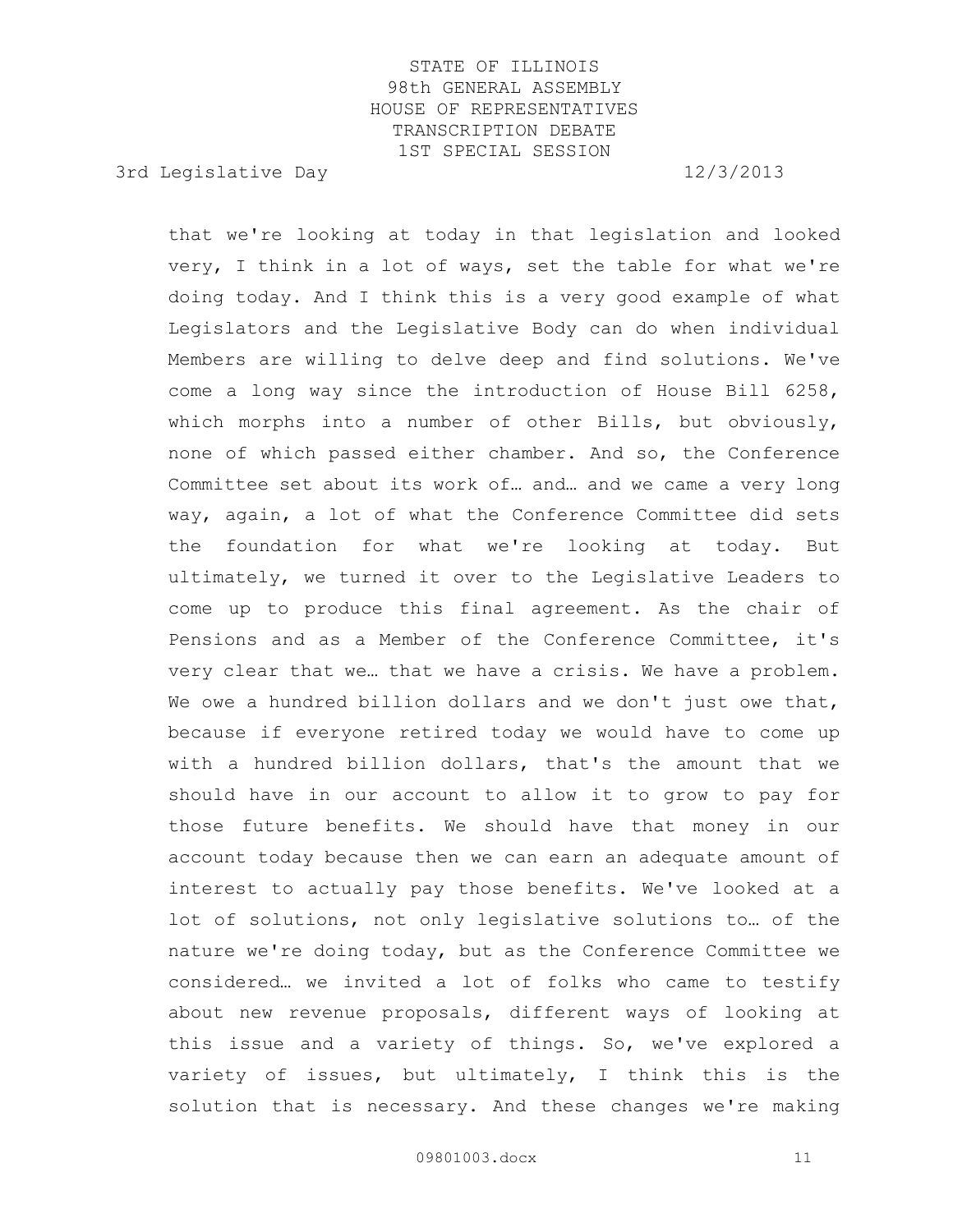3rd Legislative Day 12/3/2013

today are… only go so far as necessary to achieve the goals that we need to achieve, as the Speaker said, to ad… to get to an adequate level of savings so it's both affordable for taxpayers and sustainable for those expecting a pension. Finally, I do believe that this Bill is constitutional and while that will certainly be up to the Supreme Court to make that decision, we've given, I think, our lawyers a number of tools to use to argue this case before the Supreme Court so that it… it will be considered constitutional. I would like to just especially thank Speaker Madigan, who deserves, I think, some special acknowledgement for his dogged determination to see that we got this issue right. His insights and guidance, and as he so eloquently laid out, his suggestion in getting to 'yes' were critical to this process. The other Members of the Conference Committee, Representative Zalewski and Representative Turner, were determined colleagues as well as we went through this process. Leaders Durkin and Cross also played a critical role in getting… in the development of this as it got to the point where we are today. And I'd also like to thank Representative Senger for spending all those three Sessions with me working on this and Representative Tracy as well. The Leadership of President Cullerton, Leader Radogno, Senators Raoul, Holmes, and Murphy and Brady also were… I think, the Conference Committee as a whole really worked very well together, came together to really solve a problem and committed their time and their efforts in good faith. I can't let this go without saying as a big thank you to Daniel Biss, last time we did this he was standing here and I started to cry, so I won't have to do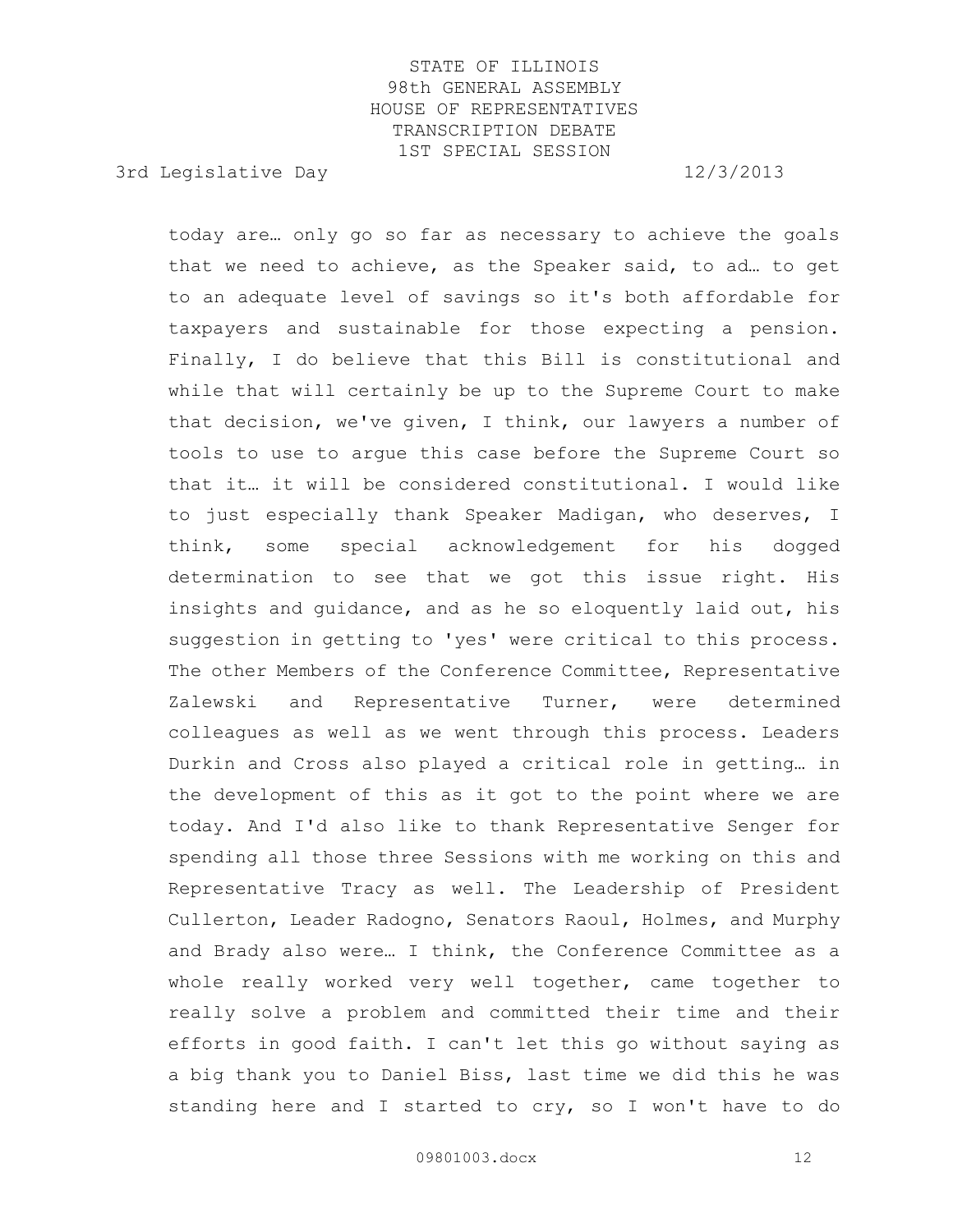3rd Legislative Day 12/3/2013

that today since he's not standing here. But he has been the person who has provided strength and guidance and the math expertise, as he so eloquently did in Conference Committee this morning, to take… to get us to this point and I can't thank him enough and can't… and value his friendship more than I can possibly say. I recognize that today this is a very tough vote and I've, like many of you, have heard from countless retirees and workers just how difficult this is. I empathize with each and every one of them and I don't take any joy in this action today. Yet, it's the responsible thing to provide our pension sys… to provide for a pension system that gives workers retirement security without bankrupting our state. Just yesterday, I received an e-mail for… from a constituent who I think put it much more eloquently than I probably ever ca… could and I'm going to excerpt from it a little bit, but this is what he said, 'I'm a local union member. I support your reform efforts on the pension system. Please help find a solution to this mess we are in. My only fear is that the Legislature will not do enough. Recently, our local has undergone pension reform to preserve the fund for retirees. Hard choices were made that would affect people's retirement benefits, but it needed to be done. If you speak with the average taxpayer on the street, I'm sure they would agree with me. Sometimes you have to be Paul… like Paul Simon and just do what you think is right. The current path is unsustainable'. This is a gentleman who lives not far from me in my home community. As we take this vote today, our work is far from over. We must pay down our unpaid bills, address the upcoming expiration of the tax increase and meet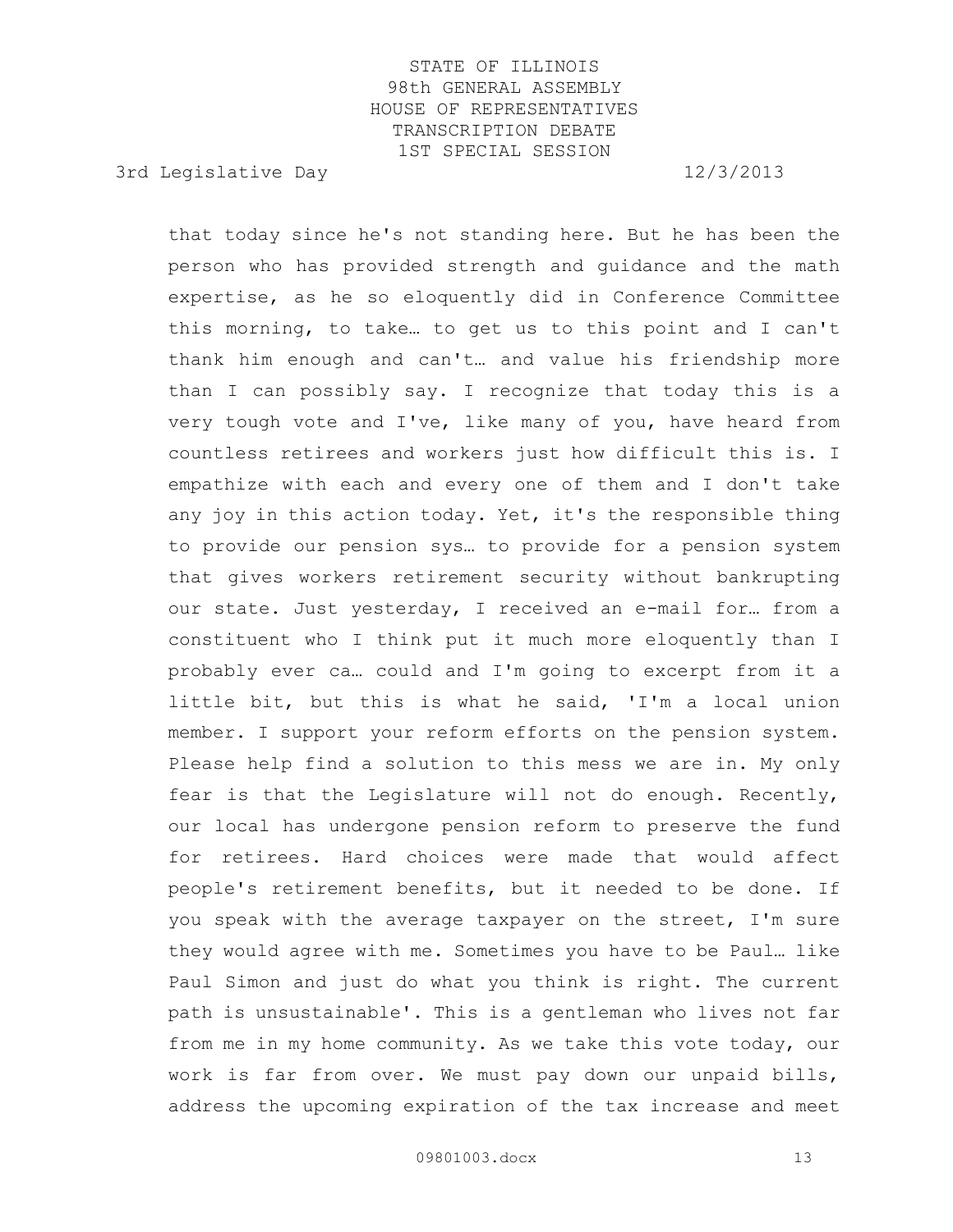3rd Legislative Day 12/3/2013

our commitment to taxpayers to get the most out of their investment in our vital services: education, health care, social services, transportation. We all have our favorite one. But this is one fundamental step to making all of those decisions easier and to protecting our pension systems so that they have a more secure future. Illinois will be better tomorrow because of our actions today. I want to thank everybody for supporting a stronger state with your 'yes' vote."

Speaker Turner: "Representative Sente."

Sente: "To the Bill. I'd like to refute three arguments made to oppose pension reform. Number one, oppose pension reform because this Bill was devised by the four Leaders and forced upon the Legislature with little time for review. Really? Is there anyone who is interested in pension reform that has not read about or heard all the components and variations proposed to reform the pension crisis? I've been in the General Assembly a mere four years, and since long before I got here, the Legislature's been actively debating pension reform. Many individuals and organizations have proposed pension reform Bills, including myself, several of my peers, individual leaders, unions, not-for-profit and academic think tanks, a group of Legislators and a Leader, and a Special Conference Committee. And so, now, if it takes the Leaders of the four main caucuses to review all the permutations and elements that could collectively solve the pension crisis, agree upon a solution, and encourage their caucuses to support it, well, I say fantastic. That's their job. I'm glad they're doing what we elected them to do, to help unstick challenging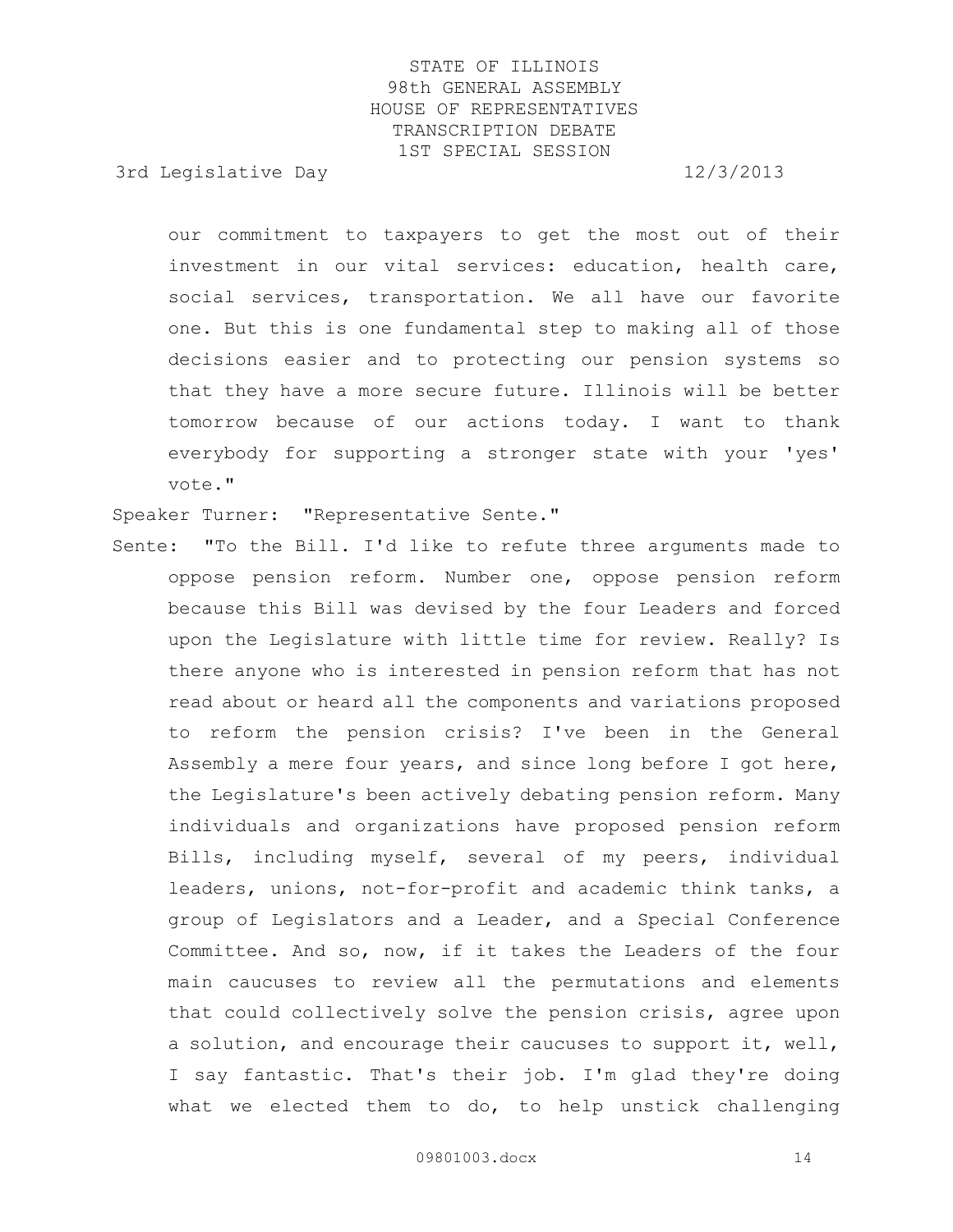3rd Legislative Day 12/3/2013

legislation and negotiated a compromise. A Tribune editorial demanded that the elements of the Leader's Bill be published for all to read by Friday so that everyone had at least three days to review the proposal. Well, the details were published by Friday and I would argue it is possible for a Legislator to review a complex Bill in three days since little of this information is new to us. Each of us knows what we can support. We know our overall position on pension reform and what element of a proposal is a deal breaker. We have all had years to ask hundreds of constituents their opinion, poll our districts, ask questions of experts, and conduct our own research. Item number two, we can do this without a change to the COLA. No, we cannot. We cannot revise the current pension system and create one that is fiscally sustainable without a change to the COLA. If we could, that would be my preference too. The COLA's the single largest element that contributes to the pension system being unsustainable. So, if we must alter the COLA formula, then we should do so in a manner that honors the lower wage earners and those retired or close to retirement, and this proposal does that. Number three, the state is not contributing to the solution. The state most certainly is contributing to the pension solu… solution and we most certainly should. If we had made our annual pension payments, not refinanced or borrowed or shortchanged the system, we would not be in the severe situation we are today. But even if the state had made their full payment every year, this accounts for less than half of the problem. People are living longer. We need to make contributions based on actuarial data. We need to review the quality and quantity of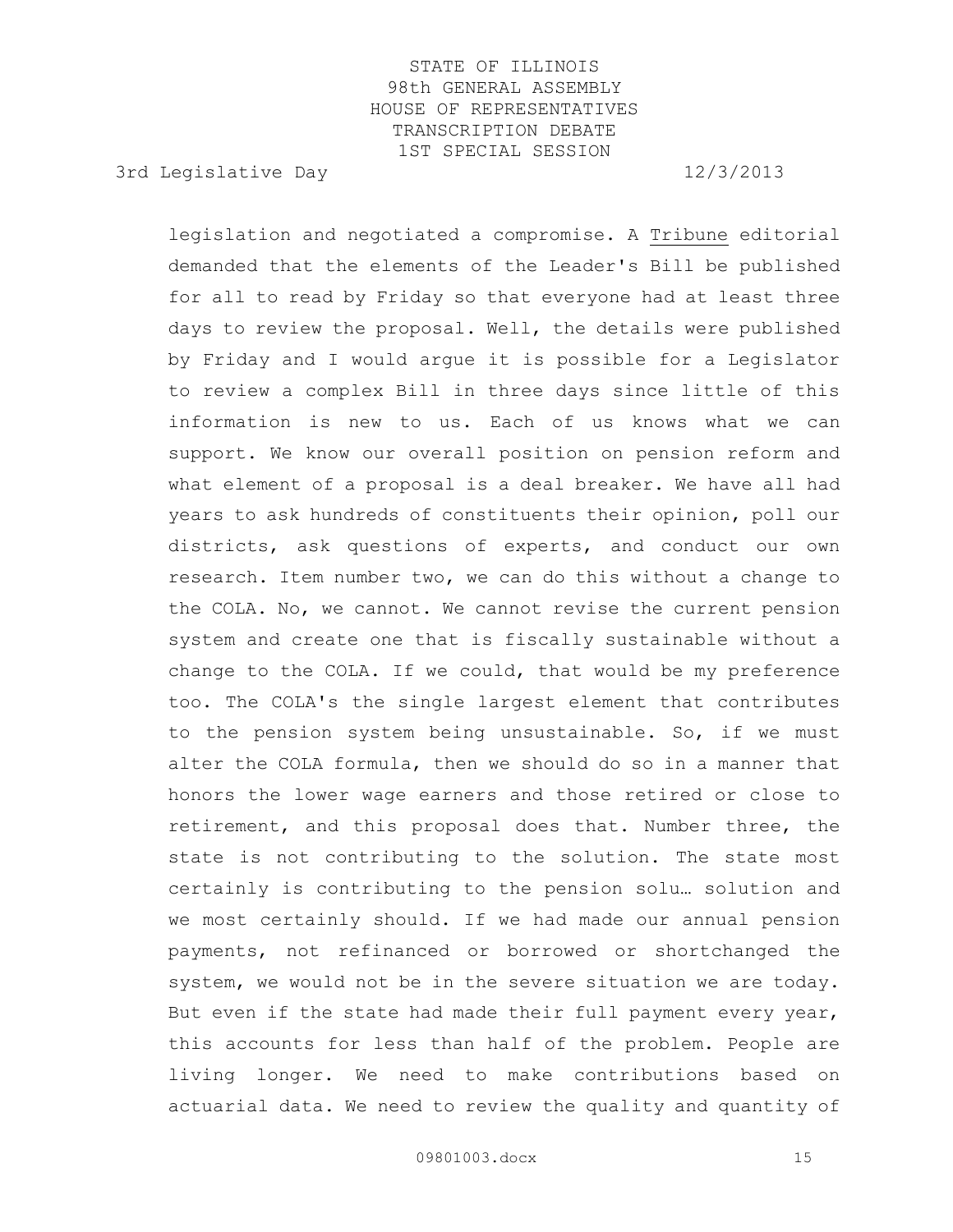3rd Legislative Day 12/3/2013

benefits proposed, and the market rates of return are lower than projected. This Bill includes one, supplemental contributions beyond the annual contributions amounting to billions of dollars. Two, the funding guarantee… it includes a funding guarantee that allows a retirement system to file an action if the Legislature does not live up to their promise. And three, the same reformed proposals that will affect retired and current teachers, university workers and state employees, will affect the Members of the General Assembly. We are not Congress and we are offering forth a solution that will affect our own pensions identically. In conclusion, is this Bill constitutional? I believe it is; however, that is ultimately for the judges to decide. Is it perfect? No. It is a compromise. Do I wish that past Legislatures had made the full pension payment every year no matter what? Of course. Why has the pen… why has pension reform been so challenging? Because we're dealing with people's lives, and therefore we must take it incredibly seriously. So, I would ask my peers, have you voted for any pension reform proposals since you arrived in the General Assembly? Or have you put forward your own pension reform solution? Or do you believe the pension system is not in crisis and is fiscally stable? Because if you can't answer 'yes' to at least one of these questions, then I would tell you, today, we have the chance to solve the biggest challenge that faces Illinois from moving productively forward. And today is your day to finally vote 'yes' and help us solve this untenable situation. Vote 'yes'."

Speaker Turner: "Representative Ives."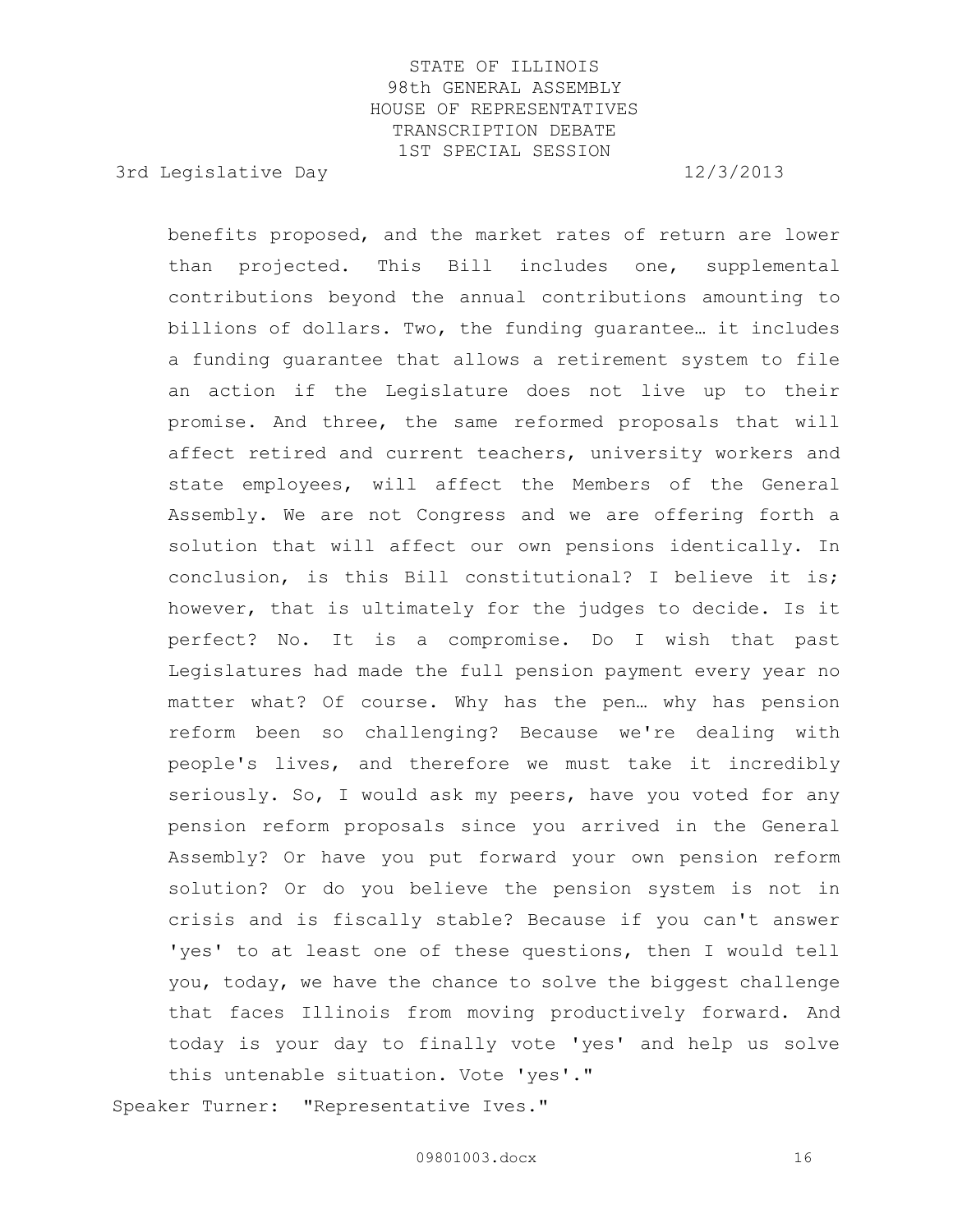3rd Legislative Day 12/3/2013

Ives: "Thank you, Mr. Speaker. Will the Sponsor yield?" Speaker Turner: "The Sponsor will yield."

- Ives: "Today, in my e-mail, I got a e-mail from Jim, who lives in West Chicago. And he actually said that, 'I'm trying to understand the impact of the pension reform Bill. To say the least, specifics are in short supply'. And he had a number of questions, so I thought they were good. First of all, he wants to know, why would employees be required to contribute 1 percent less. They are the ones getting the benefit, which is already much more generous than what is available to employees in the private sector. Shouldn't they have to contribute more?"
- Madigan: "The reduction in the employee contribution was put into the Bill as part of the items of consideration that were put into the Bill for purposes of the arguments before the Illinois Supreme Court. We've been concerned from day one that, before the Illinois Supreme Court, the argument against the Bill would be that it just hurts the workers, that cost savings were taken from the workers. And so, the reduction in the employees' contribution has been put in the Bill for the purpose of showing consideration before the court."
- Ives: "Before we had a 2 percent increase in employee contribution. What is the swing in that 3 percent differential? What does that in terms of money that will not be put into the system?"

Madigan: "We don't… I don't have any answer…"

Ives: "Okay."

Madigan: "…I don't a numerical answer for you in that regard. I think you can appreciate that, from the beginning to the end,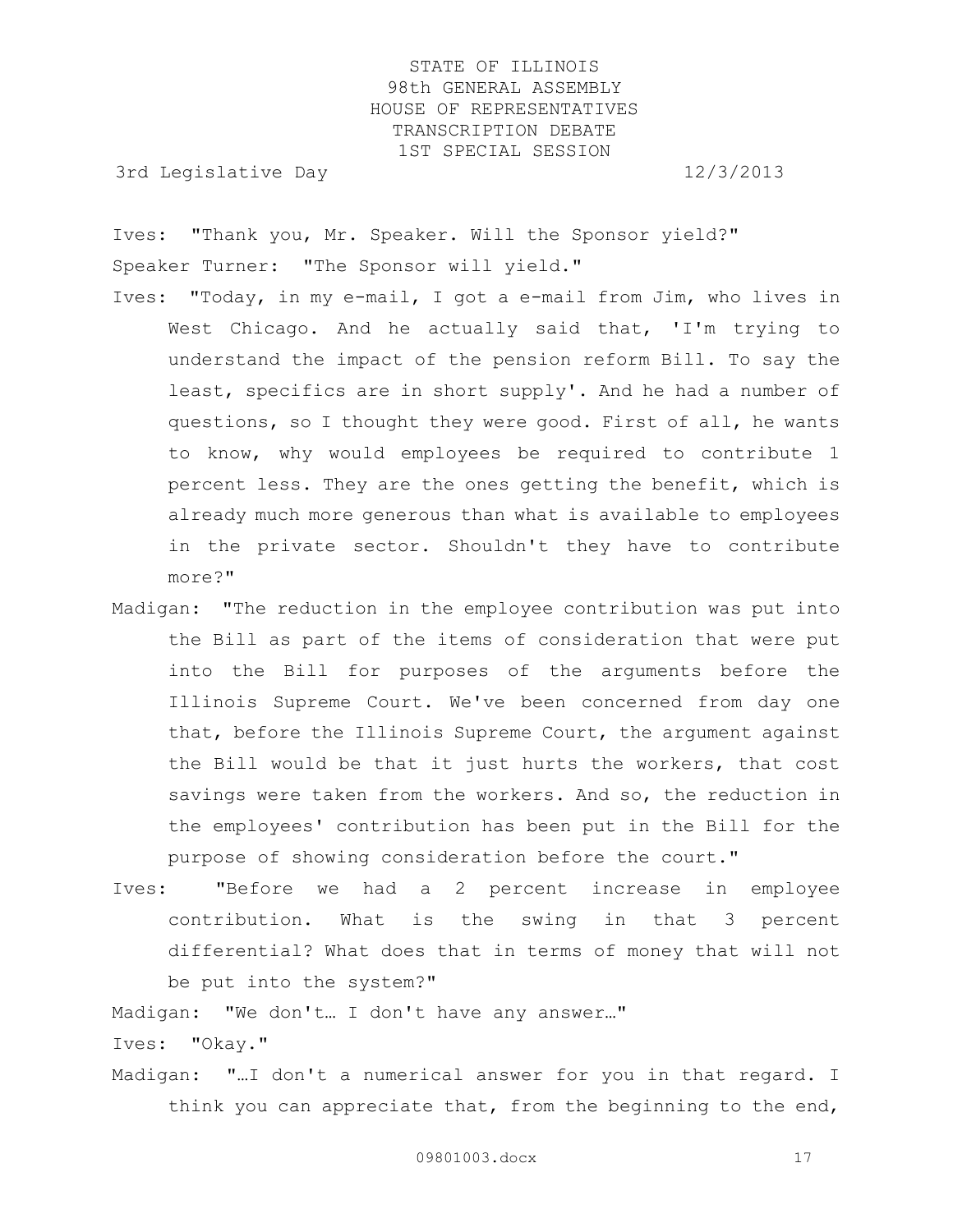3rd Legislative Day 12/3/2013

there were multiple items that were debated and discussed for inclusion in the Bill with the ultimate goal achieving \$160 billion in cost savings. And so, if there was a loss of cost savings because of a change on employee contributions, it was made up when, in the end, we moved to the idea of the 10 percent of the savings coming out the Bill would be dedicated to the pension system."

- Ives: "Okay. In that same vein, Jim asks, 'Whenever government bases a solution on a projection that is 30 years out, I have to laugh. How can they know that it will be fully funded by 2044?'"
- Madigan: "The answer is that in preparing this Bill, we worked with the experts that we knew to help us advise… help advise us on the Bill. As an example, we went to the pension systems, the pension systems all employee actuaries. And everyone of these ideas was sent over to the pension systems where we would ask the system, work with your actuary and give us your best estimate as to what the impact or the cost will be. We went to the best place we could find."
- Ives: "I… I understand that. It just seems that initially SB1 was told to save 187 billion, and then afterwards we found out it was only 163 billion. There was a \$24 billion swing after additional analysis was done. I'm just wondering if we're going to be faced with that same sort of reduction in real savings after additional analysis is done on this proposal. We just don't know. I mean, if that's the answer, that you can say that."
- Madigan: "I… I agree with you in this respect. We worked with the pension systems. Our relationship with the pension systems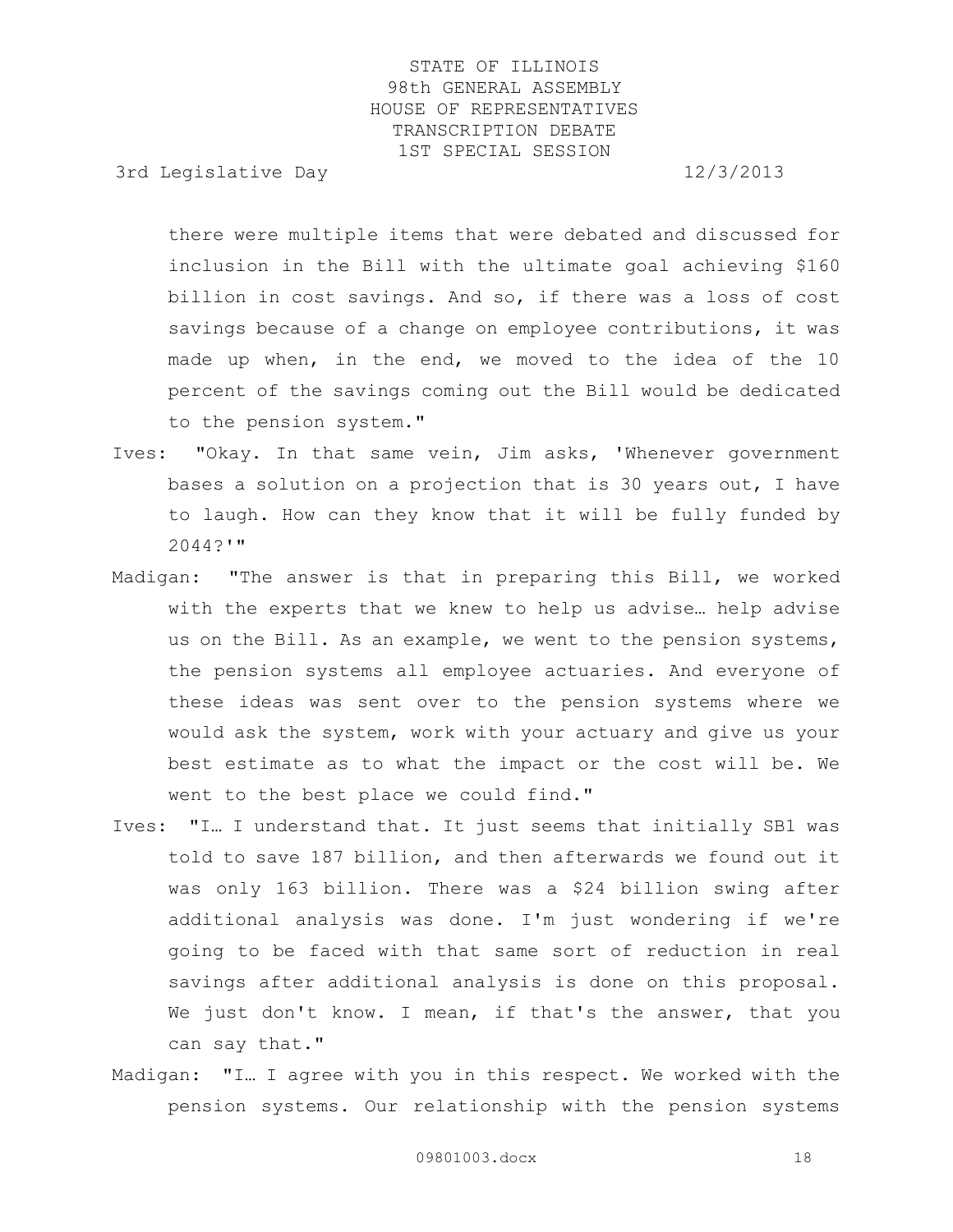3rd Legislative Day 12/3/2013

was not perfect. We were not always happy with the nature of their response or the time line on their response. Then that's why the Legislature, in its wisdom, just a few years ago, provided that the Office of the Auditor General, which is a legislative office, is now, today, the Office of the State Actuary. So, we, in the Legislature, have one of our offices, the Office of the Auditor General, available to go to and to ask that office, working with the Office of the State Actuary, which is part of their jurisdiction, give us what you think the numbers are. So, today, at least we're in a position where we've got some place where we can go and we can get our good expert opinion."

Ives: "Have we gone there and gotten our good expert opinion yet?" Madigan: "We have, and not… not on this Bill. We've been working with…"

Ives: "Okay."

- Madigan: "…all this information that's come to us, but this is a question which may come later in debate. You know, and Representative Durkin and I have talked about this. Why, I'm prepared to take a position that we would call upon that office in short order to come in here and tell us, is this being done correctly? Are there errors that we ought to correct? I'm prepared to do that and to support that."
- Ives: "Okay. That's good. Just a couple more questions here. Jim says, 'Private businesses have moved from defined benefit plans to defined contribution plans. The same should be done with government pensions. The real reform that is needed is to cap the current pension and move future employees to a defined contribution plan'. We only have a small component of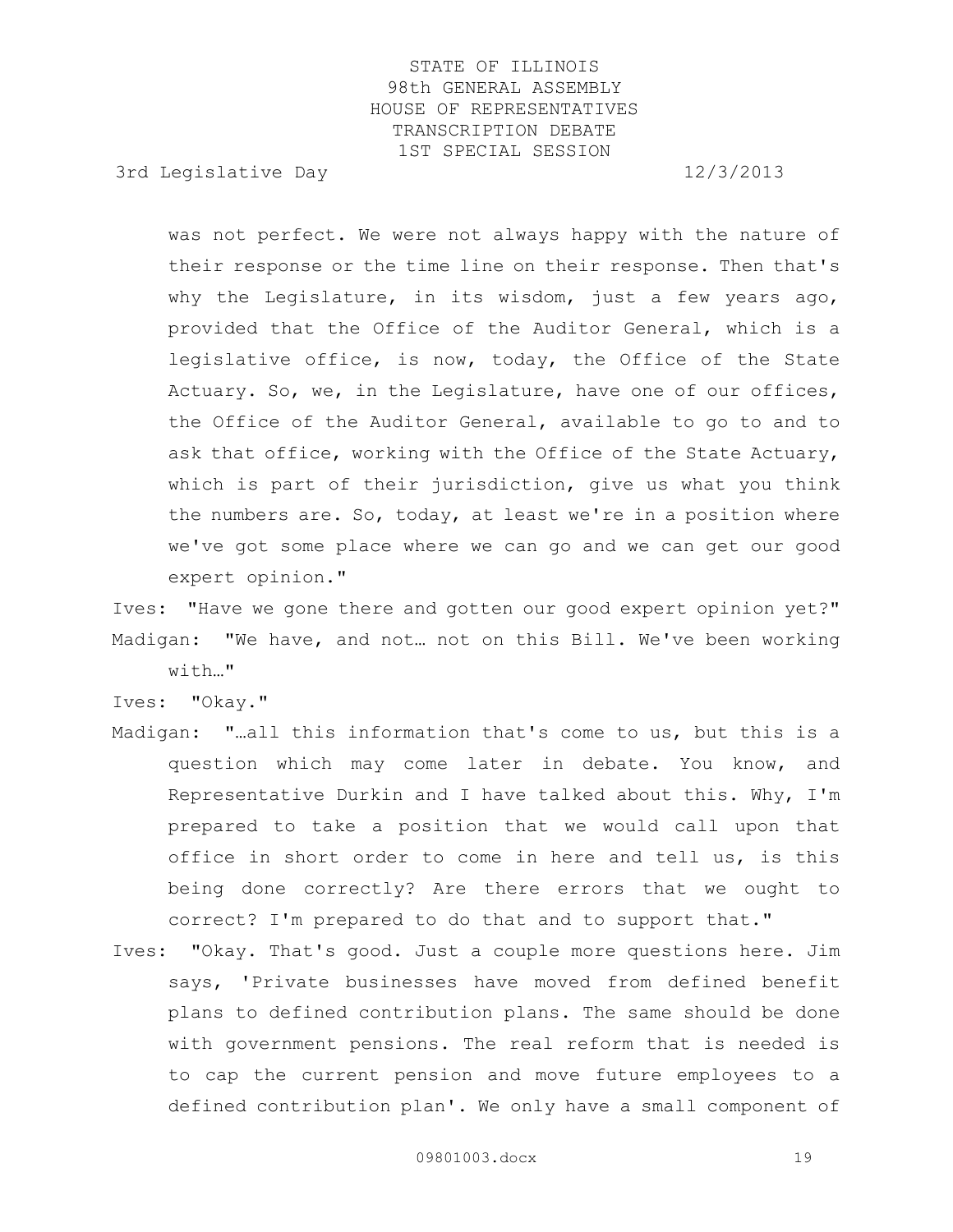3rd Legislative Day 12/3/2013

that. Why is it not a larger component? This is my part of the question. Why are we only taking a 5 percent from Tier 1 to go to a DC component?"

Madigan: "Yeah. Because this was a negotiated Bill. There were, basically, four parties at interest, debating and negotiating the Bill, and the idea that the Bill would provide for a defined contribution element was advanced strongly by Mr. Durkin and Repre… and Senator Radogno. That's why the item is in the Bill. It could've been more, but as I said, we were in negotiations and we were attempting to come to an agreement on a Bill that could pass both Houses of the General Assembly."

Ives: "Okay. So, would you call this defined contribution equivalent to a 401(k)?"

Madigan: "Could you repeat the question?"

- Ives: "Would you say that this defined contribution plan for the 5 percent is equivalent to a 401(k)?"
- Madigan: "The answer is 'yes', and let me hasten to point out that the inclusion of the defined contribution element in the Bill was another item of consideration for the court."
- Ives: "And also, we don't know for sure what that's going to look like. Is it going to look like the SURS where they have an 8 percent, 7 percent contribution, or we don't… we haven't defined yet what the… the DC looks like. Is that correct?"

Madigan: "You're… you're correct, but my… my attorney advises me that it'll be pretty much similar to what happens at SURS."

- Ives: "Okay. That's… that's fine, I get that. Would you consider 401(k) private property?"
- Madigan: "I don't know that I understand your question."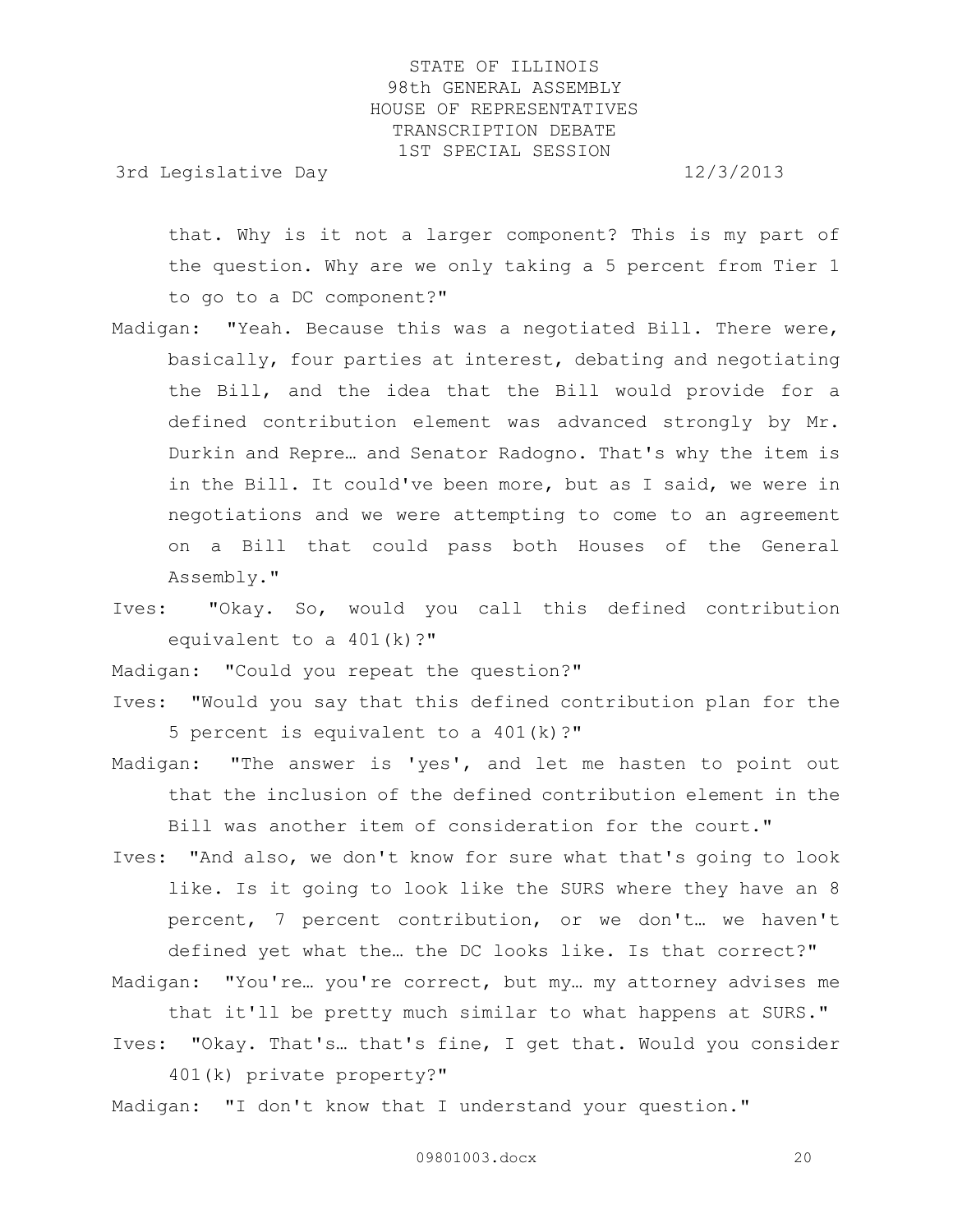3rd Legislative Day 12/3/2013

Ives: "Let me explain it then. Because in this particular Bill it says that you can, at will, terminate the defined contribution plan and take back, not only the con… member's contributions to their own 401(k), but also all of the earnings. You can terminate it at will. And this, to me, is something a rogue nation, run by despots would do. They would take private property and put it back into another plan."

Madigan: "Whoa."

- Ives: "Hey, I got… I got a 'whoa'. Okay. We're going to stop and think."
- Madigan: "My lawy… my lawyer advises that that Section of the Bill operates if the Bill is found to be unconstitutional."
- Ives: "But that's not what the language says. It says 'terminates or is found to be inoperative by the courts'. It says one or the other and so, the language is not precise. So, it looks like, to me, that you could literally take... and you know, maybe some of these 5 percent people that want to go in this 401(k) have a valid reason. 'Cause even though a TRS return 12.8 percent, in that same time frame, the S&P 500 returned over 18 percent. Maybe they want to be a more savvy investor, and it'd be shameful if we just decided, then, that this private property can be put back into a system that if you look at what happened in Detroit today, can potentially end up in pensioners losing half of their income… or half of their pension. So, that's my concern. If you set up a 401(k), it should be something that they own entirely, and that's not the case under this Bill. Is that correct, or not?"
- Madigan: "Well, let me answer your question by addressing the Body as a matter of legislative intent."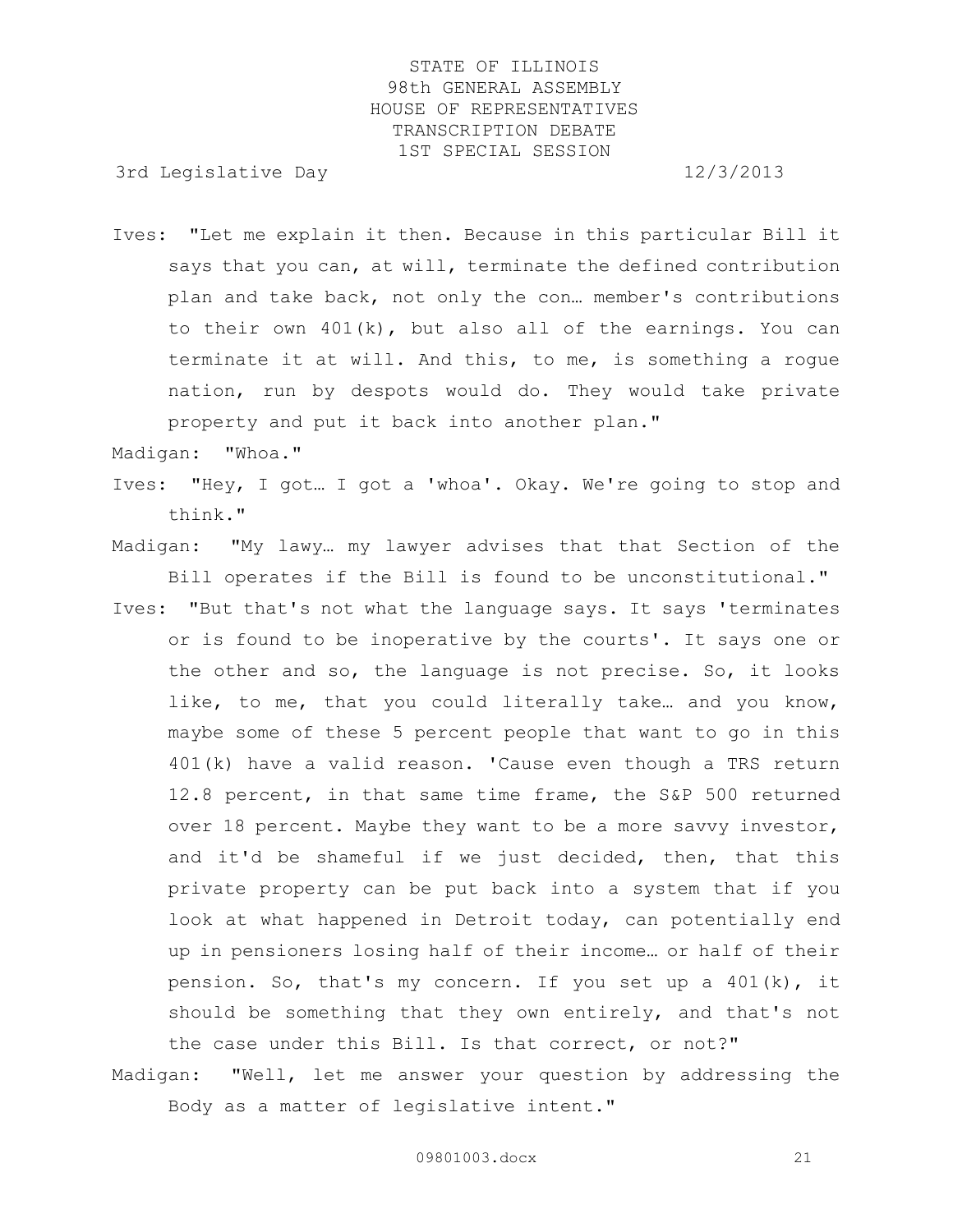3rd Legislative Day 12/3/2013

- Ives: "That would be great. That's what I'm trying to get here on the floor, is some legislative intent."
- Madigan: "So, my statement on legislative intent is that this Section that we are discussing right now would be invalidated in the event, only in the events, that the Illinois Supreme Court finds the Bill to be unconstitutional."
- Ives: "Okay. Very good. That's the end of my questions, but I do want to make a statement. Many comments have been made on the House Floor over the past few years concerning the dire financial stress our state is under. We had the dubious honor of being selected by the State Budget Crisis Task Force, a group comprised of leaders in government and academia from throughout the United States, for a comprehensive analysis of our financial state. In 2012, they wrote this about Illinois: 'Illinois's budget is not fiscally sustainable. At the onset of the 2008 financial crisis, Illinois was essentially insolvent. It has only gotten worse. Illinois faces a number of daunting budgetary challenges and is among the worst states in the nation with regard to its fiscal condition. The state needs to change how it does business. The culture of budget gimmickry and shortsightedness pushes costs off to the future, but eventually that will be impossible. Retirees may lose their pensions as the funds dwindle, low-income and disabled people may lose their health care as costs escalate, and citizens and businesses seeking a stable environment may face steep and sudden tax increases. It would be better for Illinois', these are their words, 'to start on a long-run path to a sustainable budget than to live beyond its means for several more years and then face a sudden, painful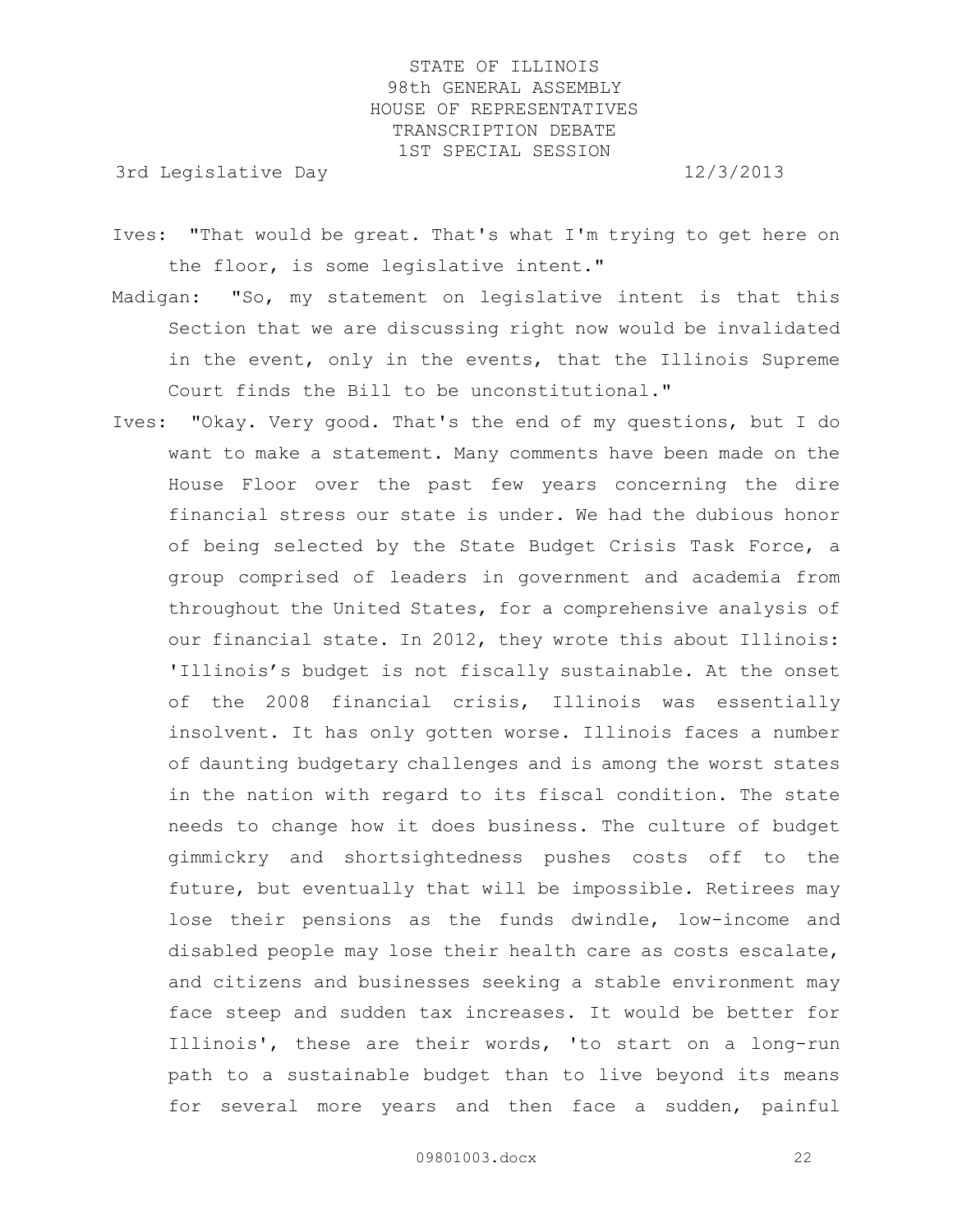3rd Legislative Day 12/3/2013

reckoning'. I repeat their comments to underscore that in Illinois bold policy decisions are in order. It is also common knowledge that our credit rating is the worst in the United States. But we are not just the worst, we are the worst by a long shot. When Illinois goes to the market to borrow, we pay over three times more in interest costs than the next worse state. We don't have time for small reform, but today, that is what is before us and we cannot vote for small reform. And in an October 21, 2013 editorial, the Chicago Tribune said this about the previous Bills proposed last spring by Senate President… the Senate President and the House Speaker. They said, 'None of these plans is ambitious enough to completely solve the mathematical problem of too many pension promises and too little money'. The plan before you today is also not ambitious enough, providing even less savings than SB1 and this plan does not solve the math problem with any certainty. A month later, on November 20, the Chicago Tribune called for Leaders to 'qo big' on pension reform because we cannot  $\text{tax}_1$ , borrow, or invest our way out of a debt this big. The editors included the following statement, 'The Legislative Leaders need to come up with a solid, substantial, heavy-on-savings reform plan for the state's pension funds. Then they need to use that as a template for the cities, school districts and other government agencies that face their own pension crisis. All that debt is on the taxpayers. It grows and grows'. This Bill does not 'go big' and it is not substantial or solid. Instead, this Bill ensures that the state will have to tax or borrow in the future to pay pensions and then cross our fingers and wish upon a star for solid investment returns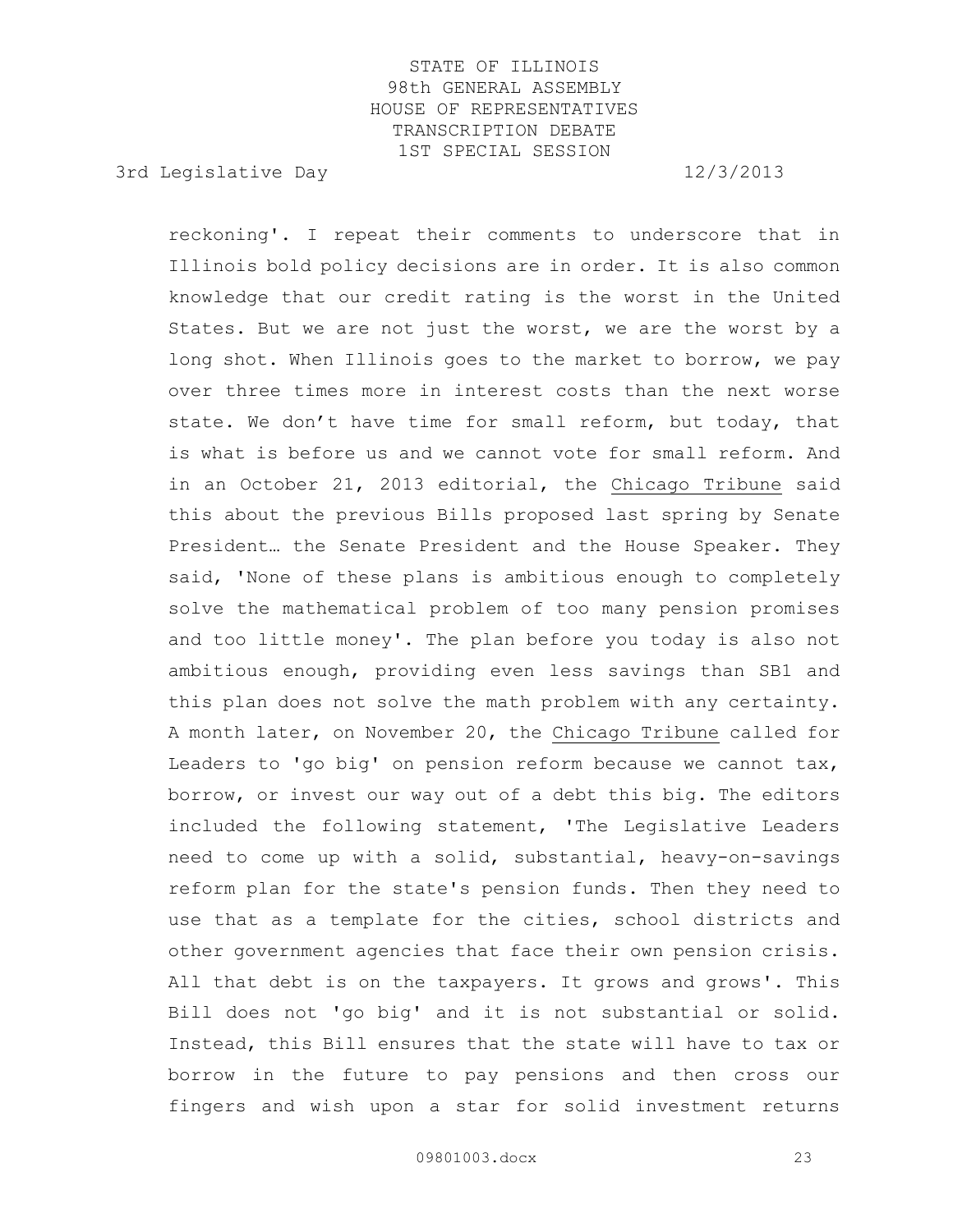3rd Legislative Day 12/3/2013

every year just to keep up with pension funding. This Bill asks taxpayers to pay a bigger share of the base pension for every retiree while asking government workers to pay less. Completely opposite of what we passed a mere two weeks ago for the Chicago Park District, when we called that reform too. This Bill still allows TRS employees to retire in their late 50s after only 30 years of service while the taxpayers that fund this will work nearly a decade longer. This Bill continues to hand out average pensions of over \$2 millionplus, while employees contribute a fraction of the cost in TRS and average about 120 thousand and most retirees, within the first three years of retirement, will have received back all of their contributions. Taxpayer contributions and investment returns are then expected to keep paying retirees for the next 25 years that most will live. Under this Bill, there is no shared risk and taxpayers continue to cover all poor investment returns while also putting in most of the contribution. This Bill reduces our unfunded liability at best by 20 percent, taking us back to 2011 levels when the crisis caused by the… caused the Democrats to pass a huge tax increase. And yet our fiscal situation is not better but instead worse than before the tax increase. Unbelievably, this Bill lets the state take back 401(k) assets. If you happen to be one of the 5 percent that they get into the optional  $401(k)$  for Tier 1, be wary. The state can terminate the 401(k) at any time and take all assets back. If we were serious about implementing a heavy-on-savings reform plan, we would look to Rhode Island, a very Democratic state, for an example of where to start. Rhode Island's pension reform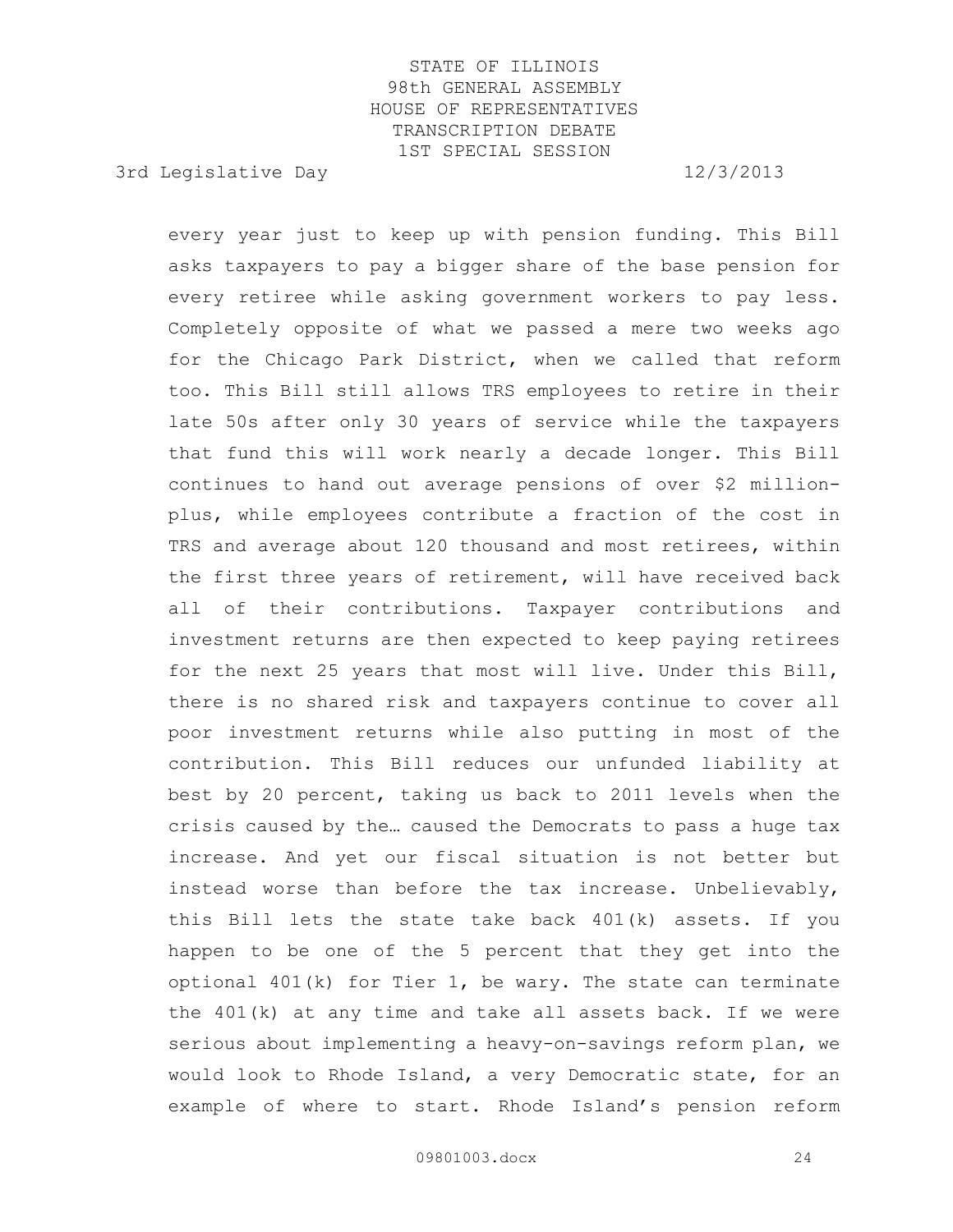3rd Legislative Day 12/3/2013

immediately decreased their unfunded liability by over 40 percent. Their real reforms included moving all current workers into a hybrid program, not optional, of both defined benefits and defined contributions. They extended retirement ages over time up to the Social Security age of 67, and they generally suspended all COLAs for retirees until the system is 80 percent funded, and they introduced shared risk in benefit payments. Real respectful reform is possible. I've heard from retirees and government workers, many of who don't even live in my district, and you have every right to be angry as long as it's properly directed at the politicians and union leadership that made the promises we cannot keep. They promised your contributions would be sufficient to cover a fair portion of the benefit when they only cover, on average, less than 10 percent of the payout. The politicians often fail to fund their share and your unions agree to use borrowing to catch up, which never works. They promised increased benefits that were never adequately factored into the contribution formula, thereby exacerbating the problem. And the most egregious, they allowed outsiders, local politicians, union leaders and others, to access your pension systems without paying their fair share. Now, your pensions are in jeopardy. And it is interesting that today a bankruptcy judge is determining what will happen to pensioners in Detroit and actually has determined that those pensions can be cut, despite all the guarantees that they had. So, this Bill is not a solution. And whether this Bill passes or not, either way, state funded pensions are in jeopardy. Both insufficient reform and no reform will lead to the same result. We cannot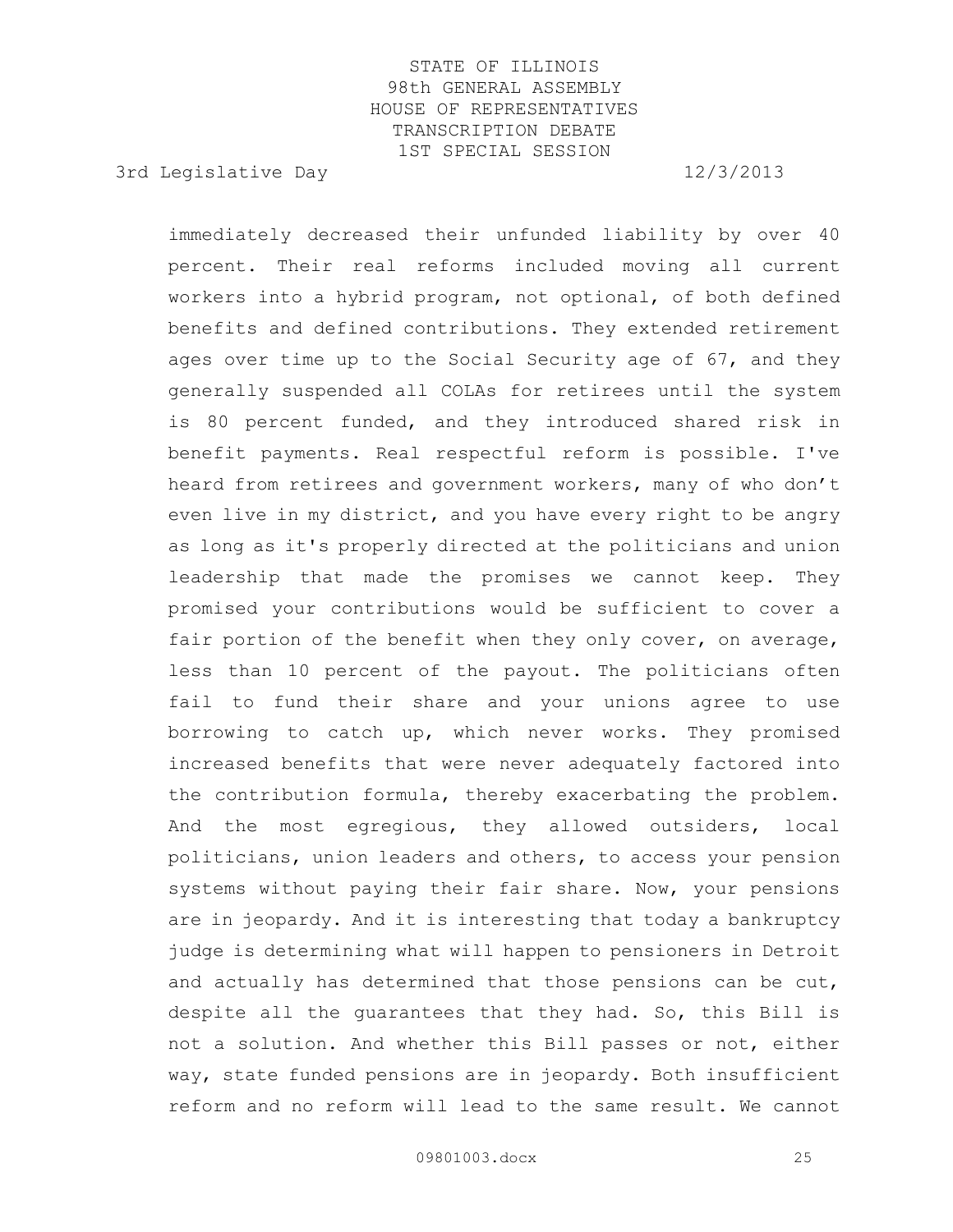3rd Legislative Day 12/3/2013

continue to spend 20 percent of general revenues on public pensions, when most states spend only 5 percent and remain an attractive place to live and do business. Doing so will lead to tax increases or drastic cuts to service, which means layoffs or all three. It also means business choose other places to locate or expand. And it also means taxpayers will flee to better economies. Those of us who remain in the state will be incapable of and, quite frankly, unwilling to pay for outsized pensions. To vote for something just because we've been told, this is it, this is our chance at reform or in response to a media frenzy over this underwhelming Bill, is shortsighted. Today, I ask my fellow Legislators to not vote for marginal reforms but to put retiree pensions… that put retiree pensions in jeopardy, are unaffordable to taxpayers, and erode our ability to balance budgets fairly. We do need pension reform immediately, but not just any pension reform. And we certainly don't want to pass a Bill… or any Bill just to find out what… later what's in it. I ask you to vote 'no'. And beginning tomorrow, to work towards real, meaningful reform. Thank you. I urge a 'no' vote."

Speaker Turner: "Representative Senger."

Senger: "Thank you, Mr. Speaker. To the Bill. Number one, I want to mention a few things in this Bill that are very solid and it's a result of a policy we put in place, pretty much three years ago, when we started working on this problem, and that has to do with not kicking the can down the road again and using true actuarial numbers, which we are. So, we're going to solve this thing once and for all so, hopefully, tomorrow, when the bond houses open up, they'll look at the State of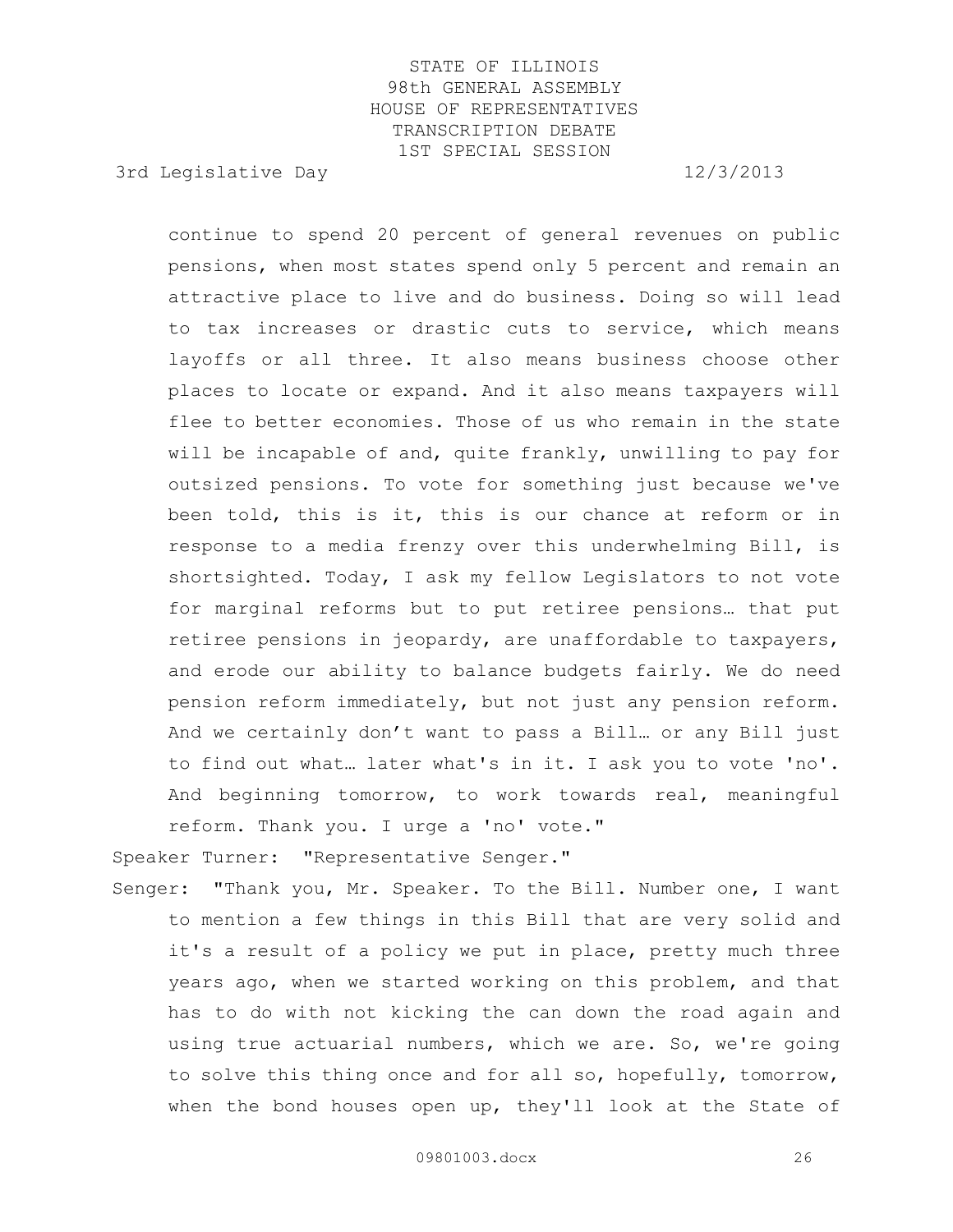3rd Legislative Day 12/3/2013

Illinois and say, finally, you did something and got it done and you're going to move forward. And that's what this Bill is about. There's some good… this Bill is not perfect, but there's some very good policy in this Bill. One of the policies that we brought to the table, and I want to thank Leader Durkin for bringing it, also, is the 401(k) component. Today, except for the university system, there's no choice, particularly, for the teachers' system to say if you want a pension or a 401(k). So, this opens, for current employees, the opportunity to move in a 401(k). That's good policy. And that's a conservative policy that many of the conservative organizations have been asked for. So, this is a move in the right direction and is a very good gain for everyone. Secondly, there's something else that's working through here which is important. It's going to bring stabilization, not only to our fund going forward, but to our businesses. And we're going to have a piece of legislation in place that, now, and coming up in the spring, our businesses, our school districts and everyone else can open up to say, hey, we know what is going to go on in the State of Illinois. We have gone home, I don't know how many times now, with a failure to pass a Bill and this is the furthest we have come along. This Bill is not a weak Bill. This Bill is not perfect, but this Bill is in no way a weak Bill. So, I am in… in support of this Bill. I would ask for your 'aye' vote on this Bill. And if we walk home again and not get this done, I can guarantee tomorrow morning, not only are we going to be a laughing stock again with the bond houses, but with all our businesses, our school districts and our individuals in the homes that are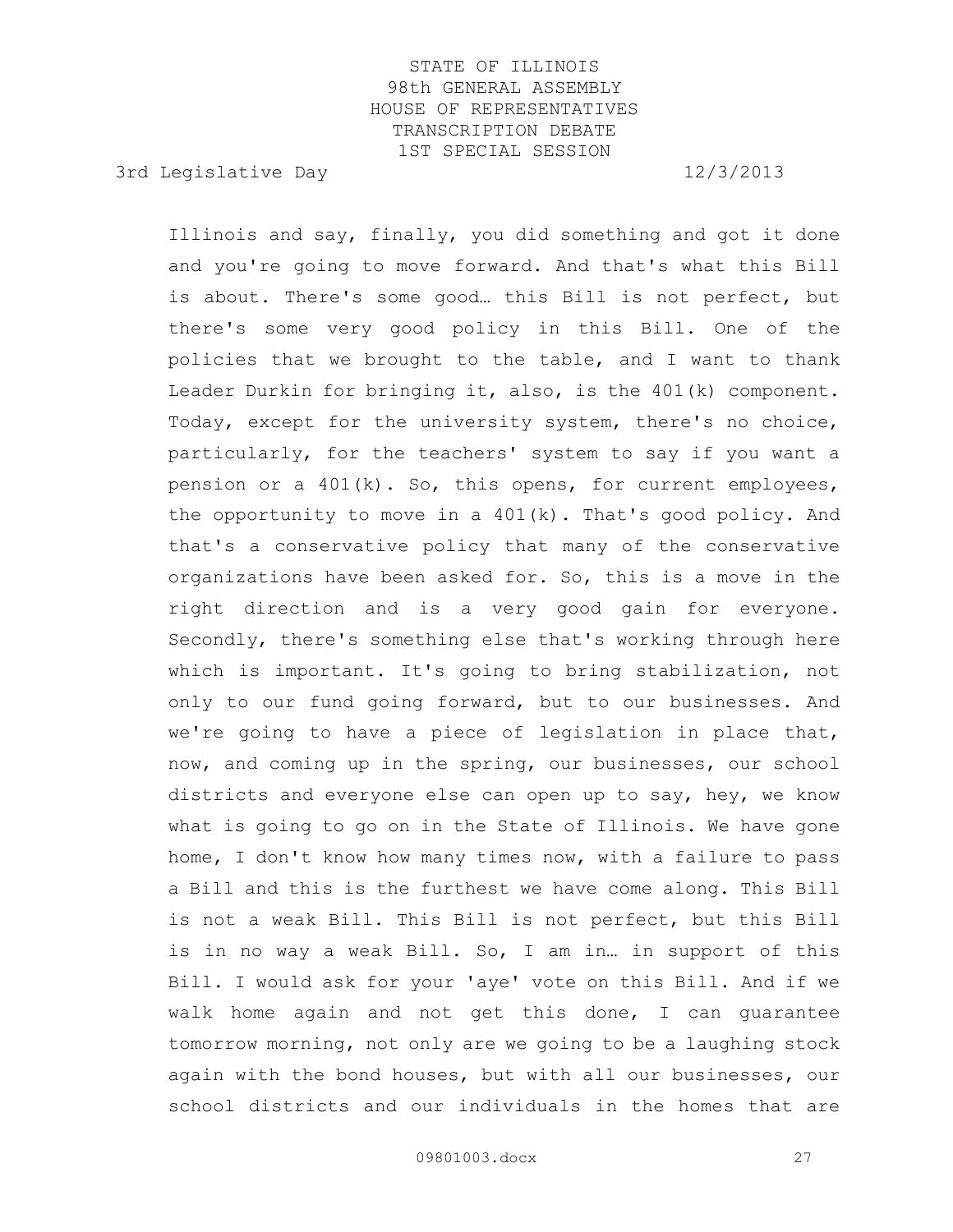3rd Legislative Day 12/3/2013

saying, hey, Illinois, you've got to get something done and make it happen. And on the final note, and this is in regards to those who are in the system, the public employees and the teachers, our whole intent here, and this is why we're using actuarial numbers and we're not kicking the can down the road, is to make sure you have a pension until you no longer need it. And that's what this Bill is doing. Thank you."

Speaker Turner: "Representative Sandack."

Sandack: "…Mr. Speaker. A couple of questions of Speaker Madigan, please."

Speaker Turner: "The Sponsor will yield."

- Sandack: "Speaker, you mentioned in your opening comments about the \$160 billion in anticipated savings over the 30-year period, and I thought I heard you say in answers to questions of another speaker that that's from the actuaries from the systems themselves. Is that correct?"
- Madigan: "I think it's fair to say that it's a composite number that was generated through joint action of the staffs for the four legislative caucuses working in conjunction with the information that came from the pension systems."
- Sandack: "And Speaker, you mentioned in anticipation of other questions and frankly, one of them was mine, about the propriety, perhaps, of using outside actuaries or other consultants to maybe look at it. Is COGFA considered a possibility to run these numbers, as well?"

Madigan: "They would be. They would be."

Sandack: "Speaker, some other speaker spoke to the constitutionality of the issue and on this floor, whether it was in the weekly orders of business on other pension votes,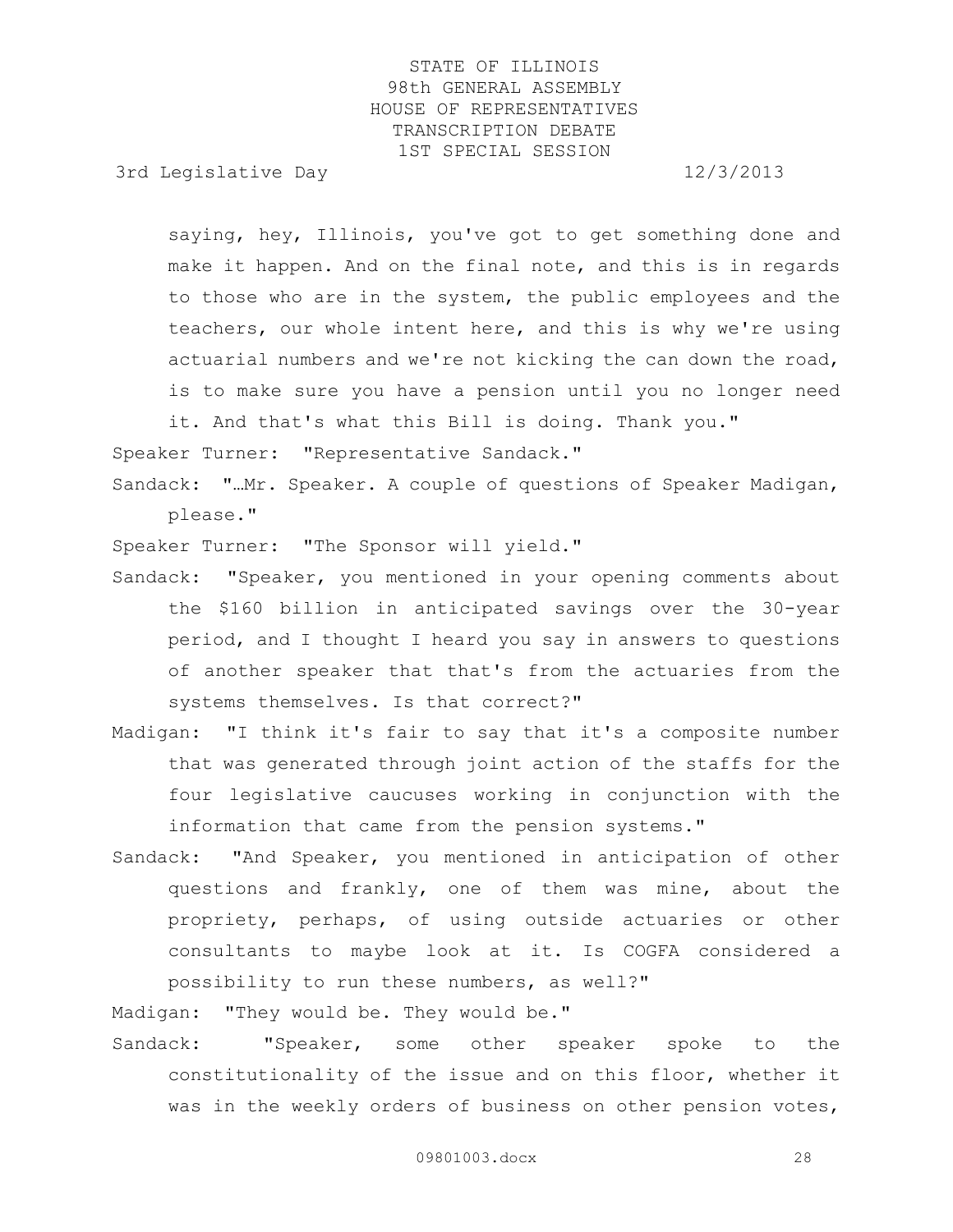3rd Legislative Day 12/3/2013

that's always the question of concern to all conscientious Legislators. I don't think I heard you speak to it. Are you confident that you believe this Bill to be constitutional, Sir?"

- Madigan: "Representative, my view is that this Bill will be approved by the Illinois Supreme Court, and I say that based upon the excellent advice of my attorney, Heather. She's right there."
- Sandack: "I had a feeling you would say that. Yes, Sir. I suspect others may have opined, as well. Sir, what happens if we don't pass this Bill? Do you expect the credit agencies may chime in on this issue again?"
- Madigan: "Well, clearly, the Bill is responsive to concerns and objections raised by the credit agencies in the past. Our hope is that they're fully satisfied or greatly satisfied. But, you know, what they do was outside of our control once we've passed the Bill."
- Sandack: "Let me ask it another way then, Speaker. If the Bill doesn't pass, do you expect the credit agencies will have another negative look at the state's credit worthiness?"

Madigan: "Well, I certainly hope not."

Sandack: "To the report, Mr. Speaker. I appreciate all that have been involved in bringing this Bill forward. I know many on my side of the aisle feel it doesn't go far enough. It doesn't do enough. It's not bold enough, big enough. I understand those concerns and I recog… recognize them, and in many instances, I appreciate them, and wish the Bill did more. But that's not going to be the case today, and in the short run, it's not going to be the case tomorrow, either. There are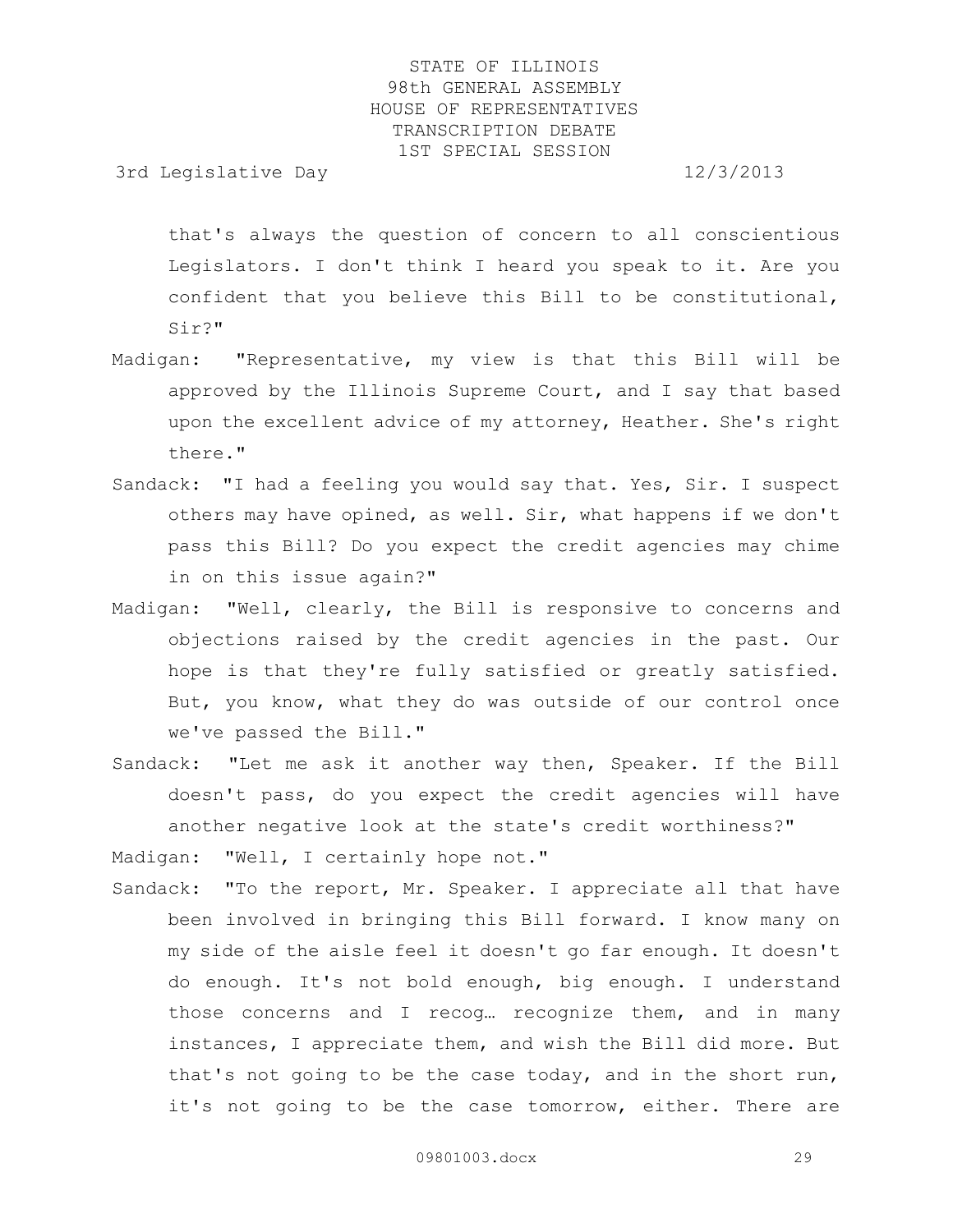3rd Legislative Day 12/3/2013

others that say the Bill goes too far, it does too much, it's too drastic, it cuts too much. So, perhaps, just perhaps, today, as we stand here, we have a report, or a Bill, that does enough to move forward, that offers the right first step towards reforming these pension systems, stabilizing them and making them financially sustainable. Because as I've said before and other, more eloquent, speakers have said before, if we don't stabilize these pensions, there's no fixing the fiscal future of this state and turning Illinois back to a prosperous state. So, I support this report and the Bill and I ask my colleagues on this side of the aisle, particularly, to take into effect and recognize where we are, literally and figuratively, with this Bill or report. Could we do better? Is it realistic under current circumstances to have a better Bill? I suggest that's not the case. Furthermore, I suggest that this is a good incremental step and to do nothing, to say 'no', is tantamount to letting a hundred billion dollars in unfunded liabilities go unaddressed, to let \$5 million in daily increases to that unfunded liability continue, going forward. I think that's a dereliction of our duty. Would I like a better Bill? I would. Is this good enough for right now? I suggest it is. Last, there were… there was a speaker that pointed to the Chicago Tribune as authority for big, bold pension reform. I concur. That same authority, such that it is, the Tribune OP page suggested today, Tuesday, that's today, is a yes/no moment. We cannot say 'yes' to a pension system doomsday that will almost certainly occur, that will unfold in a few years. We cannot support any excuse that resembles head in the sand bury. We cannot support political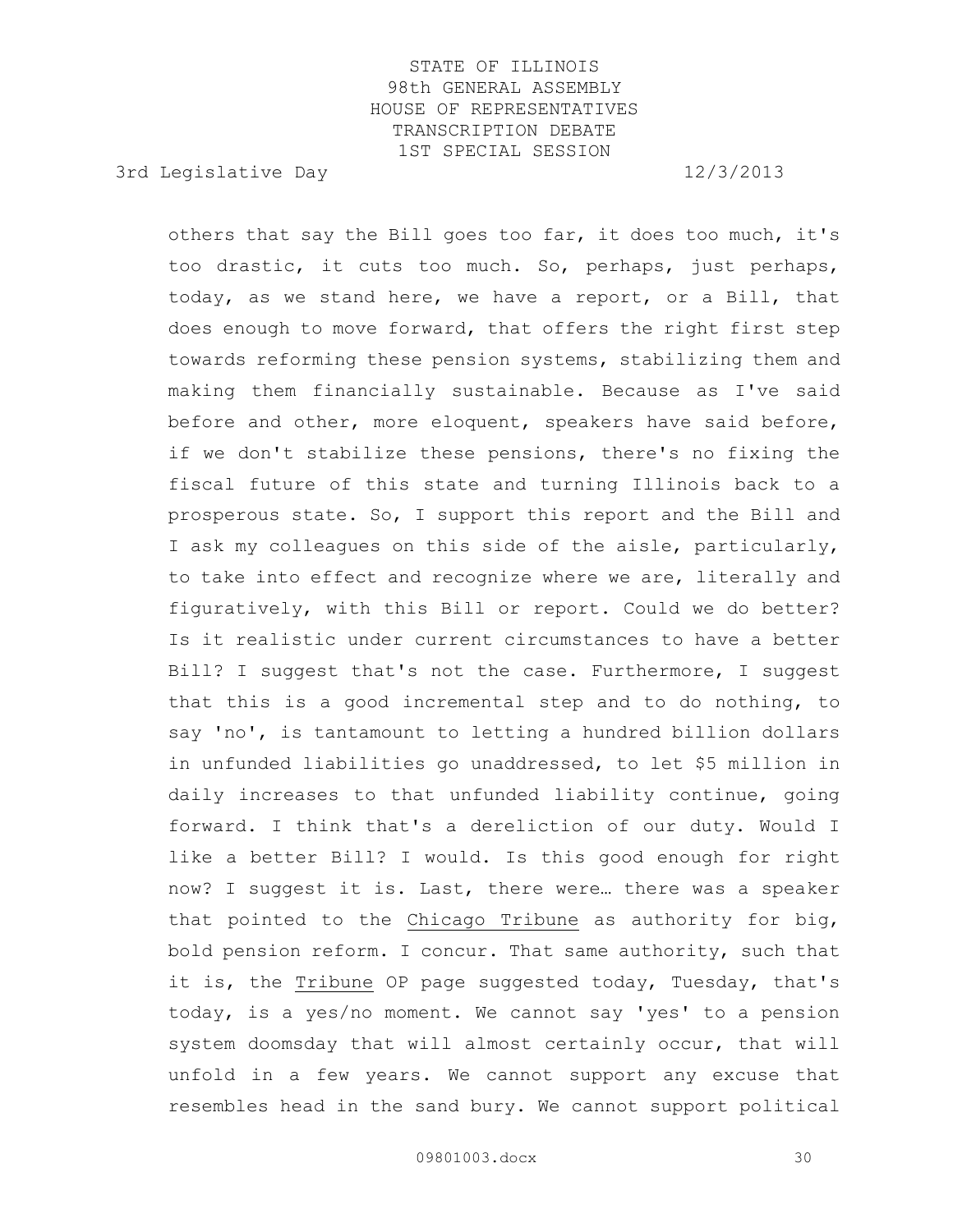3rd Legislative Day 12/3/2013

calculus in lawmakers self-interest, trumping the needs of real pensioners, real taxpayers, real workers, real employees who are relying on lawmakers to address this, not to offer up excuse after excuse. Lawmakers, be the solution, stabilize this state's future, its credit rating, and its business climate. Vote 'yes'. Thank you, Mr. Speaker." Speaker Turner: "Representative Fortner." Fortner: "Thank you, Speaker. Will the Speaker yield?" Speaker Turner: "Speaker would yield."

Fortner: "Mr. Speaker, I know we had some discussion when you presented SB1 to us back in May of this year and I want to revisit a couple of questions to understand what provisions may be the same or have changed since our discussion at that time. At that time, I asked and you concurred that the requirement of the systems or the ability of the systems to take an action to compel payment was pursuant to the law as it exists in the subsection of this proposal. That was SB1 back then and I believe is still true in the report presented to us. Is that correct?"

Madigan: "The answer is yes."

Fortner: "And at that time I also asked and I want to reiterate my question, the Legislature would still have the power through a statutory process, if then approved by the Governor whether directly in a normal statutory Bill or perhaps in one of our BIMP Bills that we pass as part of a budgetary process, to change the provisions of that subsection so that the law as it existed would be different, would change the number that would be required for us to pay, and therefore there would be no cause of action should that occur?"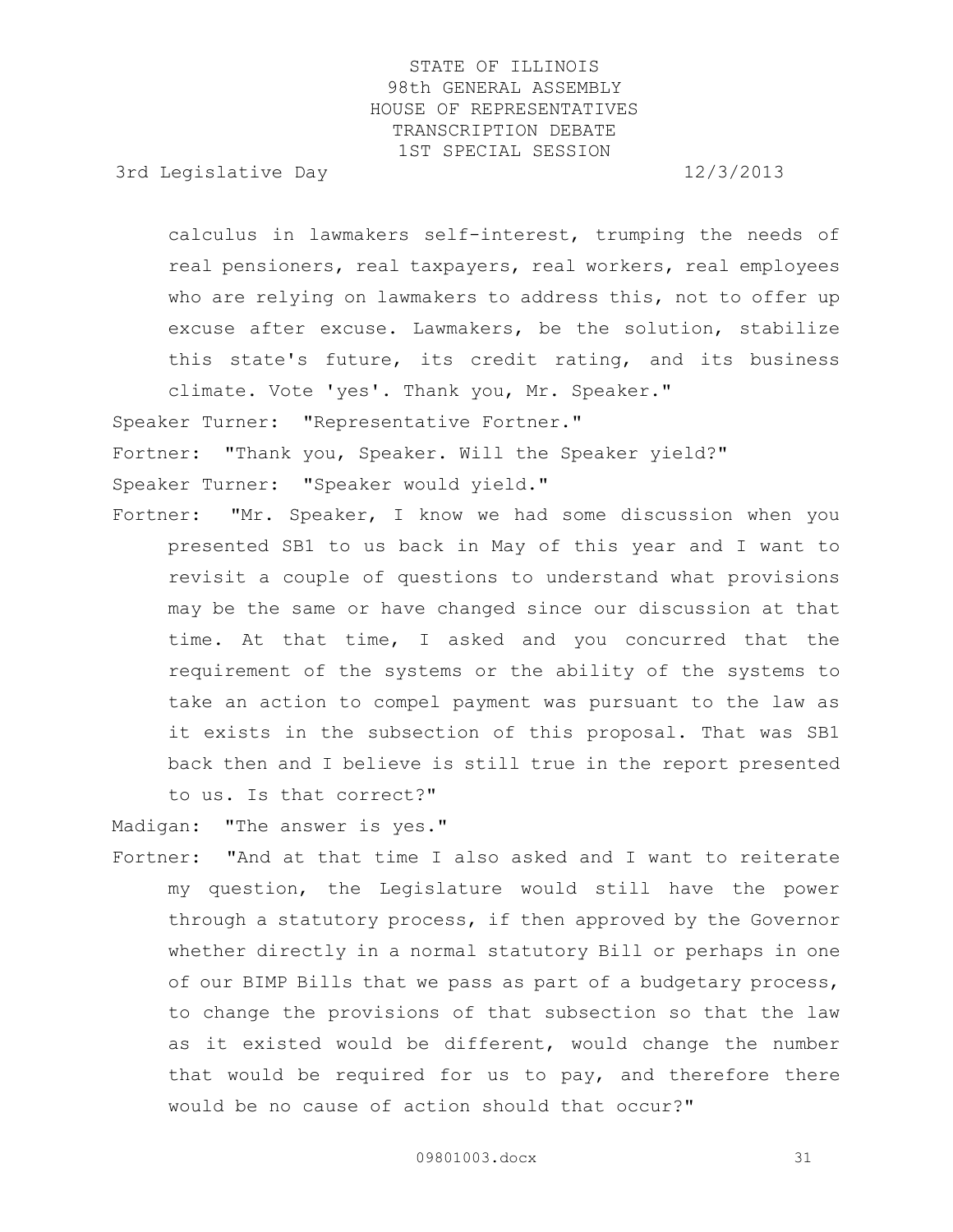3rd Legislative Day 12/3/2013

Madigan: "The answer is yes."

Fortner: "The other thing I want to ask about is a response to some of the questions… some of your responses to some of the earlier questions and I think you commented that both the use of a defined contribution component and the downward salary adjustment were both put in as consideration, as potential ideas for consideration, should this go before the Illinois Supreme Court?"

Madigan: "The answer is yes."

- Fortner: "As I understand it, those would apply to current employees. Was there any id… any piece of this that is designed to be consideration with respect to those who have already retired who would not be able to participate in either of those elements?"
- Madigan: "The answer to your question is the… the new actuarially based funding formula, the two forms of supplemental payments, one of which carries your name. And then the ability of the systems to go before the Illinois Supreme Court to obtain a court order to get their payment pursuant to all of that."
- Fortner: "Thank you. To the report. I expressed concern last May that though there are many very good elements of this Bill, many elements of this Bill that I think would survive a court challenge and I appreciate that some of those are things that I have offered up in legislation myself over the last couple of years as we have been going through this process of trying to stabilize and reform our pension systems. However, I am concerned that the form of the funding guarantee we have leaves us open to some jeopardy for our taxpayers in two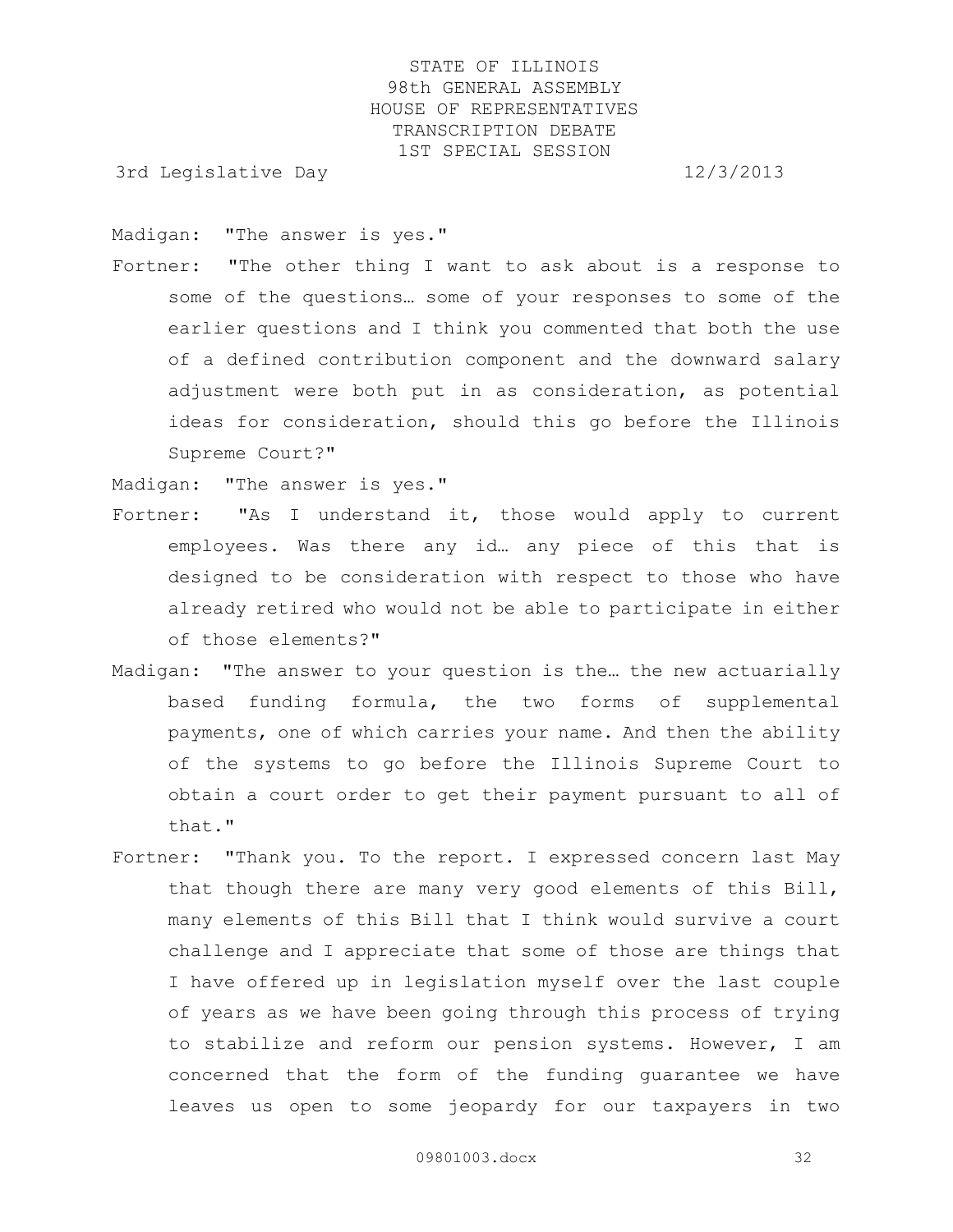3rd Legislative Day 12/3/2013

respects. First of all, because it is something that can be changed by action of this Body with the Senate and the signature of the Governor, it doesn't seem like it's a lot of a guarantee. Well, in fact, I would contend that the existing required payment system, the so-called ramp that we pay, also has various guarantees. It's certainly written into law that we have to make those payments. What this Body has done on a number of occasions is to rewrite that Section as needed to meet its budgetary needs. I don't find that compelling as a guarantee. And so my concern is that those good provisions of the stabilization fund that might be offered towards the retirees in exchange for that, maybe it doesn't really have the substance to hold up as consideration as opposed to those things that were mentioned also that apply for those who are current employees. So obviously, the danger there is that if the court should find that unconstitutional because the entire COLA package and the stabilization fund are all rolled together, they would all be thrown out and we would be back to where we started. The second place where I see a risk is, even if it were to be upheld, again, the language of this guarantee, I hesitate to call it that 'cause I don't find it a guarantee, it's certainly a directive in statute, permits exactly the same playing of games with the pension that we have seen over many years, even over many decades, that has gotten us into the problem that we see. To me, those two things together are a risk I don't think we should be taking. There are many elements of the Bill, as I've said, that I think would pass muster. Do they generate as much savings as the targets we would all like to see? No. But I think those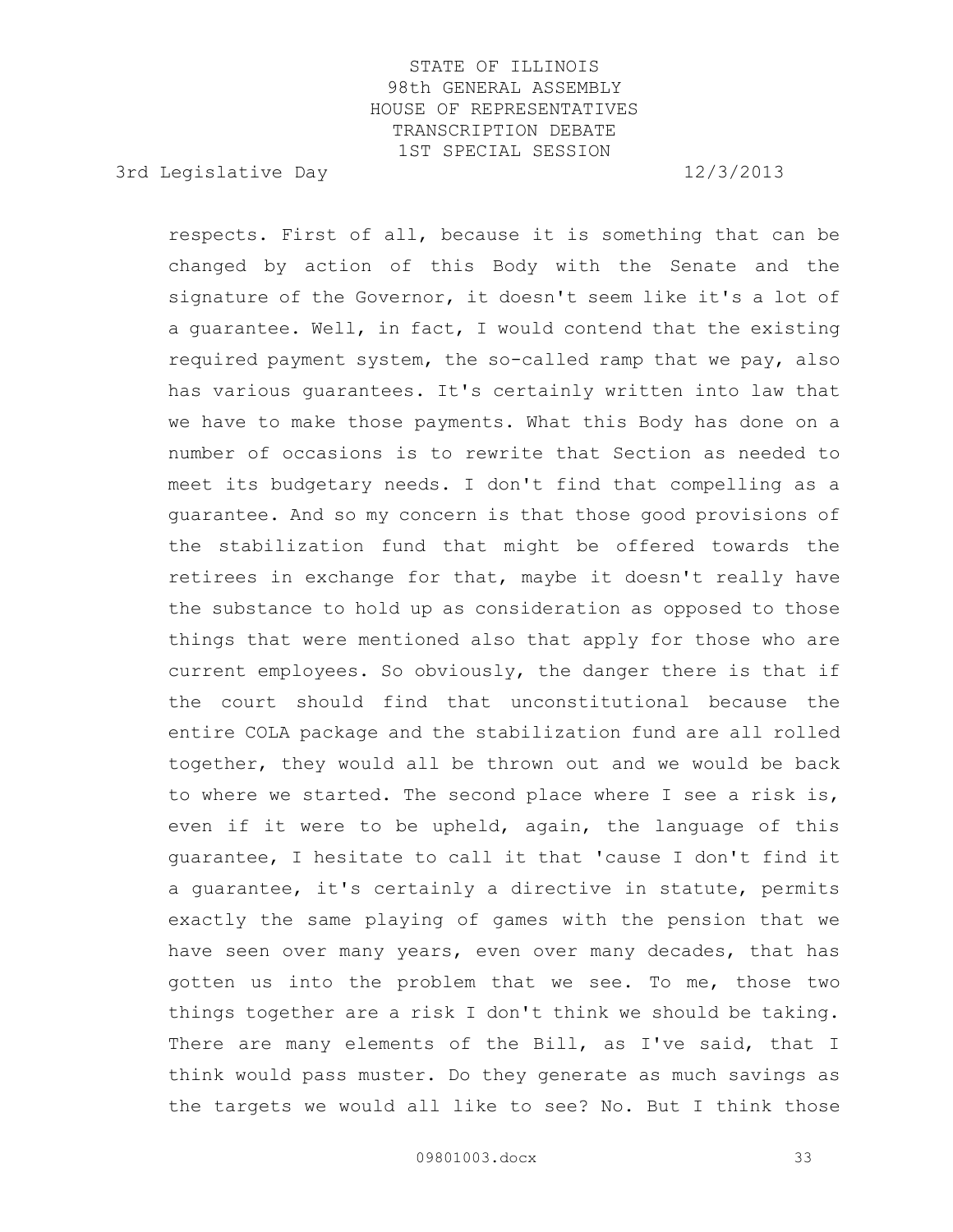3rd Legislative Day 12/3/2013

would be a sure bet as opposed to taking the risk, playing double or nothing, and hoping that we can get the full package. I'm uncomfortable taking that risk with this report. And I'm not going to be supporting it. Thank you."

Speaker Turner: "Representative McSweeney."

McSweeney: "Mr. Speaker, will the Speaker yield?"

Speaker Turner: "The Speaker will yield."

McSweeney: "Mr. Speaker, I applaud the work that you've done on this and Leader Durkin. My questions are centered around the numbers. I've spent the last two days working with staff and they've done an outstanding job answering the questions. Let's talk about the 92 billion out of the \$160 billion of savings. I'm supportive of those savings: the COLA adjustment, the increase of the retirement age, the pensionable salary cap. My issue is that we've had two outside consultants that have been hired by the funds to do this work. And what staff is doing, and again they do a great job, but they're just simply adding those numbers up. I'm on the Revenue Committee. I'm known as the COGFA guy. The guy who actually looks at all the COGFA analysis. Why, Mr. Speaker, has COGFA not confirmed these issues? I'm not trying to make an issue out of something that isn't important. I don't want to find out, and I respect what you said that in two weeks or three weeks that we're going to potentially have them take a look at it. But what if the number is 60 billion? What if it's \$50 billion? That's my concern. Why can't we have or why didn't we have COGFA, who we all universally respect, take a look and confirm the \$92 billion, Sir?"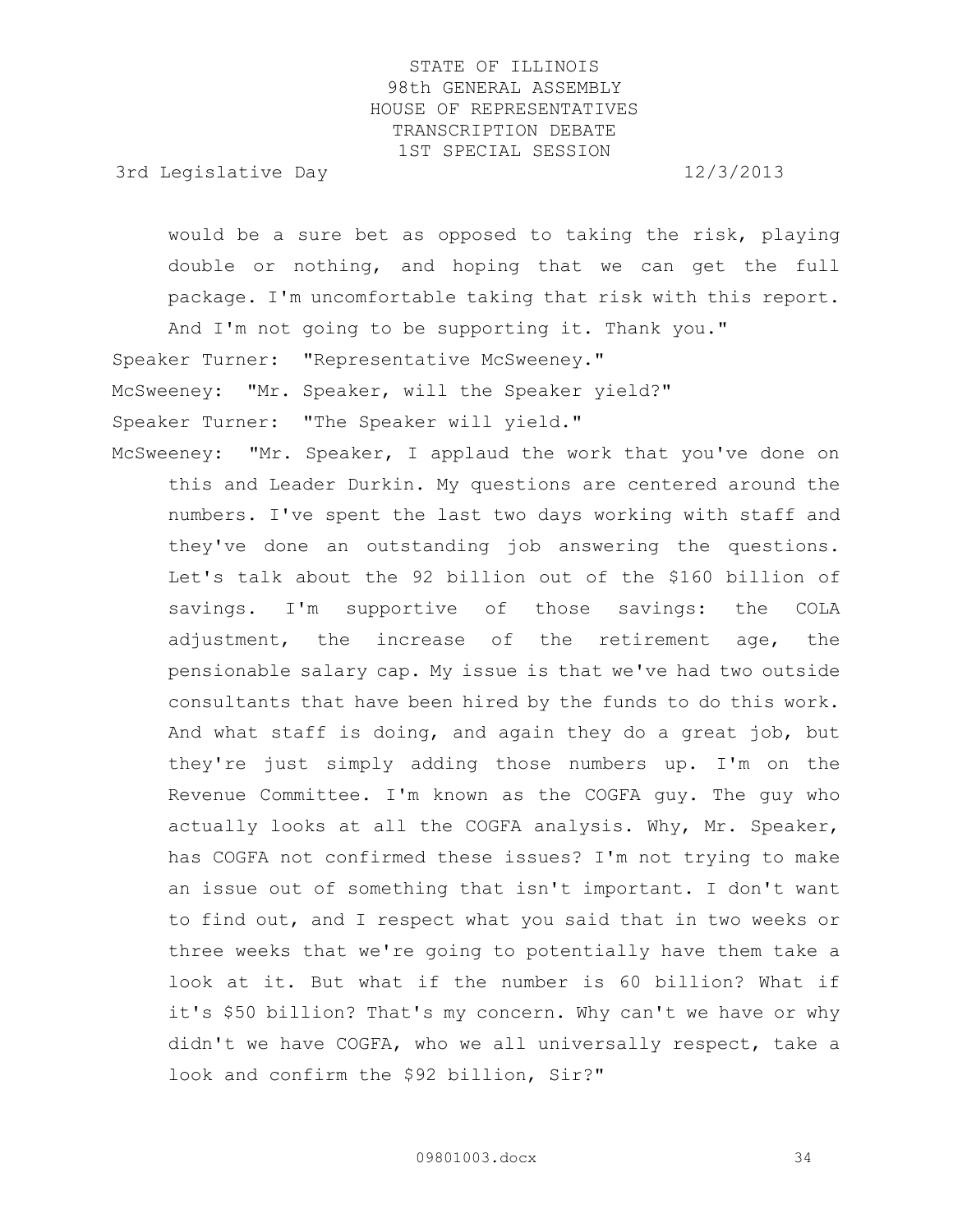3rd Legislative Day 12/3/2013

- Madigan: "Mr. McSweeney, I… my answer to your question would be that we are more than willing to work with COGFA and give them the information and the material that they would need to give an opinion. We're… we're more than willing to do that. They haven't done it yet because they haven't gotten the information and the material, but we're prepared to give it to them."
- McSweeney: "But Mr. Speaker, what happens if they come back… if we pass the Bill today, they come back in three weeks, the Governor has signed the Bill and they said the number is 62 billion? What's going to happen then? I'm just giving you an example. That's my concern. My concern is that we're relying on outside consultants, not COGFA. If COGFA had done this analysis, I wouldn't be asking this question. This is my major issue on this legislation. Is what… what happens, Sir, respectfully, if in two weeks they come back and just to… to give my example some credence, let's say it saves 62 billion. What do we do about the 30 billion?"
- Madigan: "Speaking for myself, I'd be prepared to go back to work. But I would… I would like to add that the work on determining the numbers for benefit reductions and cost savings was done cooperatively by all four caucuses. So, in… in your case, your people worked with Heather and Lari and we worked with the people from the Senate and there was a coordinated effort in conjunction with the information coming from the pension systems. So, there was some checks in the process. I mean, your people were in a position to object to a number that we wanted to use and we were in the position to object to a number you wanted to use, but in the end they all came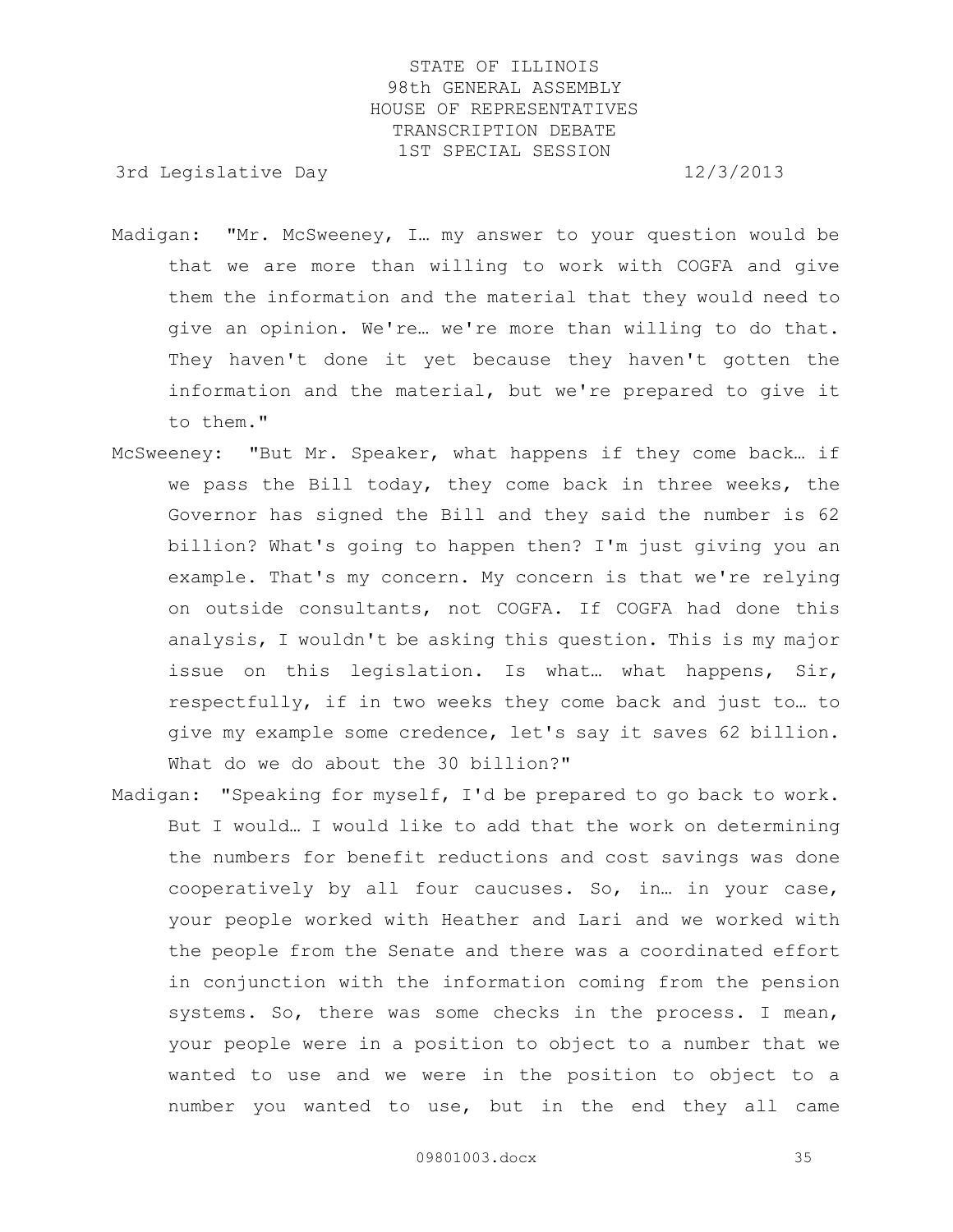3rd Legislative Day 12/3/2013

together. And today, you know, there's an agreement among these four caucuses on the set of numbers that we're using." McSweeney: "And Mr. Speaker, I'm a businessman. The only thing I go for is the experts. Our staff is great, they do great work. But why not get COGFA to do the work and then call the Bill? And just let me continue, Sir."

Madigan: "Yeah, I…"

- McSweeney: "What… why… why not then would you be willing to insert a provision in this Bill that says, and I'm focused not on the 68 billion of add-ons, the entry eighth-level change, the so-called Fortner payments, the add-ons, I'm focused on the 92 billion. Would you be willing to amend this Bill today to say that there will be a COGFA analysis and if the numbers don't turn out to be 92 billion, then the Bill is void? Would you be willing to add that as an Amendment today in writing?"
- Madigan: "Mr. McSweeney, we're pretty far down the road in terms of amending the Bill. And as I said before, we're prepared to work with COGFA, give them the material that we have and get an opinion from them. And… and please understand that they're going to use the same numbers that were used already. If… if we give them our information, it's the information that we used, that we worked with the systems and where we had cooperation among the four caucuses. We had differences of opinion among the four caucuses, but it generally did not relate to the numbers. They generally came together and agreed on the numbers."
- McSweeney: "And Mr. Speaker, as you know, COGFA has great experts. Just like the Congressional Budget Office, they're nonpartisan. I worked with them very, very closely on the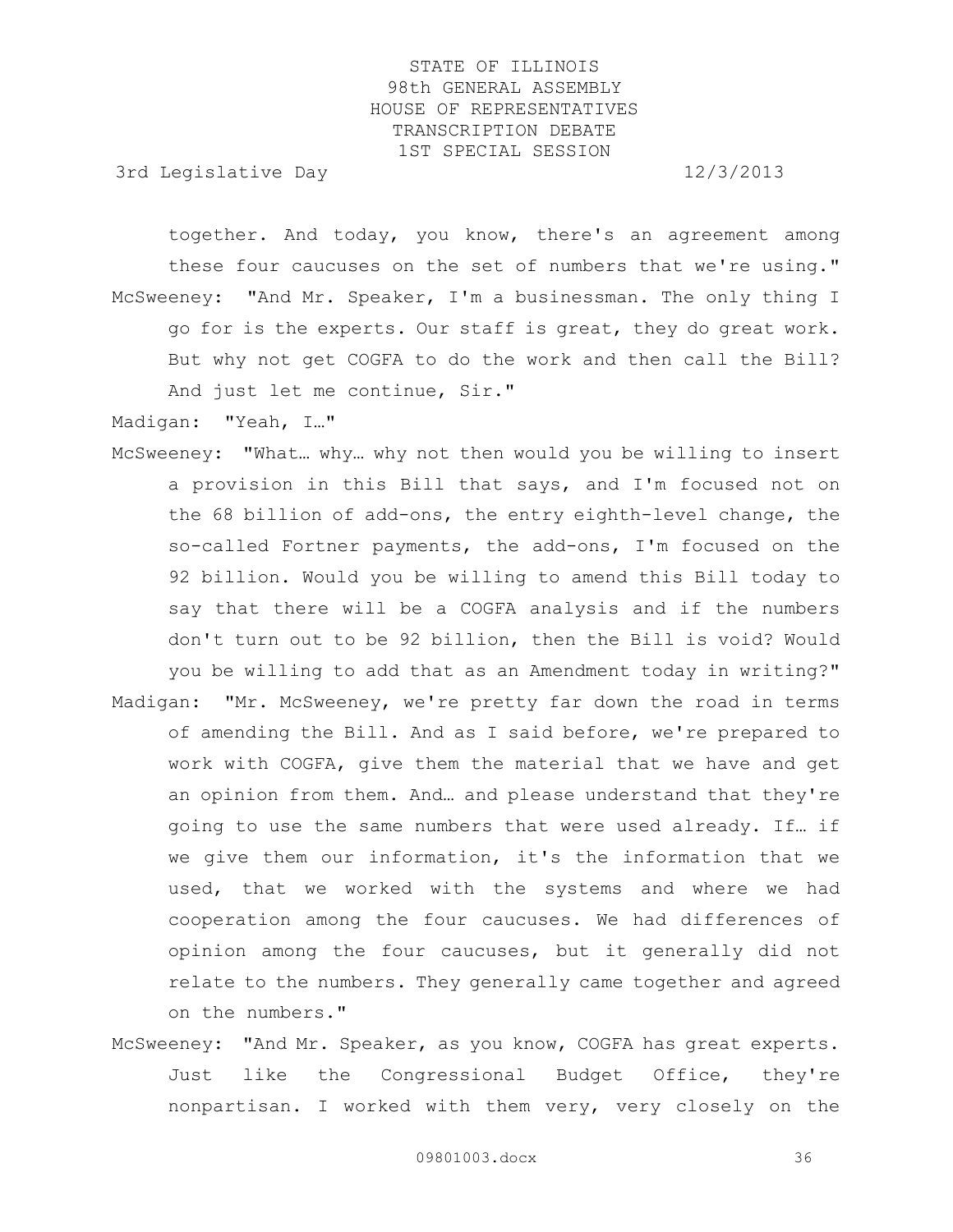3rd Legislative Day 12/3/2013

revenue estimates. Chairman Bradley knows that. And I was skeptical about those revenue estimates, the 35.4 billion is a revised number, but I spent countless hours with them and I know they're the highest professionals. They don't just rely on actuarial reports from consultants. They do their own work. And my understanding, Sir, is that the top actuarial firms in this state are Aon and Hewitt. They actually potentially consult with them and confirm the numbers. I don't want to be here in three weeks if the numbers don't work out. And I just ask, I'm not trying to be obstructionist. I work very hard on trying to pass pension legislation. You have led it with Representative Durkin and Representative Cross, Senger, Nekritz. But what I want to do is make sure the numbers are right. So, why is it not reasonable, Sir, to add an Amendment today that says if the \$92 billion does not check out that this Bill is void?"

- Madigan: "For… for one thing, we're not at the Amendment stage. That's one thing. Now, your… your response will be, well go back and reconvene the… the Conference Committee. You know…" McSweeney: "I'm willing to do it today. I'm… I'm not… I'm trying to be reasonable, Sir. I'm not saying that we have to have the COGFA numbers today, I don't think that's realistic. Would you be willing, though, to add an Amendment today that actually says that this Bill is void unless COGFA comes back independently and confirms the \$92 billion in savings?"
- Madigan: "Mr. McSweeney, you probably know the Bill is not effective until the middle of next calendar year. So, we have plenty of time to come back and go back to work."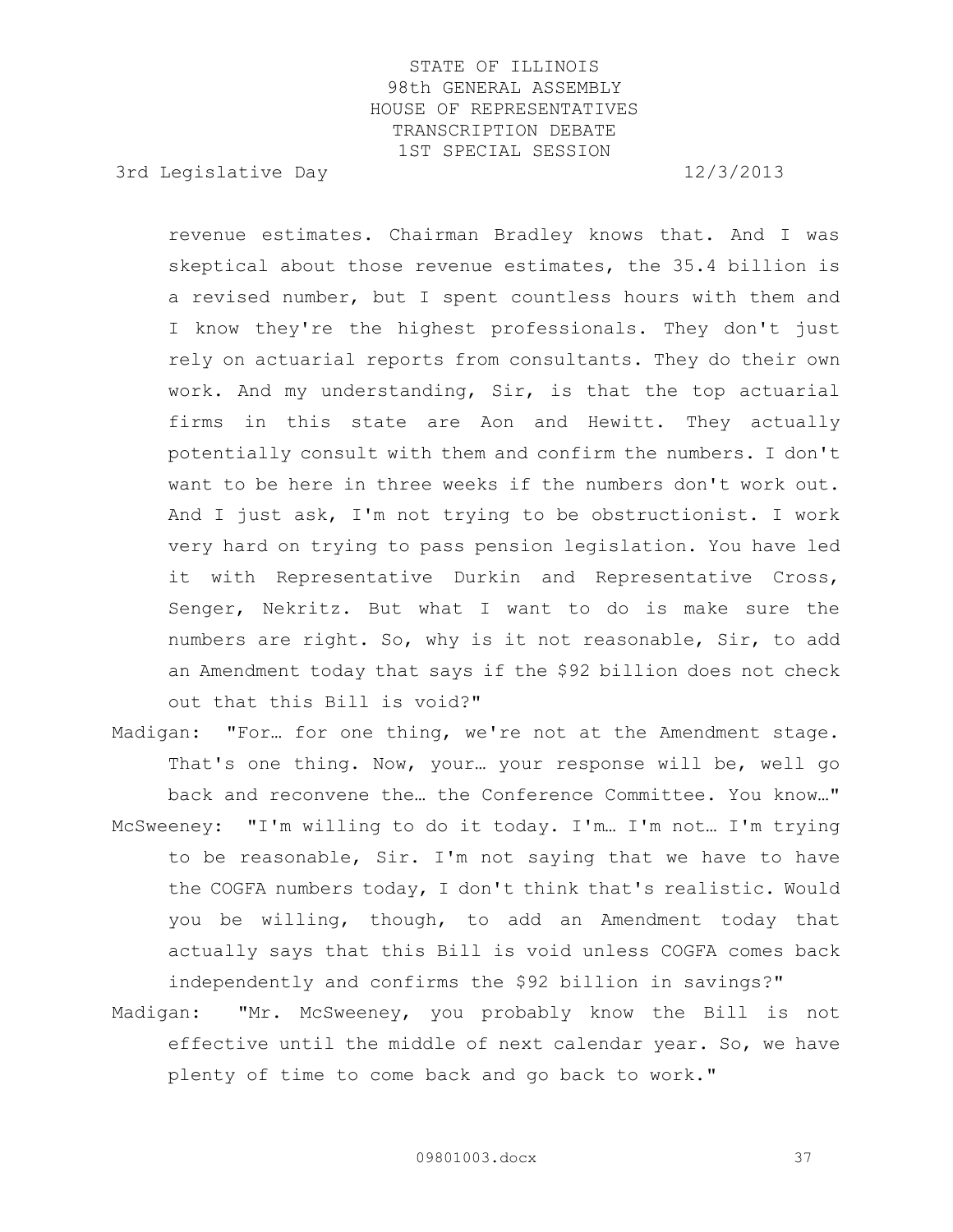3rd Legislative Day 12/3/2013

McSweeney: "By that time, the Governor has signed the Bill. That's all I'm asking and I'm not going to beat that, I'm going to leave at this point. 'Cause I'm just asking questions at this point and listening to the debate. But I respect the independent analysis. I respect COGFA. They do great work. And they don't just rely on the outside consultants. I'm not questioning the staff. The staff is outstanding. What I'm questioning is, why we don't have our expert, who I respect, who I've worked with, and all Members of this chamber opine on these numbers? If the number really is \$92 billion then fine. That's all that I want to do is make sure that the number… I'm not even focused on this whole issue of the entry age level accounting change that… from SB1 that made the difference in liability. I'm focused on confirming the numbers are right. I don't want to get it wrong, so I'd ask you to think about that. And I appreciate your time."

Speaker Turner: "Representative Tracy."

Tracy: "Thank you, Mr. Speaker. Will… To the… the Bill. I want to make some comments about serving on the Conference Committee and I do rise in support of it and I want to acknowledge the work that has been done of the people that served on this committee, the staff and the like. A tremendous amount of hours have went in and we did invite input from all groups affected, from all groups that were concerned and we kept asking, give us some more input. We analyzed and assessed every bit of information that we had to try to put together something that would address the worst funded… underfunded pension liability in these… in this nation. And of course as we've heard today how difficult that task is and we've also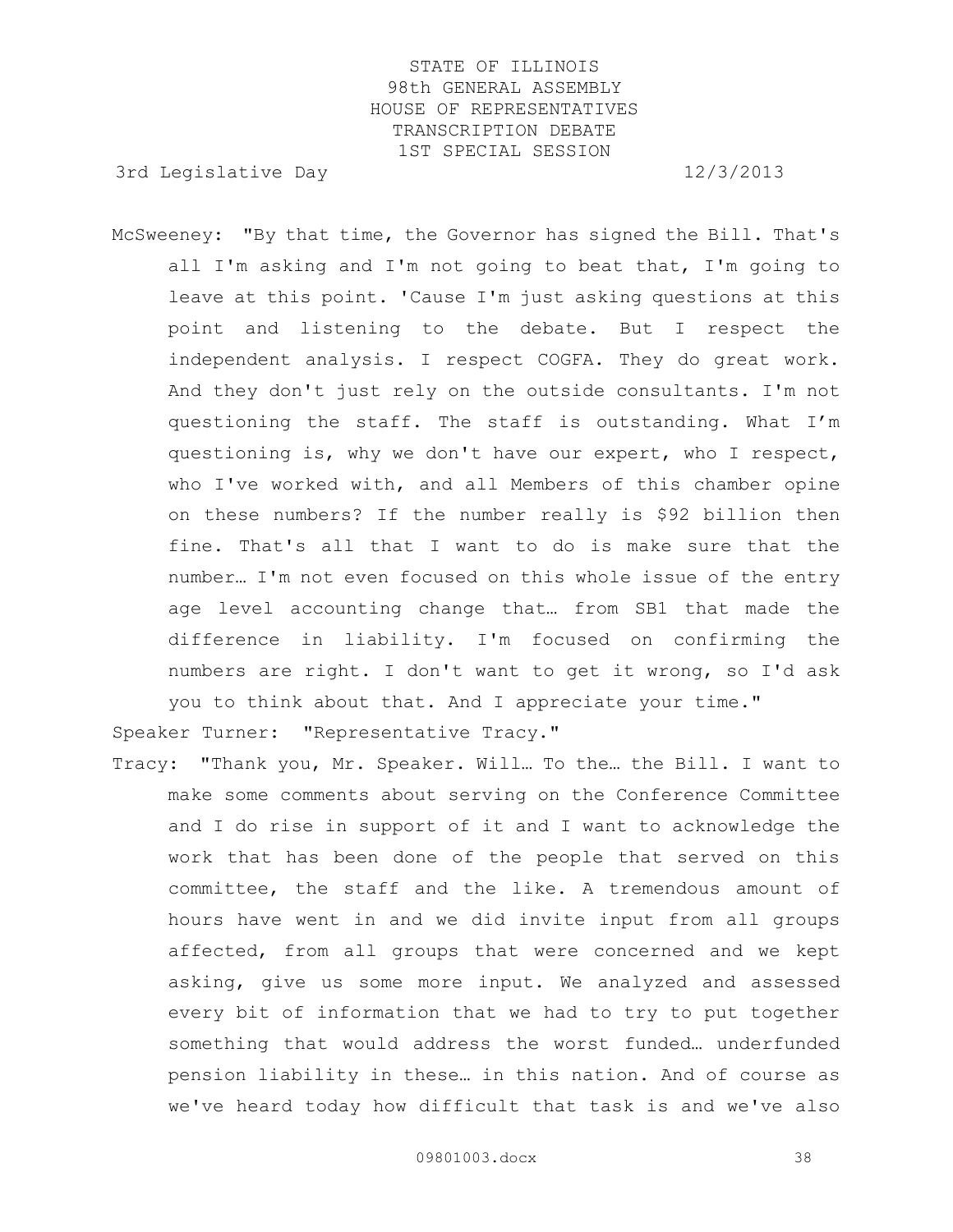3rd Legislative Day 12/3/2013

heard today that to do nothing costs Illinois dearly. Every person in this state bears a brunt of not addressing this pension crisis as it grows daily by millions of dollars. And to think what we could do with those millions of dollars that this is costing us every day by funding education, by providing a social safety net that is so desperately needed by many in this state and to address our crumbling infrastructure. It's important today to recognize that we are not trying to punish in any way retirees or active employees of this state. We recognize the service and the debt of gratitude we have for going to work every day, seeing that our roads are patrolled, seeing that all aspects of state duties are performed from the education in the classrooms. But we cannot ignore that if we do nothing we run a huge risk of making these systems insolvent, certainly unsustainable, and the instability of our state's fiscal health continues to deteriorate. We all know that this a difficult task and I've always invited input as to come up with a better solution. I also understand that in this process I would have appreciated having more time for people to analyze and assess this Bill. Certainly people will not be voting on this because of that one specific reason and I think that alone would require more time. I applaud Representative McSweeney's remarks. I likewise want to make sure the numbers are right and I think that it's fair to ask such a thing and often we do things that have consequences and we get it wrong. That's why we worked as diligently as possible on this committee to try to get it right, to try to make our systems solvent and sustainable for the ones that are going to rely on them and

09801003.docx 39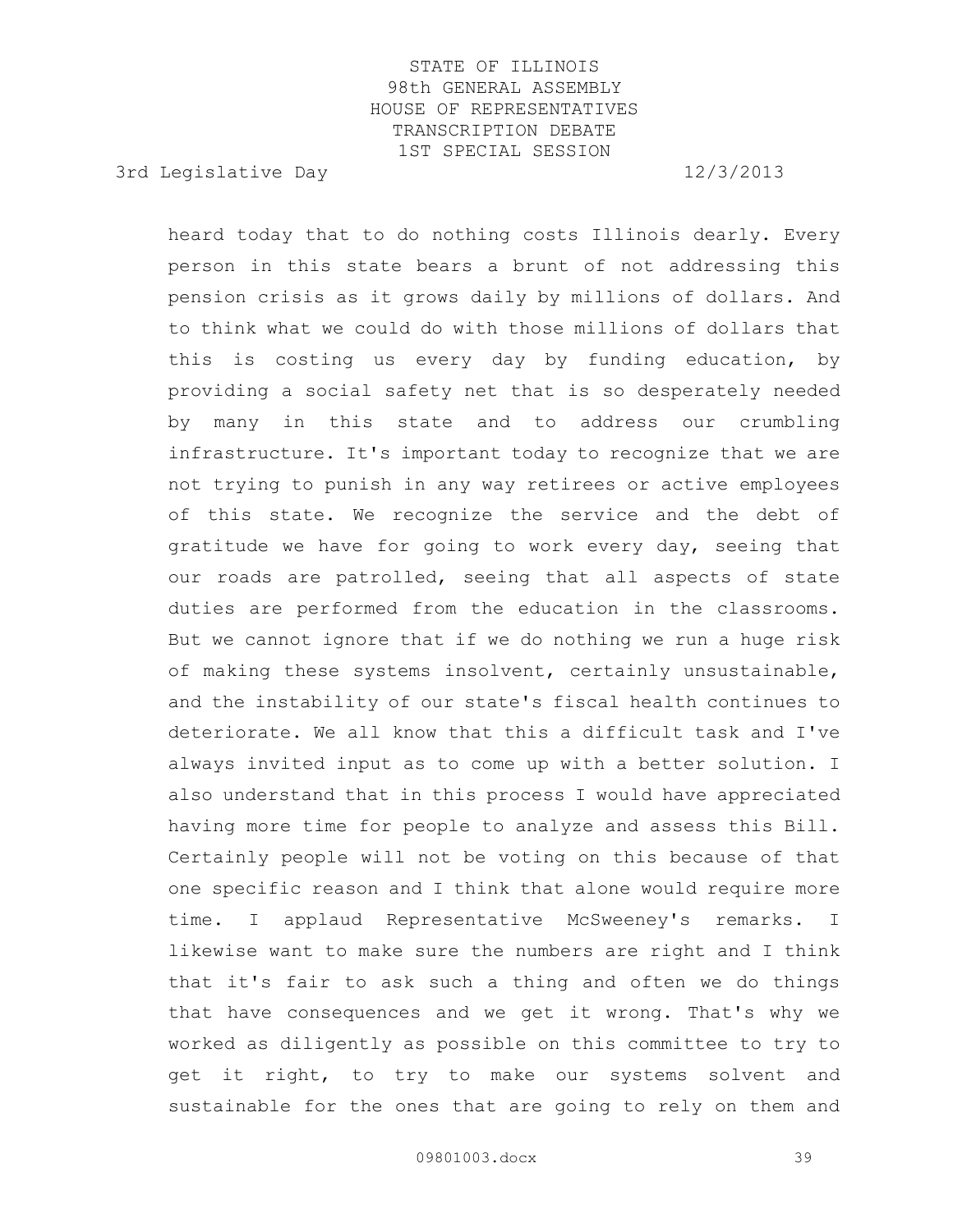3rd Legislative Day 12/3/2013

to add stability to our finances in this state. So with that, I'm asking folks to support it. If not, come up with a better plan, give us your input, give us what you think will really solve this, but let's not find our state in a situation, as Detroit is in today, where the people that have relied on those systems or the city that is seeing it torn apart, let's learn from the lessons of the past and try to do better for the people of Illinois. So with that, I do support the report of the committee today. Thank you."

Speaker Turner: "Representative Brady."

Brady: "Thank you, Mr. Speaker. Will the Speaker yield?"

Speaker Turner: "The Gentleman will yield."

Brady: "First off, Mr. Speaker, thank you and thanks to our Leader, Jim Durkin and so many others that have worked so hard on this Bill. I truly commend them and all of you for the due diligence that you have done. But with that being said, I continue to have a problem that I struggle with and am trying to get clarification on. And in your opening remarks, Mr. Speaker, you indicated that this was comprehensive reform of the state's pension systems. And to that, meaning to me, systems means plural. We have five systems, retirement systems in this state and four of them are in this Bill. But one system is not in the Bill and that is the Judiciary. And being an attorney that you are and I am not, come from a family of attorneys but I am not, I was wondering if you might be able to help me understand a little bit more the reasoning behind that particular point of the Bill and be able to clarify for me that if this Bill, not if, when this Bill would be filed if it passes, it's going to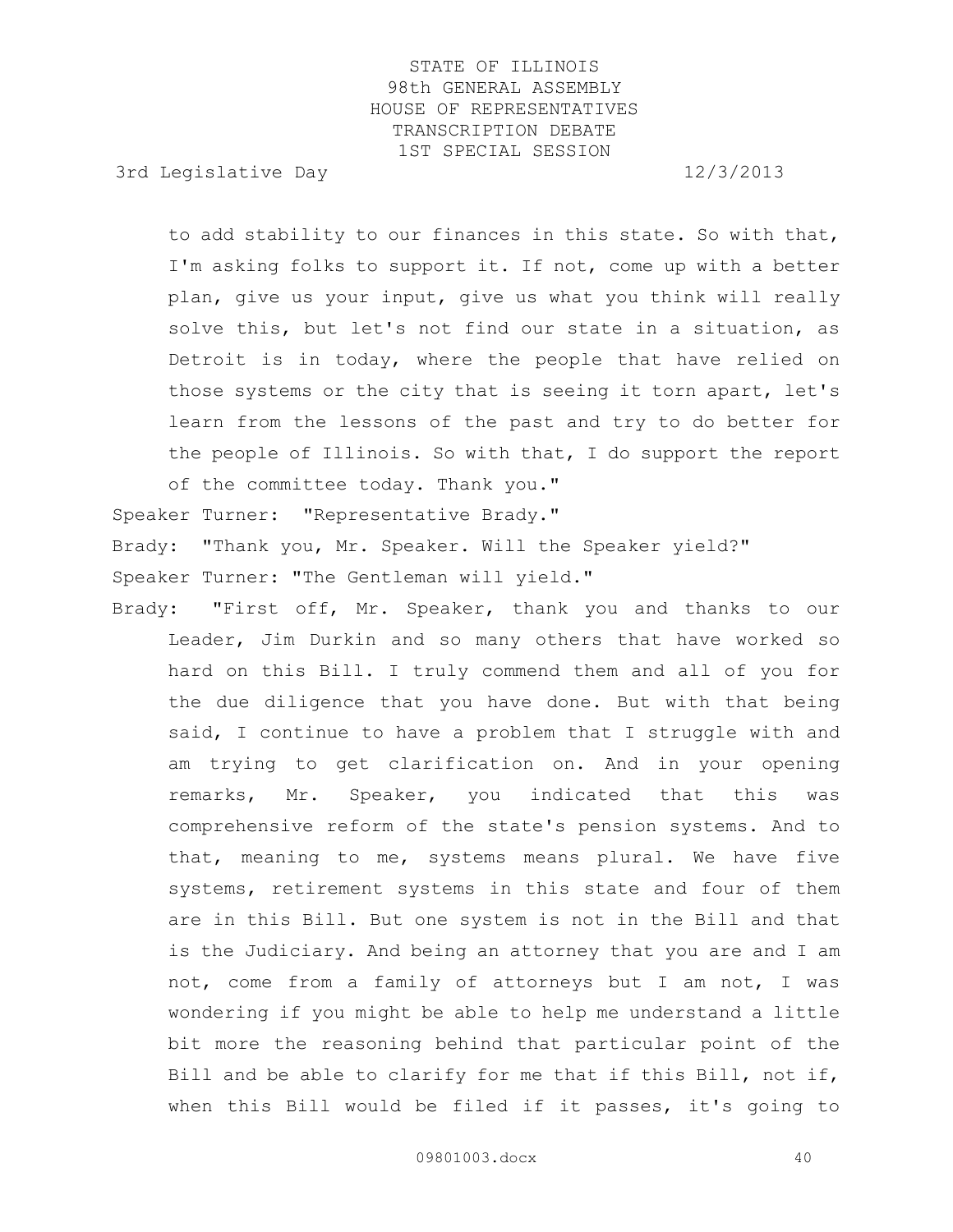3rd Legislative Day 12/3/2013

have a constitutional challenge, we all know that. I don't think anybody is hesitant on that. But when that Bill would be filed, excuse me, that challenge would be filed, would associate judges in the State of Illinois have something to do or hear that particular case?"

- Madigan: "Mr. Brady, any legal challenge to this Bill or any Bill adopted by the General Assembly will be before a judge."
- Brady: "So my question then, if I understand your answer correctly, you are saying that there would be potential that an associate judge would have this case dropped upon he or her to make a first ruling on it?"
- Madigan: "Is there some reason why you've singled out an associate judge? Is that the essence of your question?"
- Brady: No, I was going to go down to all the judges if you give me time."
- Madigan: "What I'm getting to is that in the ordinary course…"

Brady: "Mmm mmm."

- Madigan: "…at the trial level it generally would not be an associate judge. It would be a full circuit judge. And then an appeal would be taken maybe to the Appellate Court or maybe directly to the Supreme Court."
- Brady: "So then, if I understand it correctly, probably associate judge would not have involvement in a challenge of the constitutionality of this case?"
- Madigan: "Well, again, in the ordinary course…"

Brady: "Okay."

- Madigan: "…but technically it's possible that at the beginning the matter would be before an associate judge."
- Brady: "Subcircuit judges?"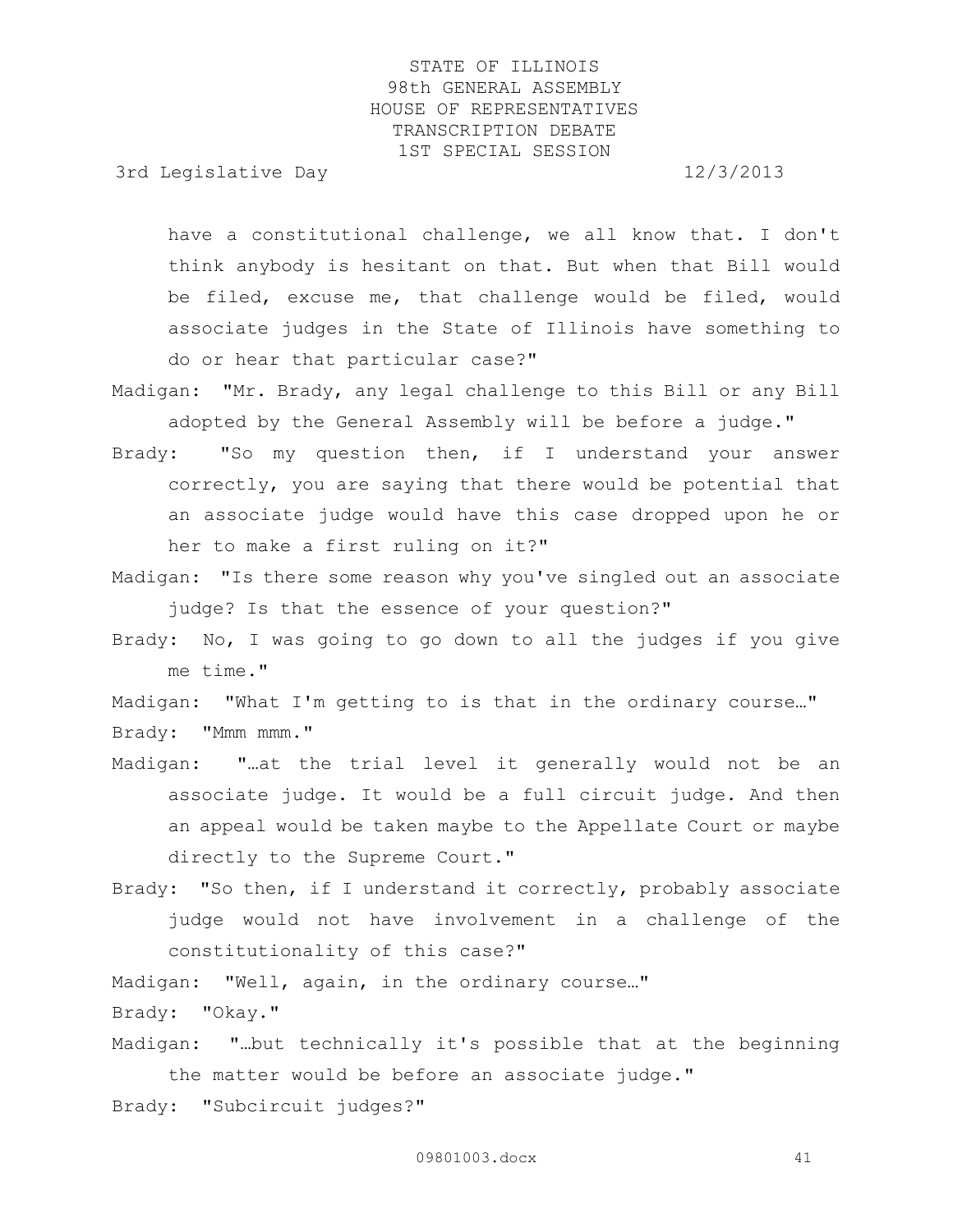3rd Legislative Day 12/3/2013

Madigan: "Subcircuit judges are full circuit judges."

- Brady: "So, sub and full circuit judges may have some type of involvement in hearing this case if it is filed in the court on a constitutional challenge?"
- Madigan: "I go back to my first answer. A judge is going to consider it."

Brady: "Okay. Appellate Court justices?"

Madigan: "They might be involved."

Brady: "Retired judges?"

Madigan: "For a retired judge to be involved would require that one of the courts would for some reason involve a retired judge. That would be a decision by the court system."

- Brady: "So, it is… it is highly probable that seven Supreme Court justices in this state would be the ones that hear the constitutional challenge, if this piece of legislation would become law and challenged."
- Madigan: "At the end of the day… at the end of the day, the matter will be before the Illinois Supreme Court which has seven justices."
- Brady: "So with active and retired judges, somewhere between 15 hundred to 2 thousand in this state, it really would get down to seven Supreme Court justices making the decision of the constitutionality of this piece of legislation when challenged. Is that correct?"

Madigan: "The answer is yes. It took us a long time to get here." Brady: Well, then why, Mr. Speaker, would we exempt out all those other judges, retired or active, if truly seven are going to be the ones to make the final decision?"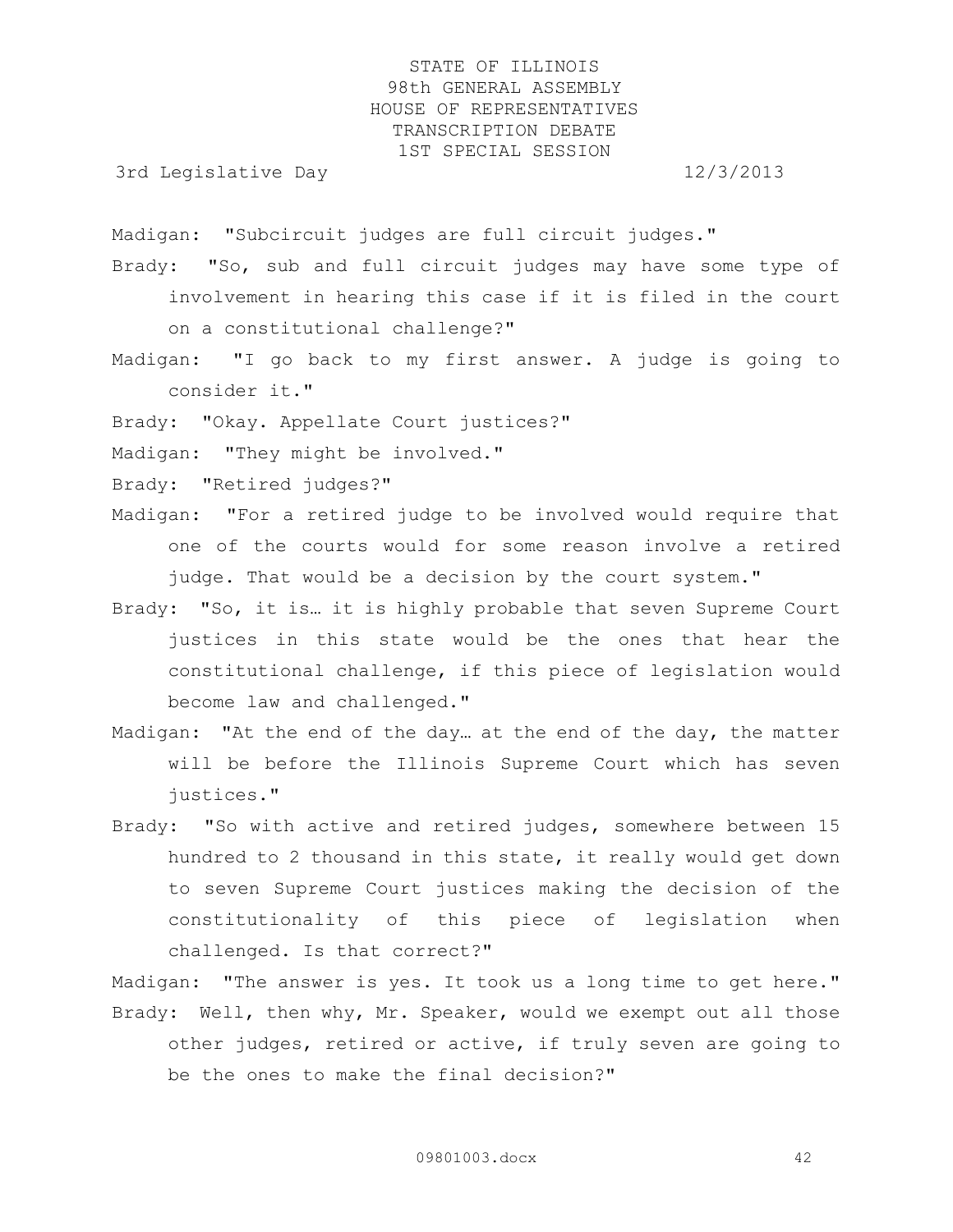3rd Legislative Day 12/3/2013

- Madigan: "The intent was to eliminate the possibility of a judicial conflict during the adjudication of this matter through the court system."
- Brady: "Okay. But these are the same justices or judges that on a daily basis put on a robe and serve Lady Justice with that blindfold who are supposed to be impartial and fair and not have something obstruct their ability to serve as a judge or justice in the State of Illinois. Is that correct?"

Madigan: "I presume that's the case. I presume the answer is yes." Brady: "Thank you very much."

Speaker Turner: "Representative Zalewski."

Zalewski: "Thank you, Mr. Speaker, to the Bill. This has been quite the debate. From discussions of whether we're dealing with true numbers to asking questions from constituents on the floor, I don't think there's any doubt that what we have is a situation where retirees who've put a considerable number of years and effort into their jobs as public servants are awaiting our decision on their retirement futures and it's got to be a gut-wrenching, gut-wrenching experience. We have retired teachers who are trying to reconcile the fact that 177 people are deciding their retirement after they've given a lifetime to our students and that, frankly, is heartbreaking to me. But it's for those very reasons that I'm compelled to, what I consider to be, do the right thing as a Legislator responsible for the welfare of the State of Illinois. The plan before us today does two very important things to ensure that we fix the problems that the State of Illinois faces. First of all, I would ask everybody to read the legislative intent at the beginning of the report, go through it line by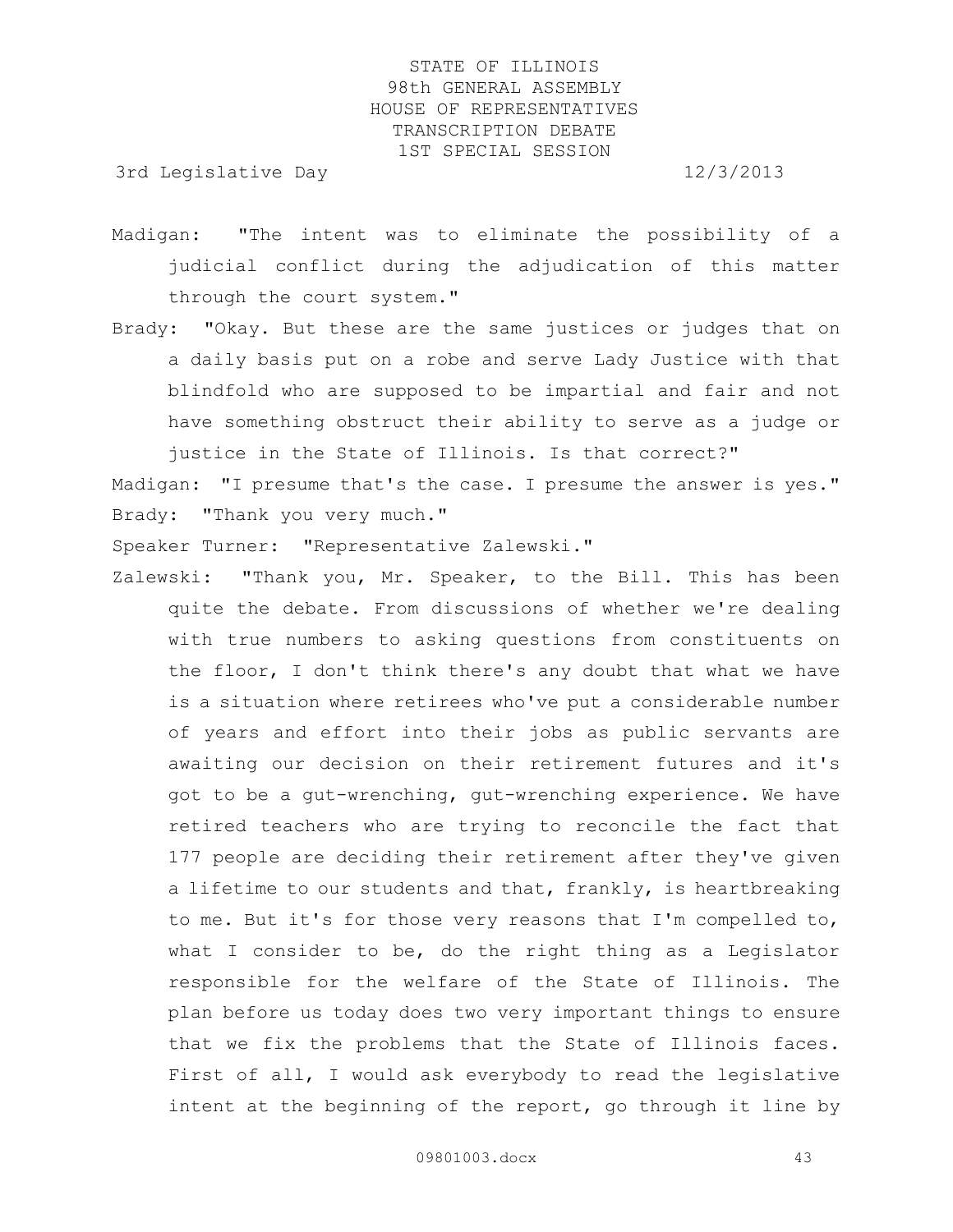3rd Legislative Day 12/3/2013

line. It's exceptionally well-written and understand how we got to this point. It's a very persuasive argument and it's part of the reason I'm voting 'yes' on the Bill. We're protecting the generational health of the defined benefit system. We've heard today, but very clearly, there are those who wish to end defined benefits in Illinois. That's the goal. That's the end result for some. That's not the end result for me. I want to protect these systems. I want to say to this generation and the next generation and the generation after that, if you choose to enter into public service, you're going to have a retirement that's going to be secured by a defined benefit system. And that's important to me and that's why I'm going to vote 'yes'. Second of all, we have to protect the fiscal health of the State of Illinois. We all signed an oath at the beginning of our terms saying our duty is to the citizens of the State of Illinois. Myself and a lot of the colleagues that are in this Body now aren't responsible for the mistakes of the past. We're not responsible for decisions that were made that put these systems in the shape that they're in, but we're here now and it's our job to fix the problems before us now. I was proud to serve on the Conference Committee with Representative Nekritz, Representative Turner, Representative Senger, Representative Tracy, and Senators that were appointed. I'm thankful to Speaker Madigan for taking the… taking the ball from us and closing. This is the meaningful middle between protecting defined benefits, protecting the retirements of teachers and state workers and ensuring that we can protect the health of the State of Illinois's financial system. It's one of the most important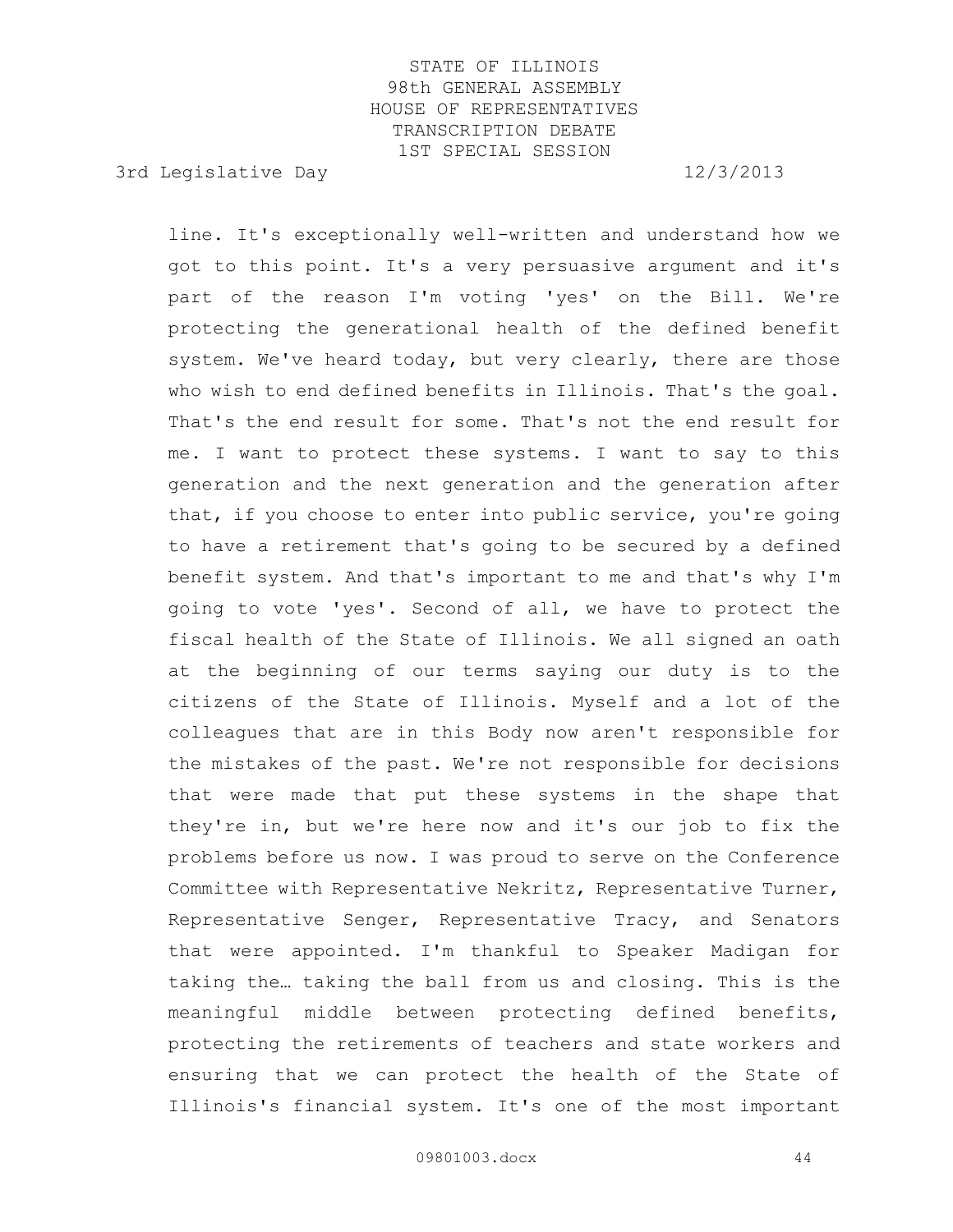3rd Legislative Day 12/3/2013

votes I think a lot of us will ever take in this Body. And I plan to vote 'yes' and I urge the Body to vote 'yes' as well." Speaker Turner: "Representative Chapa LaVia."

Chapa LaVia: "Thank you, Speaker. I rise to speak on the Conference Committee Report. Complex problems typically require complex solutions, and this pension issue is certainly extremely complex, so I thank everybody who's been involved in this situation. And complex situations usually mean everyone dislikes some part of the solution, and in other words, nobody will be a hundred percent satisfied. But I'm clear on three things right now. Number one, that the people of the great State of Illinois are not willing to simply open their pocketbooks and freely give the money needed to support an outdated pension system that was based on old actuarial assumptions. We used to assume that the average age was 70 and now we have people living past 80 and 90, and even healthier, and the actuarial numbers were based on old data. A few years ago, a few people would have believed that when they were told that inflation wouldn't be below 2 percent for 10 years or more, well, inflation has been below 2 percent, so the 3 percent loss of Cost of Living Adjustments simply hurt the long-term viability of the plan. Our old pension formula simply can't support that. Secondly, in the past 30 years tens of millions of people have gotten comfortable with stock market investments, like my husband and myself, and so many of my constituents have told me they would love to have the option to invest their own money in a 401(k) plan. This Bill provides that option. The pension plan investment returns have averaged only 6 percent per year over the long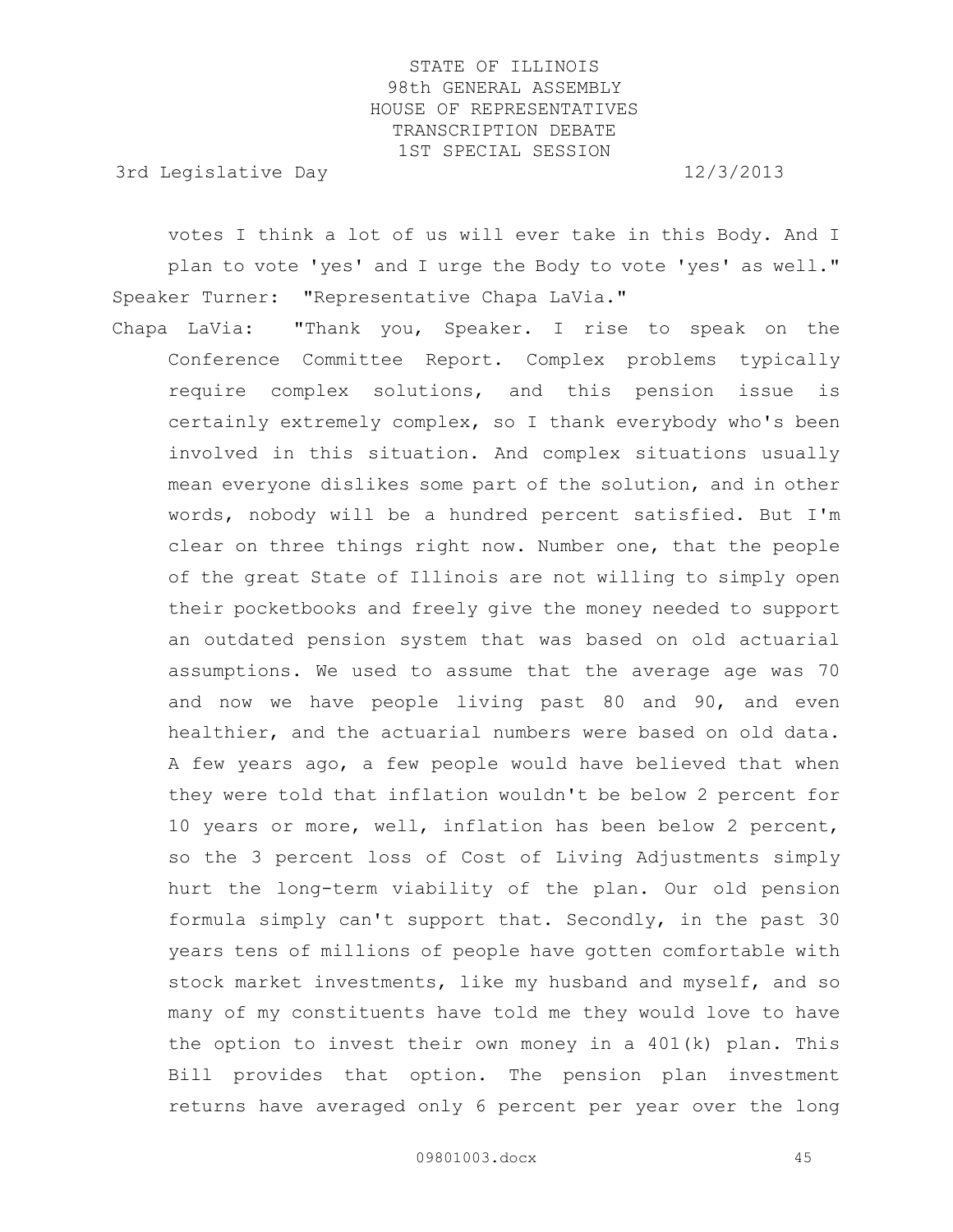3rd Legislative Day 12/3/2013

run, yet, the S&P 500 stock market index has had a 10 percent annual average return over the last 75 years in this country. That's a huge increase for a person who chooses to take on some added risk. And number three, I believe in love, compassion and justice for all, so I want to preserve our pension system, not see it crash and burn simply because we couldn't make everybody happy about a hundred percent of the Bill. Again, no Bill will make everyone a hundred percent satisfied, but we should all be able to agree that is right and just to keep it alive and well. Because right now, somewhere about this time 'cause it's about dinner almost, we have a twelve-year-old boy or girl who, for an example, might be able to get a job with the state, their ro… want to plow our highways. And as that person grows old and they're sitting down at their table with their family and eating, in the middle of the night, they'll be called to do their job. They'll be called away from their family when it snows, and if we keep our outdated pension assumptions, that boy or girl will have no options and this Bill preserves those options for our future children. Lastly, I've heard some really hateful rhetoric coming out of mouths of some folks concerning people who have had a pension. And I ask my fellow Representatives and citizens, before you make disparaging remarks about hard-working folks who have paid money dedicated for their own paycheck to pay for their own pensions in this state, to think of all those jobs that allow us to pursue our happiness… pursue our happiness, jobs we often take for granted. If we fail to take action today, the unfunded liability of our retirement system will become so

09801003.docx 46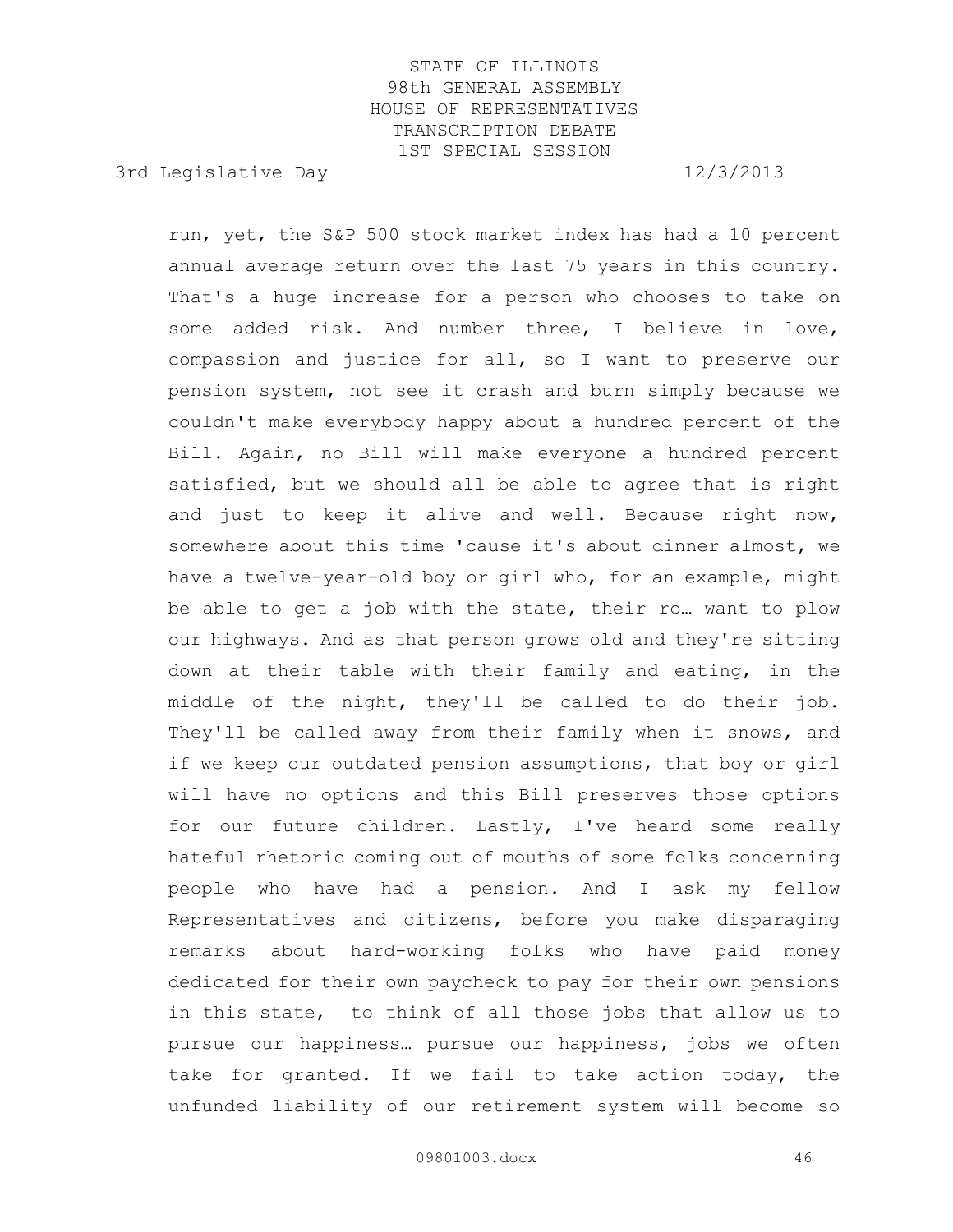3rd Legislative Day 12/3/2013

great it will be nearly impossible to make our retirement payments and continue to fund programs that are important for all taxpayers. If we do nothing, we will eventually be faced with unimaginable decisions. Do we make payments on pension payments or do we fund our schools that are underfunded right now by quite a bit of money? This may seem like a ridiculous question, but it could be reality if we fail to pass pension reform. And I ask for your support. Thank you."

Speaker Turner: "Representative Leitch."

Leitch: "Thank you, Mr. Speaker, and briefly to the Bill. On June 30 of 1989, we had before us another Pension Conference Committee Report in Senate Bill 95. I would say it didn't take this long to adopt that Bill. That was a very happy Bill because it enacted and put into place the 3 percent compounded COLA in the systems. Clearly, that is much easier to pass than to deal with what we are dealing with today. It was my opinion then and certainly vindicated now, that in the course of adopting a 3 percent compounded COLA, we were putting dynamite into a pension system. And that… but for very, very careful vigilance by the General Assembly, very careful funding by the General Assembly, very, very careful adherence to actuarial numbers that we would have a major problem. Indeed, the question would not be if it would be when that day would arrive. And I would suggest to you that the day has arrived and instead of enjoying the fun of adding goodies to a pension today, we have to confront the fact that I don't believe there will be a defined benefit system in the future if we don't have the courage today to step up and do what has to be done and rescue this system. And it's not a matter of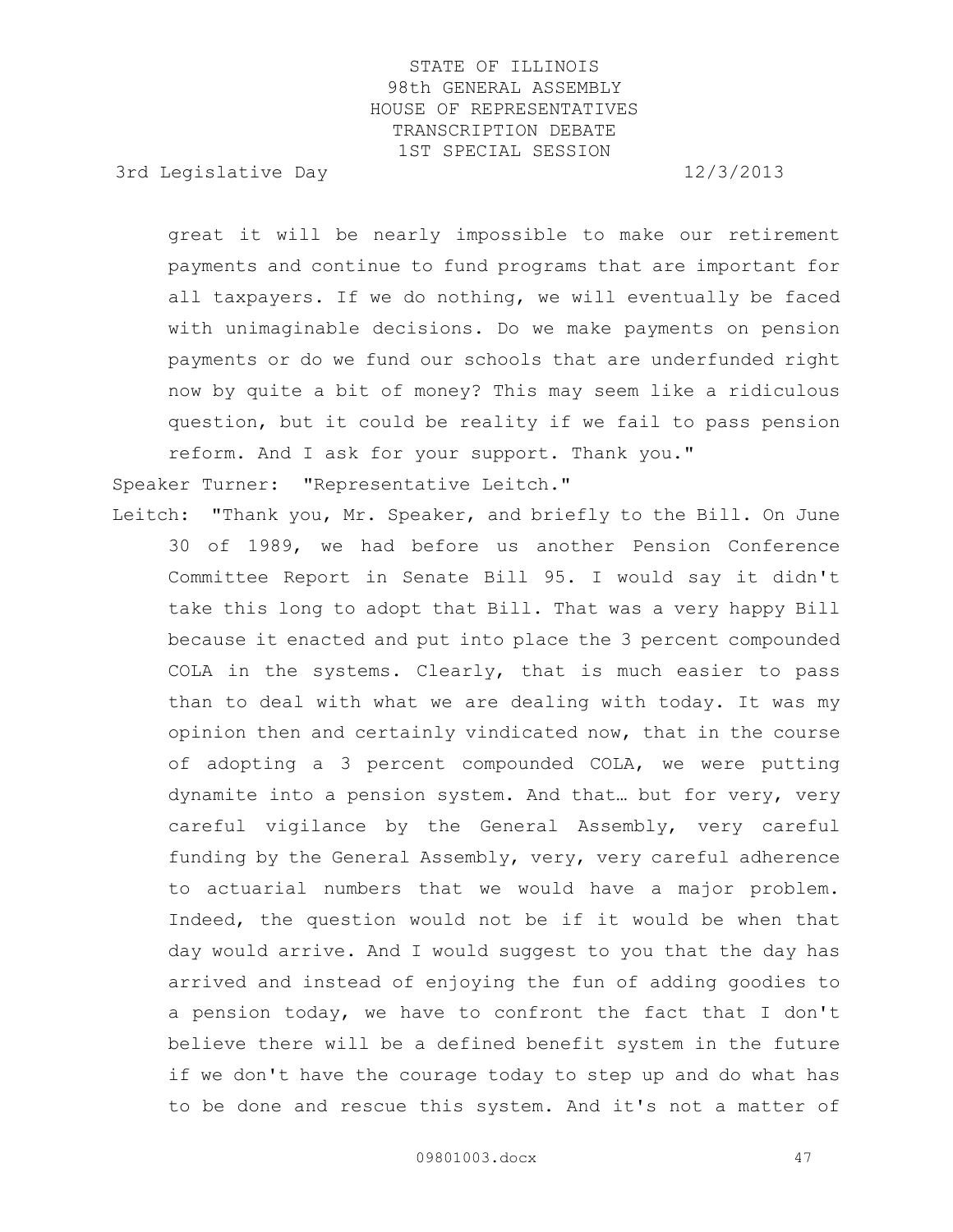3rd Legislative Day 12/3/2013

whether you'd like to or you'd not like to, it's a matter of fundamental mathematics. It's a matter of compound interest. It's a matter of what Einstein referred to as the eighth wonder of the world. Compound interest is wonderful when it's on your side. It's devastating when it's not. And many of our constituents are already fearful and feeling devastation because of the false promises that we have made in the past and have clearly not been able to keep. So, I would simply suggest that we adopt this measure, that we stem the bleeding and that we try and put stability back into the system today because we can all be assured that if we do not take responsible action today, it's very likely there won't be a system to worry about down the road. Thank you, Mr. Speaker." Speaker Turner: "Representative Drury."

Drury: "Thank you, Mr. Speaker. To the report. I rise in support of the Conference Committee Report. And I do it for reasons that I think are a little different than what's been said before. But a lot of the arguments that we've heard on the floor, today and in the past, have to deal with whether or not this Bill is constitutional. And I think that, you know, from the time I hung a shingle back in 2011 to first run for office, the topic I was asked about was pensions. All through my first Session the topic, no matter what we were talking about in town hall, the topic was pensions. When we've been on summer break, the topic is pensions and the fact is, is that this issue is crippling our state. It's impeding progress, it's impeding us from moving forward. The theory is the opponents of the Bill, on the constitutional arguments, say there's not consideration or the situation isn't drastic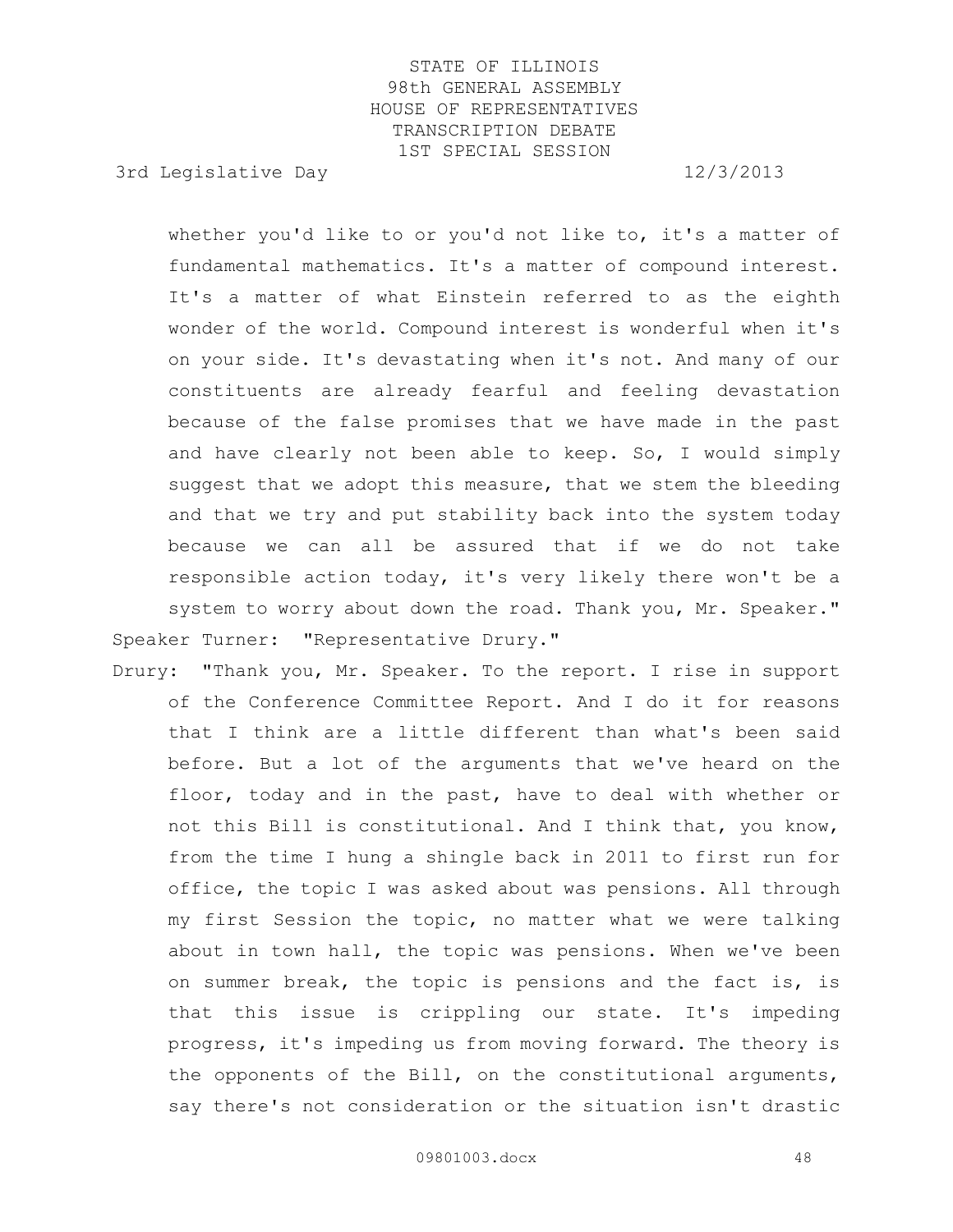3rd Legislative Day 12/3/2013

enough to require an action of this sort. The proponents say the opposite. There is valid consideration and the situation is so dire that we need to do something. The fact is, that no court in Illinois has addressed this issue because we've consistently prevented the courts from getting the issue. Throughout our history, whether it's at the state level or the federal level, it's been our courts that have played an integral role in moving forward and moving our nation forward, our state forward on major policy decisions. The civil rights movement is the best example of this. It took the courts to make major leaps in that movement. But for a court to rule on the issue of pensions, the court has to have the issue of pensions. It must be presented with a case. And typically, the way we get a case to the courts is through a test case, again, looking at the civil rights movement. There was always a test case that went to the court and the court ruled and the court made a decision and we lived by that decision. Well, this is our test case. Is this the best case that could have been picked for proponents of pension reform? I don't think so. Is it the worst case that they could have picked? I don't think so. But what I do know is that this legislation can be the test case if we all have the guts to move it to the next branch of government. For those who support the Bill, you'll get your day in court. For those who oppose the Bill, you'll get your day in court. And given that we're all relatively certain that this legislation is going to get to court, I think it's important to talk about some of the arguments that are going to be made or that have been made and put into the legislative record what the arguments are for and against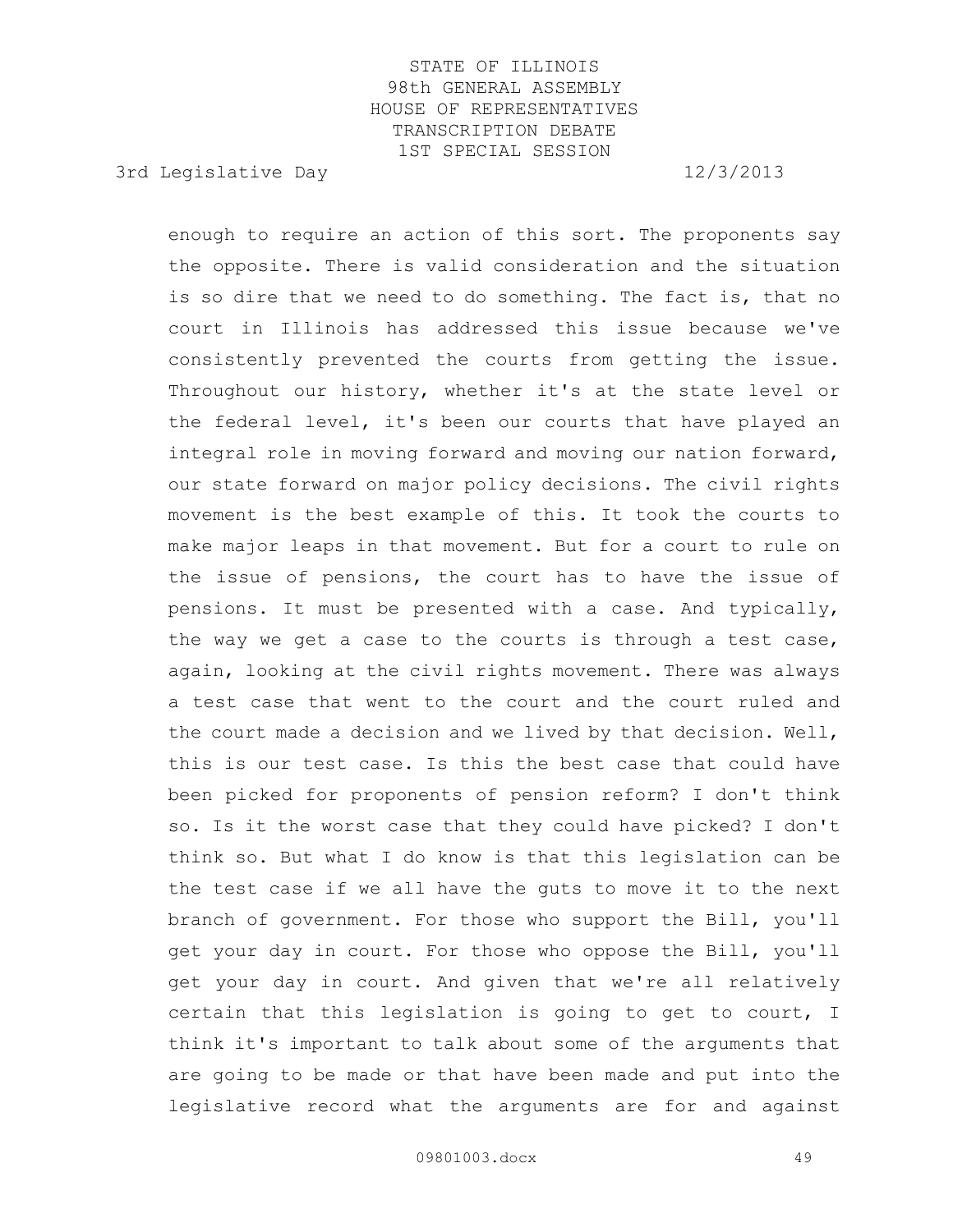3rd Legislative Day 12/3/2013

this Bill being constitutional. Again, I don't have the answers, but I think some of these are the issues and I have… I have some concerns. I have the same concerns that the Representative, I believe, from Barrington raised about the actuarial numbers. But I think that the answer to that is that if this data is incorrect, if it comes back in three weeks and this data shows that it's going to save 60 billion or it's going to save 30 billion, that cuts against the argument that there was valid consideration for this legislation. And we have to trust that the lawyers are going to take that into consideration on both sides and argue it, and the judge is going to reach the proper conclusion. There were questions about whether or not… whether or not the judges should be included in this. I personally, absolutely think the judges should be included in this. It's something that I've talked about at length. But they're not. And so, do we let this cripple the state some more? Do we not move forward or do we let the judges rule on this and let the judges decide whether or not keeping the judges out of it cuts against the argument that the situation is so dire that we have to take this action? If it was so dire, why wouldn't we include all five systems? These are arguments that are going to be made. I'm concerned about statements in some of the actuarial reports that have been done where they say, don't rely on this report because we don't have all the data, we don't think we should be using the dates you're using. I think these arguments will be made and they'll have to be taken into account against the arguments that have been made and I know that the lawyers have put lots of arguments on and it will be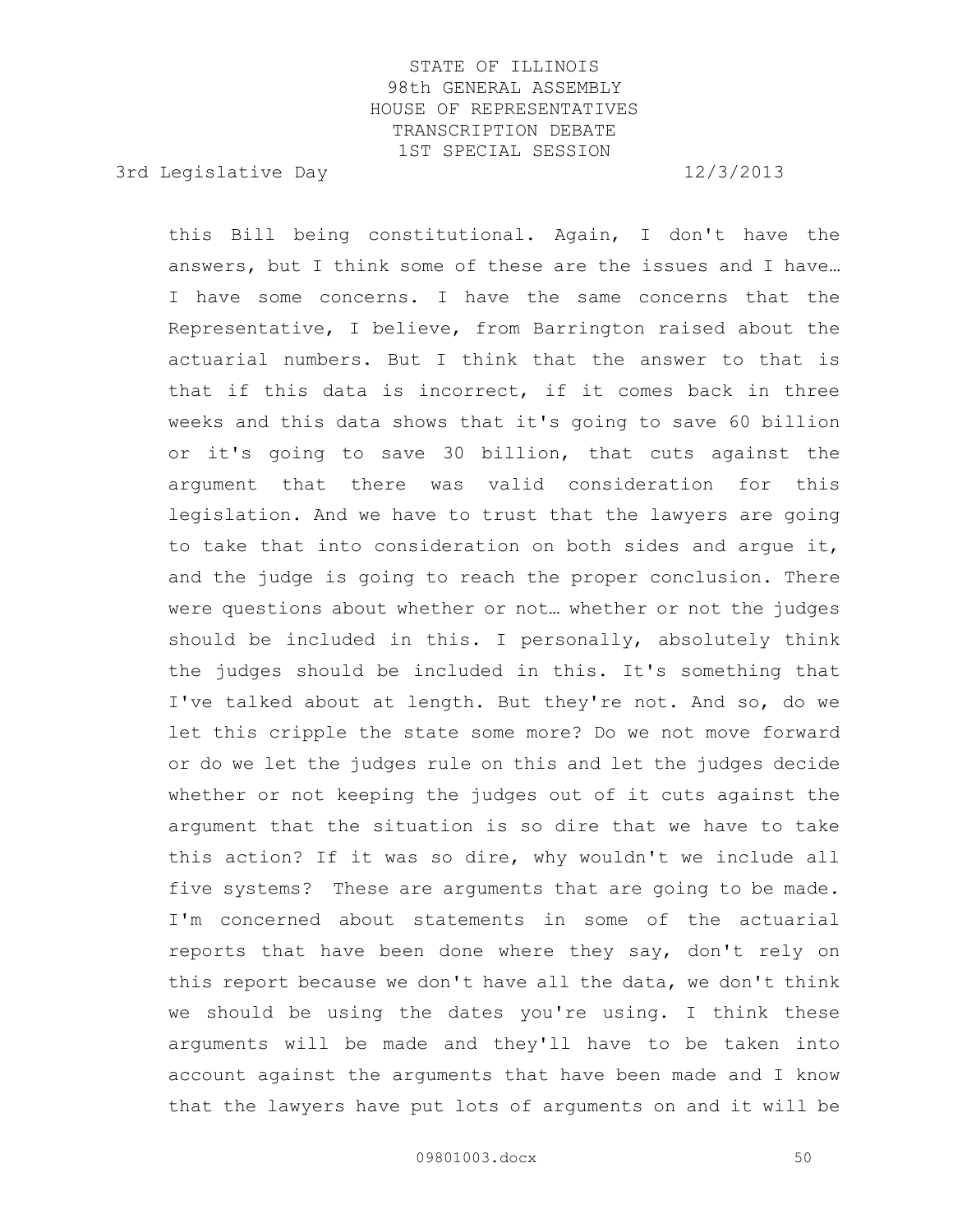3rd Legislative Day 12/3/2013

a robust debate in the courts, and I think we need to move it to the courts so that we, as a General Assembly, can move forward with other major issues that confront the State of Illinois. This legislation is hefty. It's over 300 pages. I personally wish there was more time to review it. I'm personally not happy with the way the process worked out. I call this pension modification not reform because I think reform would have had a better overall process, but it's the process we have. And I think the courts will take that into account when they're looking at the overall process. I think that the courts are going to have to take a look at the fact of… is the consideration of a cut in benefits in return for a promise in the future? Is that enough consideration? Maybe it is, maybe it isn't. There were some public statements made over the weekend that some of these promises we've made can be taken back. I think that helps opponents of the legislation. It hurts proponents of the legislation. But this debate needs to be hashed out in the court of law. And if the courts decide that it's not constitutional, it's going to come back here, but it's going to come back here with a road map, and we're going to know what we can do. It's not going to be pie in the sky dreams of what is and what isn't. We will have a road map and we can do it. If it is constitutional, we also know, but we need to move forward. Illinois needs to take this big leap. And so I support this legislation and I don't do it happily. It is going to hurt people that I know, it's going to hurt teachers that I had, but I also know that if we do nothing, that people are going to be hurt… more people will be hurt because there'll be no money in the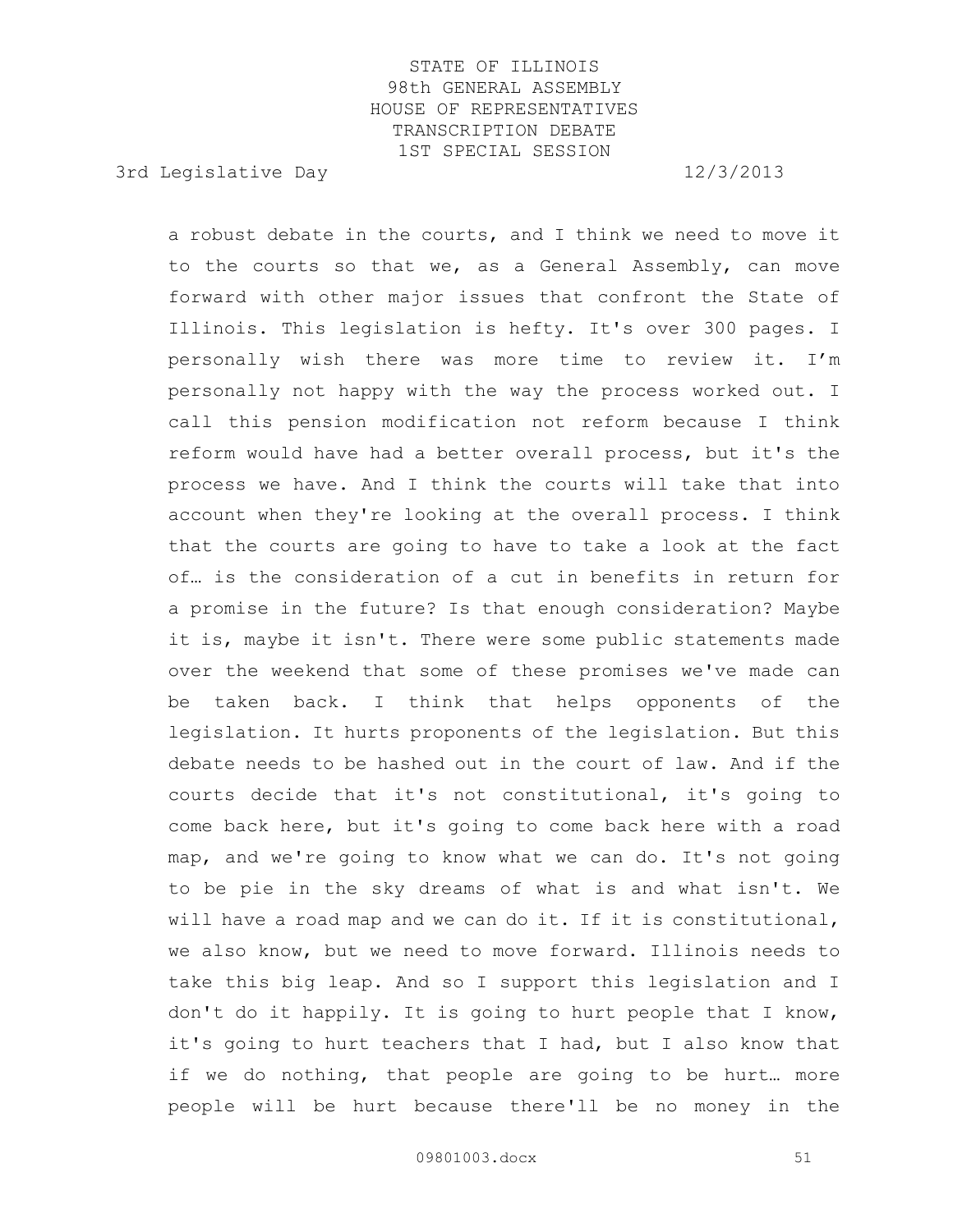3rd Legislative Day 12/3/2013

pension systems and it's going to continue to crowd out programs that all of us care about. So, I commend the hard work that's been done by everybody. I commend this very great debate that we've had today. It's been one of the best debates I've seen since I've been on… in the House. But I urge you to vote 'yes' so we can move this legislation out of the House, into the courts, and we as a collective Body can move forward. Thank you."

Speaker Turner: "Representative David Harris."

- Harris, D.: "Thank you, Mr. Speaker, and I know this has been a long debate. I'll try to be brief. My compliments to the… all who worked on… on pension reform legislation whether it's previous Bills, the Conference Committee or the current speaker. I would like to ask the Sponsor a question or two about the… about the Report, if I may? Representative, in some of the previous versions and specifically in Senate Bill 2404, the Senate President talked about the issue of consideration when dealing with… with constitutionality. And in Senate Bill 2404, there was option A and option B. If you chose A you didn't B, if you chose B you didn't A, specifically, the automatic increase for the health care. Consideration has apparently disappeared in this Bill. Has… has that… is that indeed the case?"
- Madigan: "Mr. Harris, consideration has not disappeared from the Bill. There are many elements of consideration in the Bill, which means that the Attorney General, who will be called upon to defend the Bill before the court, will have multiple options to use in those arguments before the court."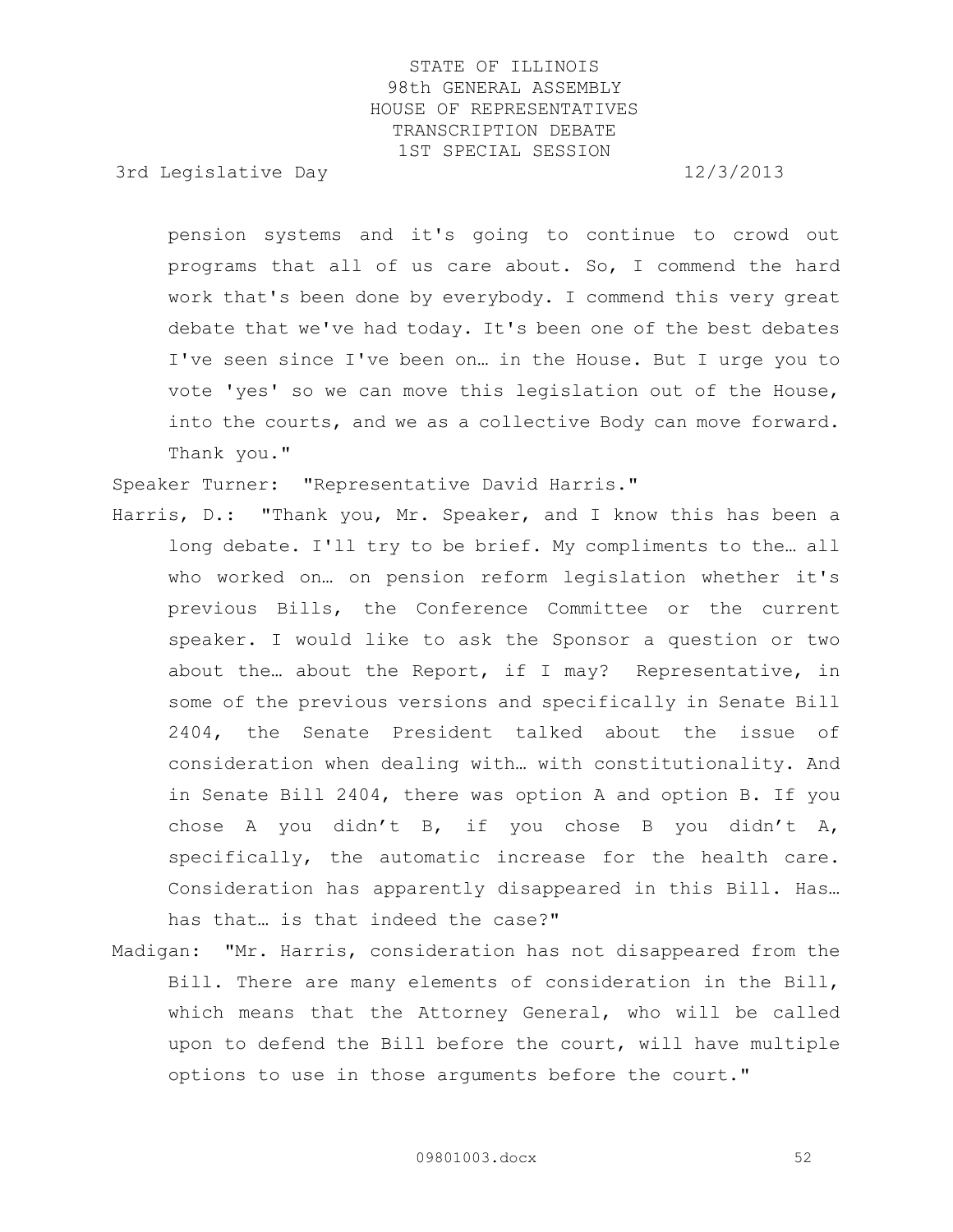3rd Legislative Day 12/3/2013

- Harris, D.: "Can you give me one example of consideration that's in the Bill?"
- Madigan: "The reduction in… the reduction in the employees contribution by 1 percent."
- Harris, D.: "Well, that was my next question actually. There's a reduction of 1 percent in the employee contribution, yet, in 2404, in agreement with the… the unions that represent the teachers and the employees, they had agreed to a 2 percent increase. I don't understand the consideration in this Bill. There are no options in... in the Report here, especially for the retirees. They don't have an option of what they can do. This is a… you got it. There's not an A or a B. This is all that there is. So, I'm not sure I understand where the consideration comes in."
- Madigan: "Mr. Harris, the short answer is that there's two different models here. There's… there's the model that's contained in this Bill and the model that was contained in Senate Bill 1, when it was in the House and then the model that was contained in Senate Bill 2404, when it was in the Senate."
- Harris, D.: "Okay. Okay. I'm not sure I see it clearly, but I appreciate the explanation. Is this Conference Committee Report similar to the proposal, and I know we didn't see it officially, but similar to the proposal which the conferees had worked on and put together? It was my understanding that it is."
- Madigan: "In many respects it's identical to what the members of the Conference Committee contemplated and just in general it's… it's very similar to what the members of the Conference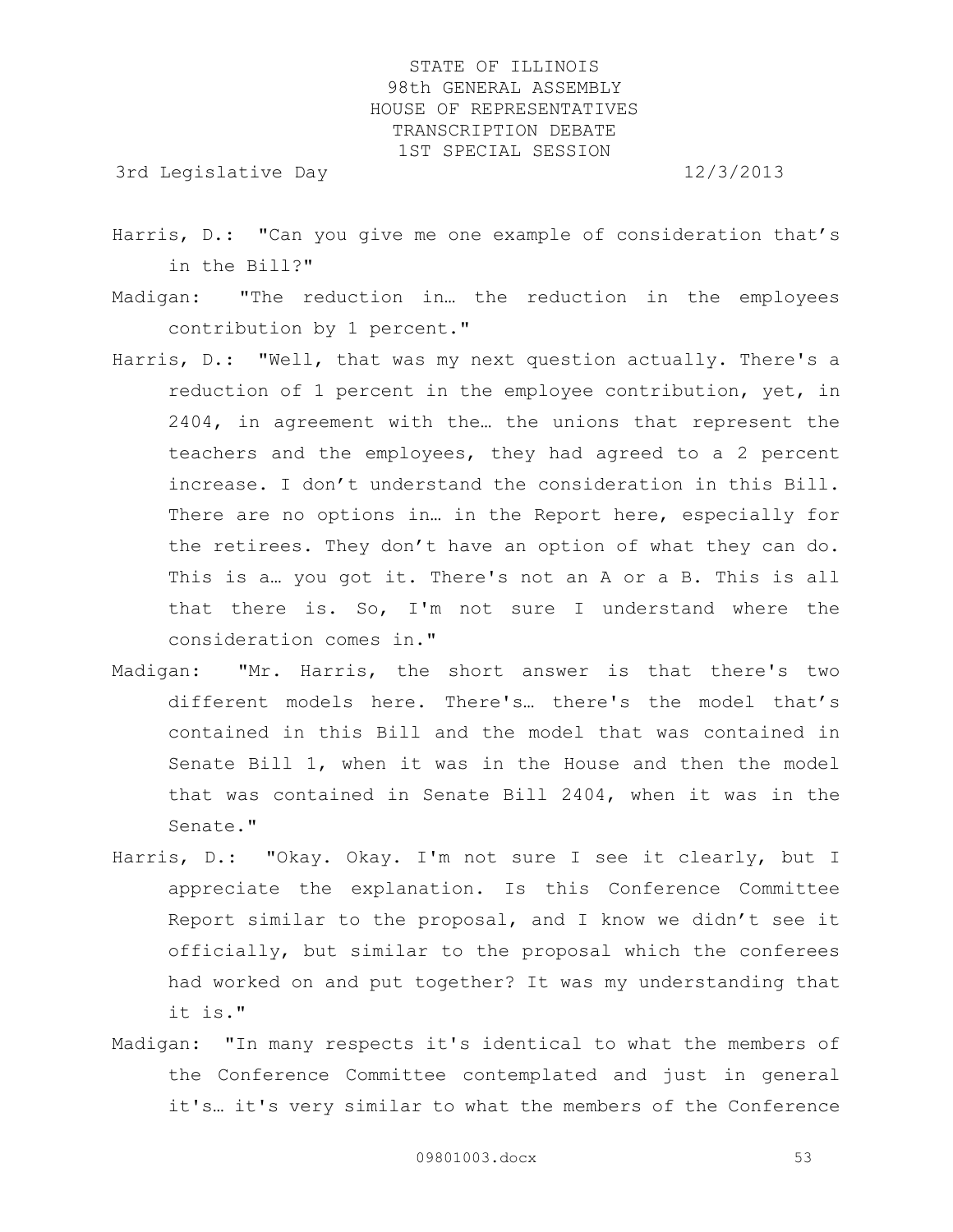3rd Legislative Day 12/3/2013

Committee had contemplated. There are changes. I've spoken to some of the changes in my opening remarks."

- Harris, D.: "Okay. And you made reference in your remarks about the percentage of GRF that the pension payments are going to either consuming now or are going to consume. Do you have or do you know what the percentage of GRF… the payments would consume under this proposal?"
- Madigan: "Mr. Harris, we don't feel that we're in a position to offer that number. We just don't feel we have adequate information to respond to that question."
- Harris, D.: "Okay. All right. Fair enough. Thank you very much and I really do commend you for the Leadership you've taken on this Bill and on other Bills. And to the Bill, and I will be brief. Ladies and Gentlemen of the House, I stand here as a Member who early on joined with the distinguished chairwoman of the Pension and Personnel Committee and I think broke the ice at the end of last year by introducing House Bill 6258, which I think got the ball rolling because nothing was happening on pension reform. I joined her again with House Bill 98 which was exactly the same thing at the beginning of this Session. I joined the former Minority Leader in sponsoring, cosponsoring House Bill 3411 which, again, was a Bill which… which did meaningful reform. I voted in favor of Senate Bill 1 that the Sponsor put on this floor earlier and would vote for it again if he would bring that Bill back. Now I remember that former U.S. Senator Everett Dirksen, and I don't mean to make light here, but former Senator U.S… U.S. Senator Everett Dirksen, I think once said that, when asked about a controversial Bill, he said some of my friends are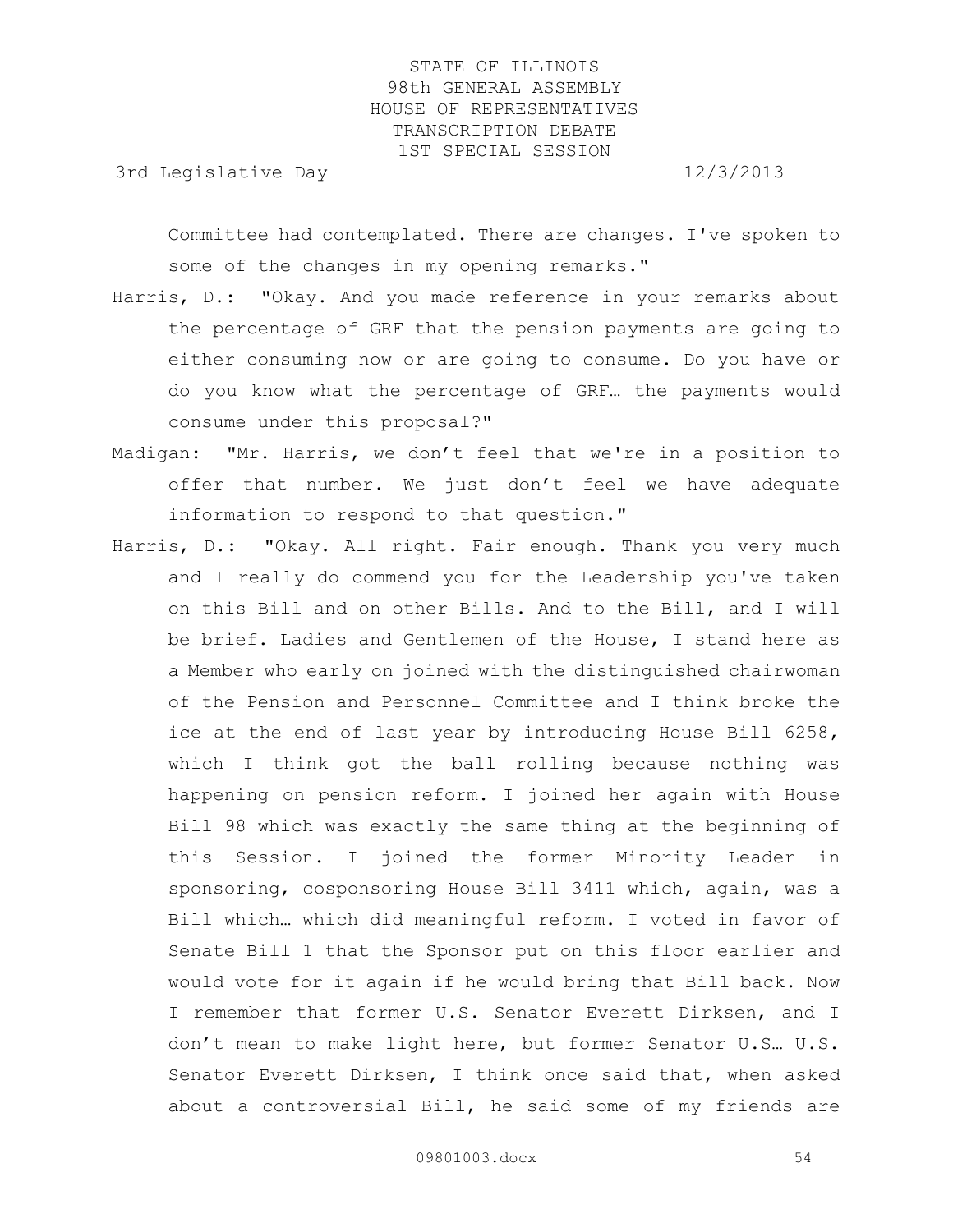3rd Legislative Day 12/3/2013

for this Bill and some of my friends are opposed to this Bill. And me, I am for my friends. Well, we don't get to be for our friends. We only have a 'yes' or a 'no' button. So, we have to choose one or the other here. On the good side here, we know that we have a pension problem. I think everyone in this Body understands we have a pension problem. Our state finances really are in horrible shape. We are going to bring in \$35 billion in general revenue funds in this fiscal year and we are spending every penny of it. The problem with pensions is one of crowding out, in other words, our pension payments are crowding out the amount of money that we can give to other needed state resources. Well, we have \$8 billion in back bills and of that \$35 billion that we're going to bring in, none of it is going to go for back bills. We talked about the fact that the state has the lowest credit rating in the nation. Looking at the pension systems we're 98, 99, 100 billion dollars underfunded which is a level of only 40 or 42 percent in terms of a funded level. So, we really do need pension reform. As I said, I've sponsored previous Bills and I voted for Senate Bill 1. However, the word crisis has been thrown around frequently when discussing the pension issue here in Illinois. Senate President Cullerton was criticized recently when he made a reference to the situation in Illinois not being a crisis. Well, my friends, the City of Chicago has a near immediate pension crisis. The Chicago Public School system has a near immediate pension crisis because they may not have the money to pay the benefits that they are… they guarantee to the annuitants. The state, however, does not have an immediate; note, I said immediate, pension crisis. We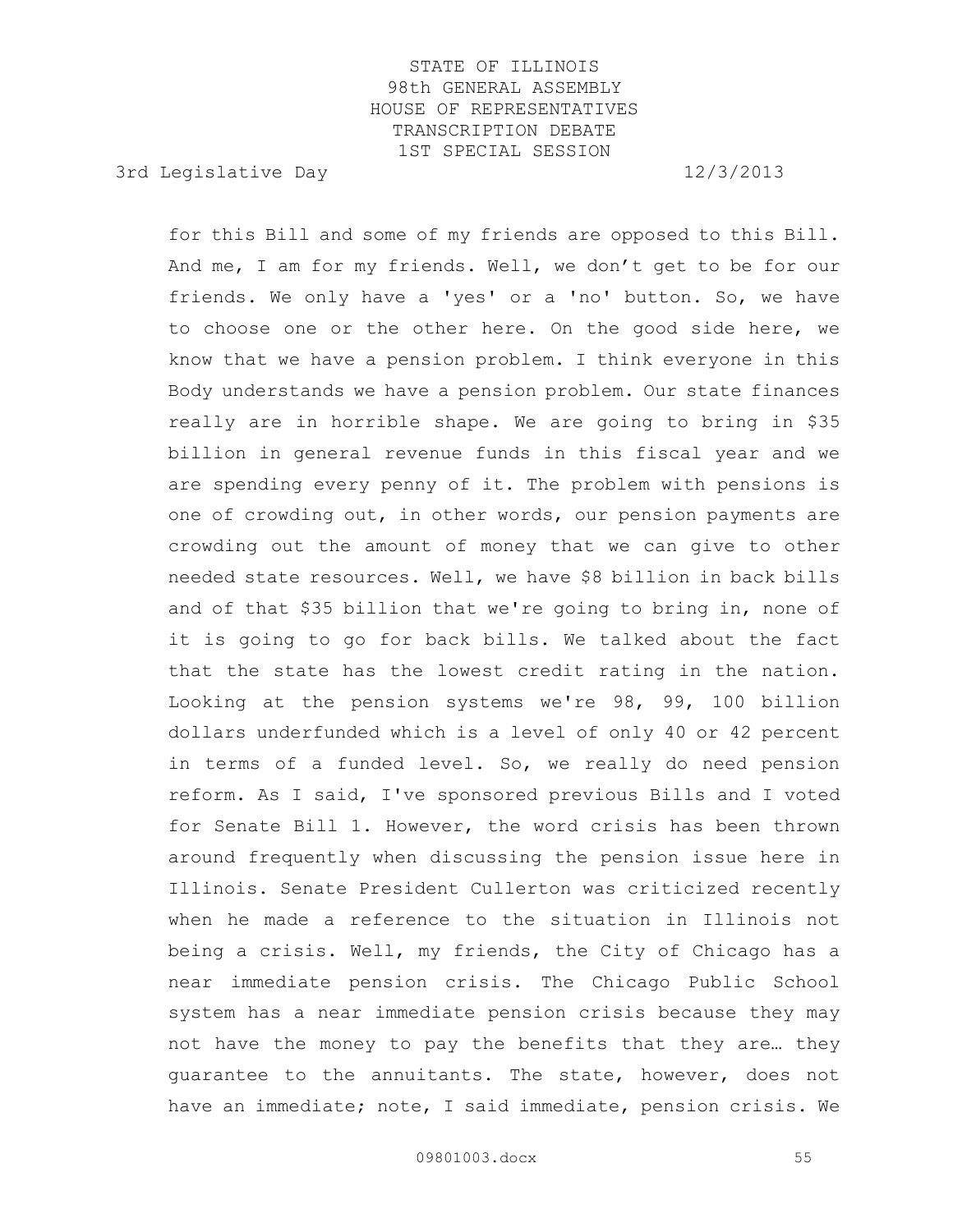3rd Legislative Day 12/3/2013

have a serious problem looming which the… the Sponsor of this measure made reference to because of the fact that the payments are crowding out other payments that need to be made to… to the state… state needs. I made… I asked the Sponsor a question about whether or not this Bill was similar to the Conference Committee draft that had been talked about by the conferees. He said he wasn't su… it was close. I asked him what the percentage of GRF was that this Bill would consume and he answered that he did not know, that that hasn't been determined yet. However, I have in my hand a chart from COGFA prepared relative to the Conference Committee proposals that were put together on… on 11/1 of this year showing that 20 percent of GRF would be consumed up through 2035… that roughly 20 percent of GRF would be consumed under the proposals which apparently were very similar to what we have in this Bill. So, while I concur with the Gentleman's statement that we have a problem, I'm not sure that this Bill solves the crowding out problem. And I'd like to reference the editorial that was in today's Chicago Tribune, which I know the Speaker always likes to read his favorite newspaper, and let me tell you what the Tribune wrote. 'Many variables will affect the success or failure of this proposal, whether it delivers on its promise to fully erase the funded liability during the next 30 years'. And this is the part that I like. 'For the math to work, the lawmakers will have to be disciplined in making annual required payments. They will have to be disciplined, as well, when other state spending, closing state facilities, reforming Medicaid, holding the line on discretionary spending'. Ladies and Gentlemen, this is the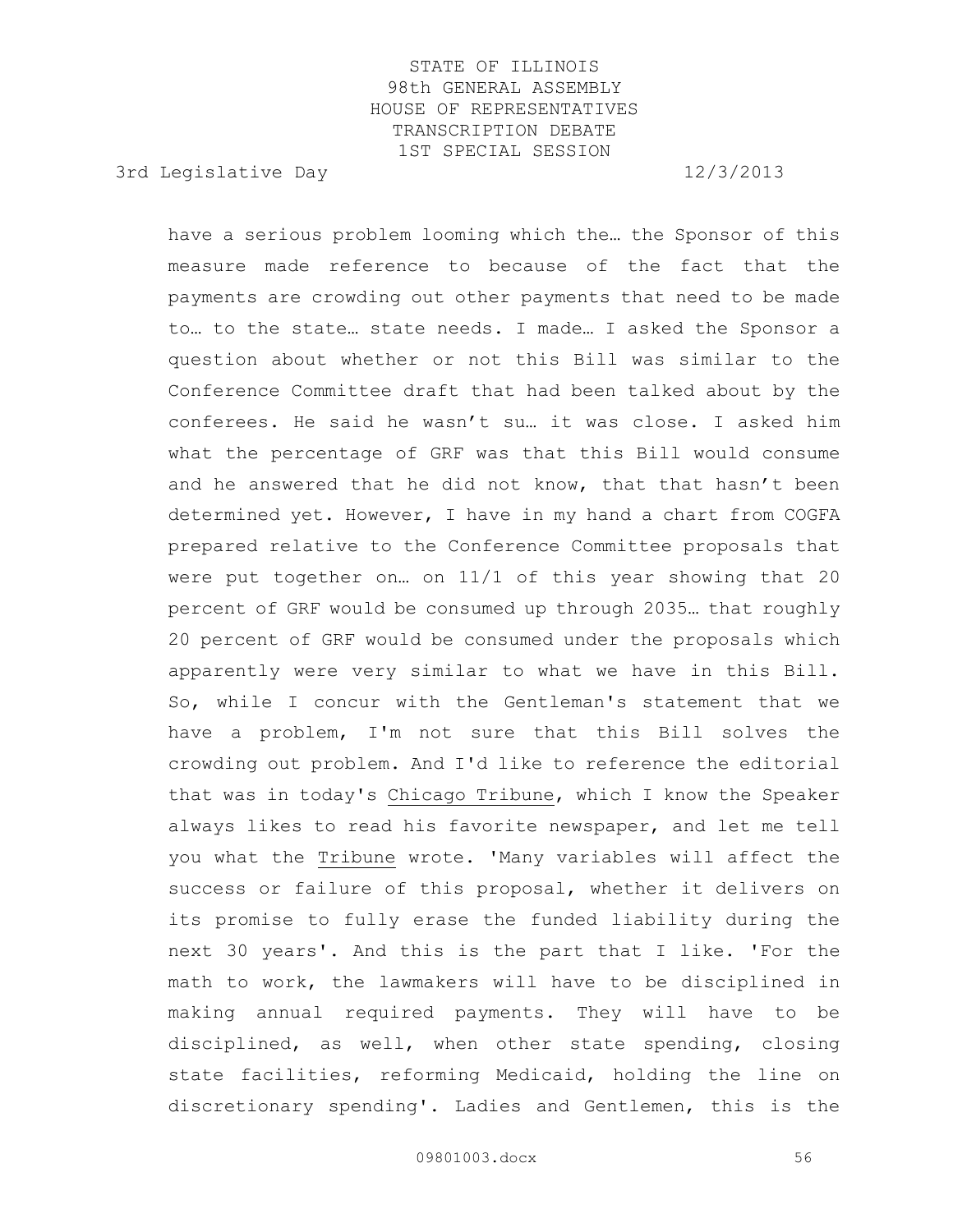3rd Legislative Day 12/3/2013

Illinois General Assembly. Discipline in spending, since when? Reforming Medicaid? We just passed a Medicaid Bill, and no one disagrees with this, we just passed the Medicaid Bill that is going to add 1.7, 1.8 billion dollars to our liability in 3 years when the feds stop reimbursing at the full amount. So, I think there are genuine concerns. I'm not sure that this Bill really corrects the problem which the Sponsor talked about in terms of consuming general revenue. You know, back when we were debating the workers' comp Bill, the distinguished Representative from the 23rd District used a… used a term which is very common and he said don't let the perfect drive out the good. And I'm not looking for nor do I expect that a Bill is going to be perfect. I understand that compromise is indeed… indeed part of the process. But having been a cosponsor of so many previous Bills, having voted for the previous version of Senate Bill 1, I believe that we can do better than the Bill that's in front of us today. Thank you very much."

Speaker Turner: "Representative Hernandez."

Hernandez: "Thank you, Speaker. To the Committee Report. I come from a family of unions and I believe that what maintains the middle class is very much due to the efforts of unions. This pay… pension Bill may not be a Bill that we can all agree, but it is a responsible action. It's a responsible action towards the pension crisis that the state currently faces. On behalf of many working families, we must be cautious on any further actions minimizing the ability and ways of maintaining the middle class. I re… I ask for responsible action. I ask for a 'yes' vote. Thank you."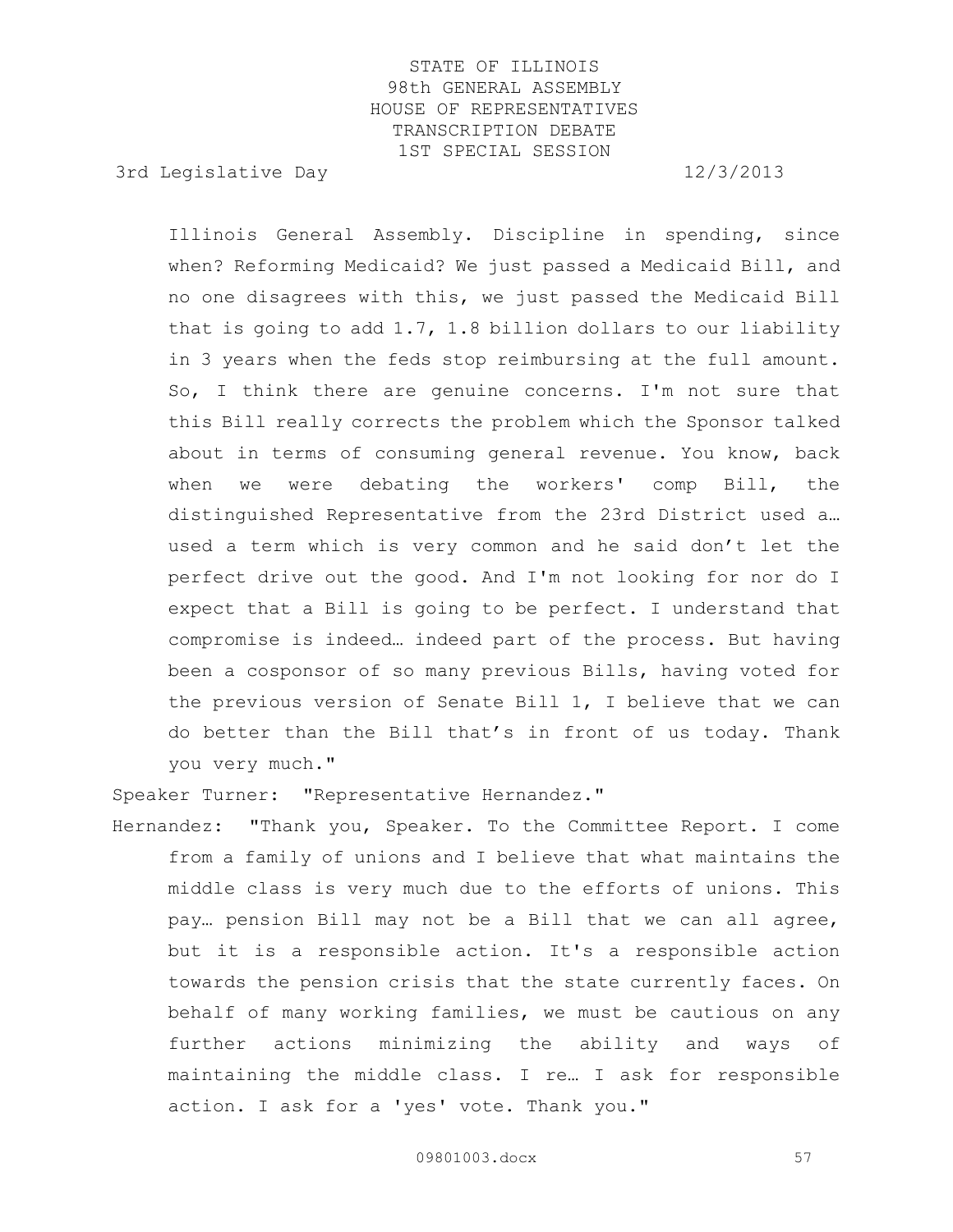3rd Legislative Day 12/3/2013

Speaker Turner: "Representative Morrison."

Morrison: "Thank you, Mr. Speaker. To the Report. If this Report becomes law, we'll still have an \$80-plus billion unfunded liability. It was a crisis 3 years ago, it will remain so today. That will equate to a tax increase on the general public especially now that state employees are paying less. I have never turned down a meeting with my constituents. I've been to three TRS townhall meetings. I've met with… with teachers and state workers in coffee shops in my district at McDonald's, in my district office, around town. I do that because I respect them. And I'm planning on voting 'no' on this Bill but not because I agree with their problems with the Bill. I have been totally transparent with them, I'm going to be totally transparent with all of you about how to fairly and effectively get out of this problem. I've introduced House Bill 3303, a hybrid defined benefit defined contribution pension plan that moves all current workers to a self-managed system, one that's fair, predictable and sustainable for workers and taxpayers alike. And when I explained this Bill and explained the full-extent of the state's problems to my constituents, even those who disagree with me about this issue, there's actually a surprising acceptance from both older and younger workers alike. And obviously, my cons… constituents who are not in the public sector agree with these sort of changes. And I want these changes for judges and General Assembly Members alike. Now, we hear so much about constitutional guarantees from the state. First of all, since 1970, they have resulted in a ratchet up in benefits, never a decrease down. And secondly, who is the state? The state is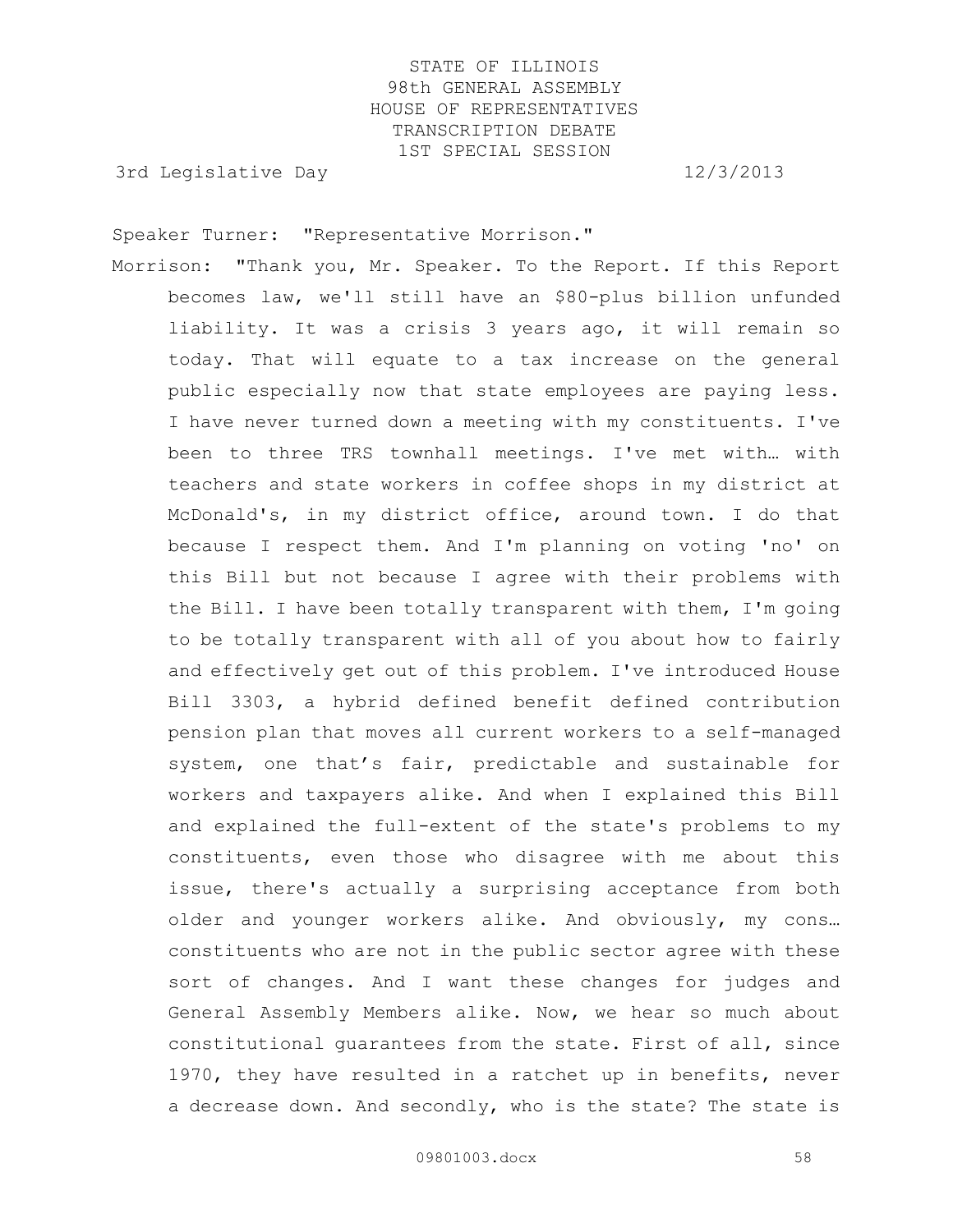3rd Legislative Day 12/3/2013

the 12.9 million residents of Illinois. And I personally know constituents who've chosen to leave Illinois. I also know those who have been forced to leave because they could not find work, they could not find a job, they could not keep their homes with the rising taxes and the cost of living. When you're the worst funded pension system in the nation per capita, you've got to go big. I do applaud some of the changes that have been made. I do applaud the Conference Committee Members who have worked very hard on this Report, but we have got to be honest and straightforward with our workers and our taxpayers and I argue that we are not doing that here. If this Report becomes law, all we've done is delayed the day of reckoning just a little bit longer. It is quite interesting that the City of Detroit's bankruptcy filing goes forward today. It's too bad that we still haven't learned from their mistakes. You cannot continue to make promises to workers that can't be kept. You cannot overtax the private sector for very long. You cannot force them to foot the Bill. Regardless of what happens today, we have more to do with pension reform, much, much more. I will be voting 'no'."

Speaker Turner: "Representative Kay."

Kay: "Thank you, Mr. Speaker. Would the Sponsor yield? Will the Speaker yield, please?"

Speaker Turner: "The Speaker will yield."

Kay: "Speaker, I don't have a prepared statement today. I find that hard to do and you know, read from a script. It's not to say that what we haven't heard today is very good. I had a call last night though, which was not scripted, from one of my constituents and he said, 'For God sake, would someone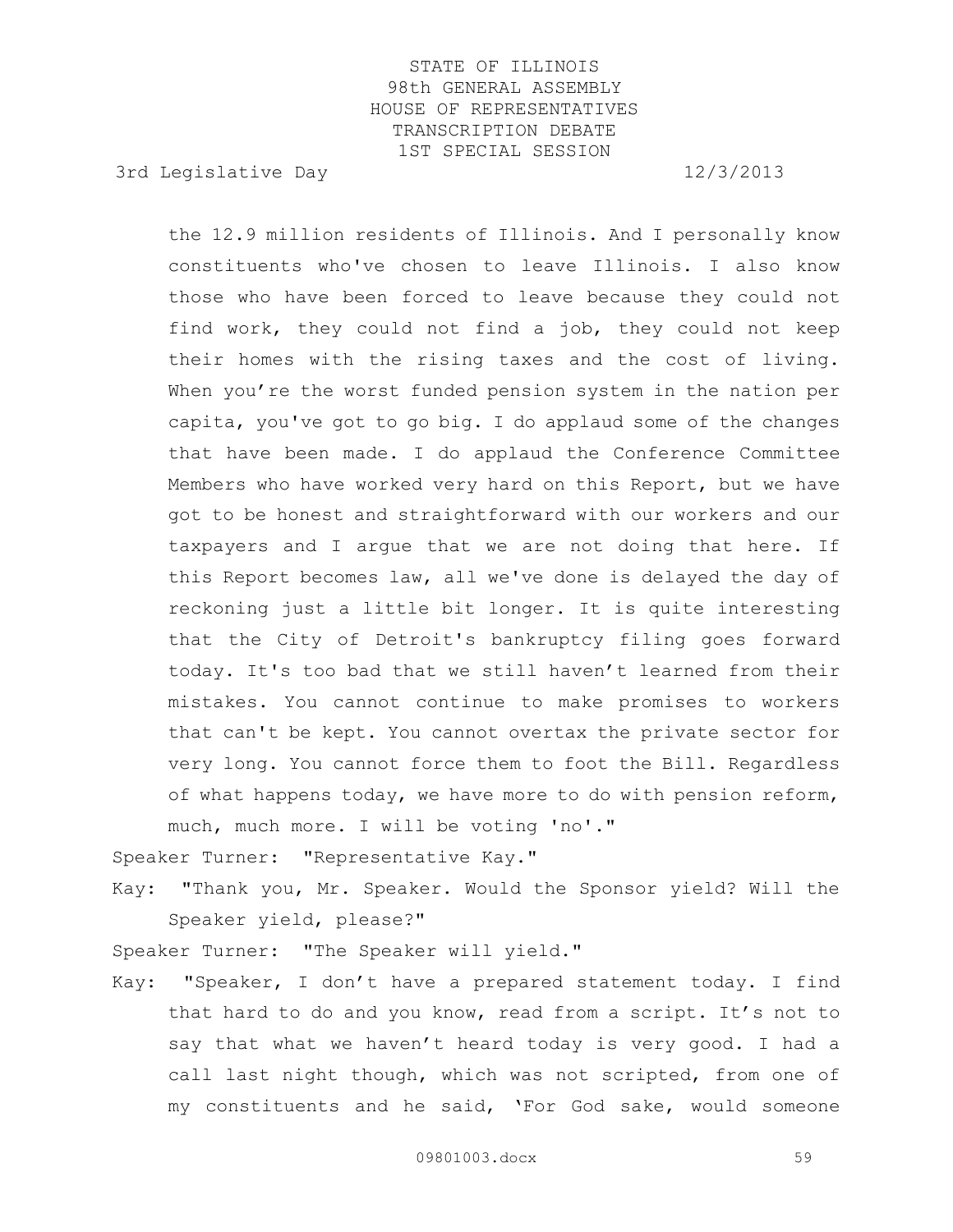3rd Legislative Day 12/3/2013

speak for the taxpayers of the State of Illinois'. So, with that in mind, I'm going to ask you a series of questions today, and as I did in my caucus, you can just answer yes or no. I don't need a long dissertation because I'm like McSweeney. I'm a business guy and time is precious and I know yours is too. But with one caveat before we begin. I heard a comment earlier today by a Representative that I think very much of and she is on your side of the aisle. And there was a suggestion made that we had ample time to assess this bill. Well, I've got the Bill and I've got the three pension plans, but I didn't have the actuarial studies that were done. And I'm going to get to that in a few moments. So, when we talk about three days being acceptable, well, maybe so, but if you want the facts, maybe not. Mr. Speaker, would you agree that there are at least 13 components of the retirement fund which we never could afford, we can't afford today, and we likely can't afford in the future?"

- Madigan: "Mr. Kay, given the nature of the question, I don't feel that I'm in a position to respond."
- Kay: "Okay. Let me… let me do what I did with my caucus then because I didn't get responses there either to many of my questions. Do the 85 sick days or one half year of service remain allowable for early retirement? Is that in the Bill?" Madigan: "The answer is yes."

Kay: "Okay. Survivor benefits paid at age 50 instead of 55. Has that been remedied?"

Madigan: "That has not been changed."

Kay: "I don't… forgive me a minute, but I think this is serious debate. I… I don't… we don't need catcalls from wherever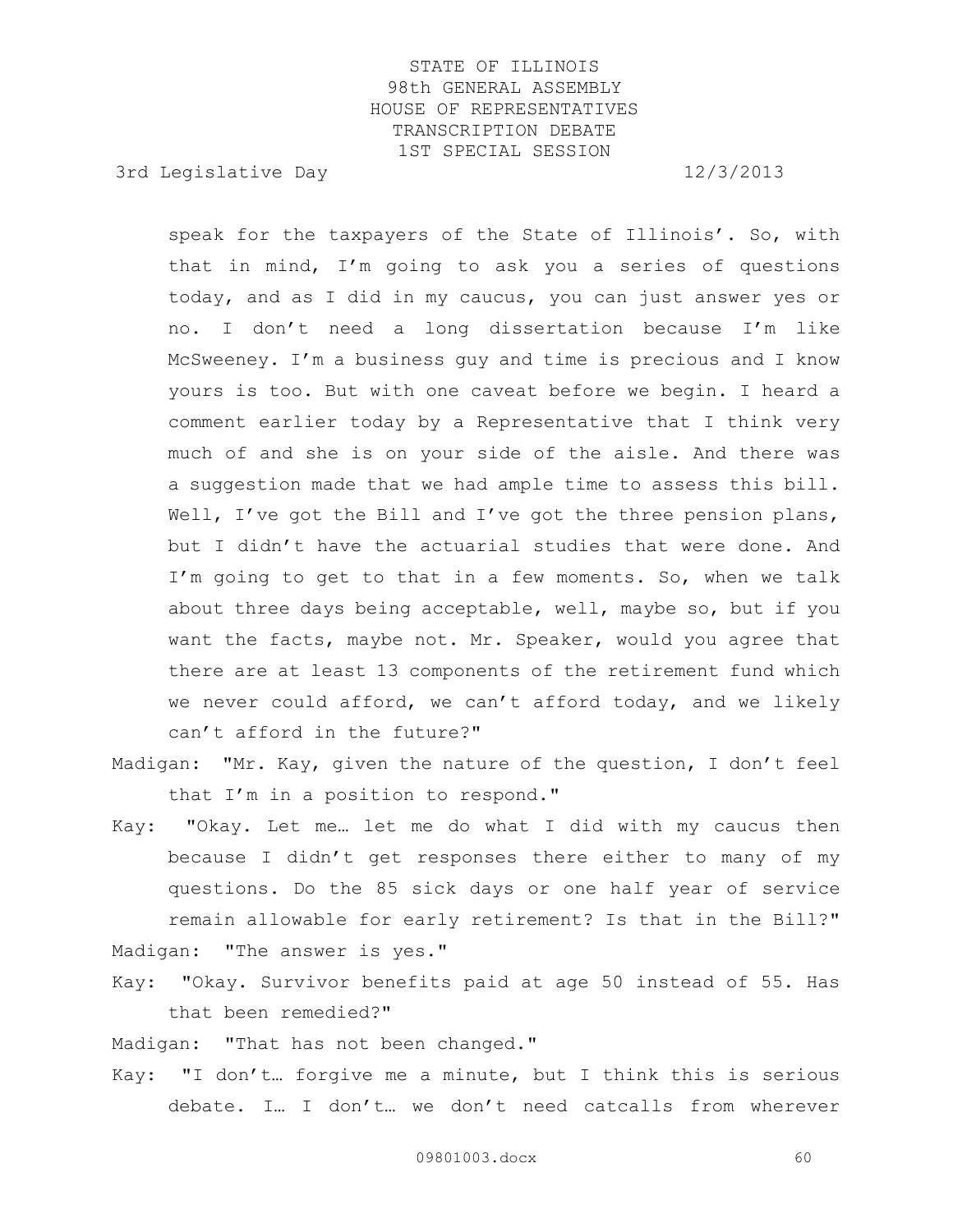3rd Legislative Day 12/3/2013

they're coming from, but I think this is serious debate. And I take it seriously and I think you do too, Sir. The annual COLA that was raised to 3 percent from 2 percent that wasn't compounded. I'm assuming that, as I read the Bill here, that was fixed to some… some degree."

Madigan: "Can you restate the question, please?"

Kay: "Yes. I'd be happy to. In 1978, the annual COLA was raised to 3 percent from 2 percent, not compounded. I'm assuming that your Bill fixes this, is that correct?"

Madigan: "My counsel advises me that it is different."

Kay: "Okay. The early retirement option. Is that still allowed?" Madigan: "The answer is yes."

Kay: "The employer pickup of employee contributions. Is that still allowed?"

Madigan: "The answer is yes."

- Kay: "The unmarried children over 18, eligible for health insurance coverage. Is that still allowed, maybe even up to 26 now?"
- Madigan: "Well, Mr. Kay, our answer would be yes, but not under this law. I think that would be covered by a different law."
- Kay: "Okay. Very well. Sick leave credit, which was up 'til 1984 from 170 days, which previously was 85. Has that been remedied?"

Madigan: "There's no change."

Kay: "The 3 percent COLA that was compounded in 1990 has to some degree been remedied."

Madigan: "Could you restate that question?"

Kay: "Sure. In 1990, the General Assembly saw fit to compound the COLA to 3 percent. Has that been remedied?"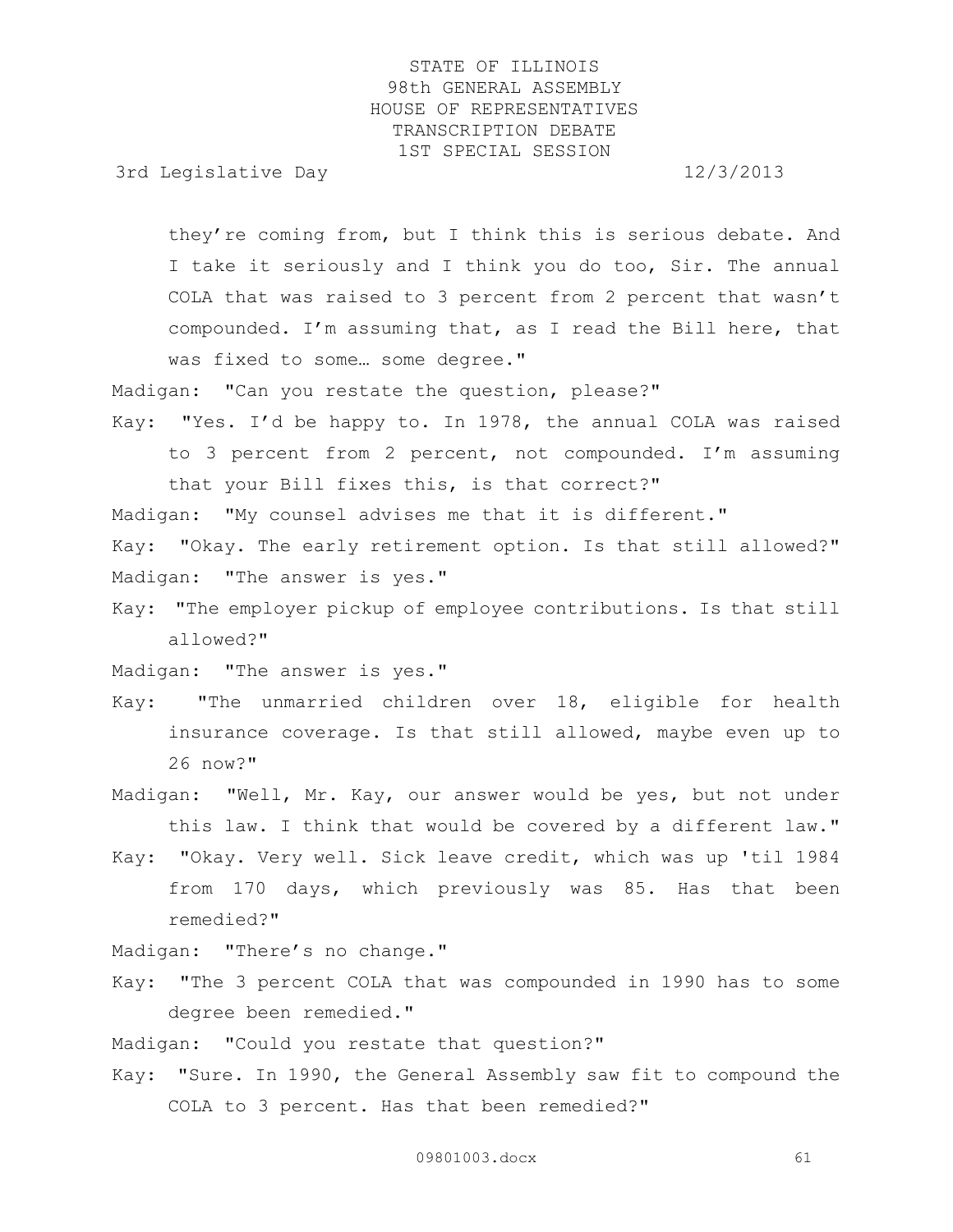3rd Legislative Day 12/3/2013

Madigan: "That has changed."

Kay: "Also in 1990, survivors receiving a COLA. Has that been changed?"

Madigan: "No."

Kay: "In 1990, also, there was a provision for disability and pensions added for part-time and substitute teachers." Madigan: "There's…"

Kay: "Has that been changed?"

Madigan: "No. The answer is no."

Kay: "In 1991, retiree health care premiums were subsidized, I believe, at 75 percent. Has that been changed?"

Madigan: "Mr. Kay, I think the answer is no, but again, that's in a different part of the statute."

Kay: "That's fine. If it's been remedied, that's the only I'm… I'm looking for here, is just yes or no."

Madigan: "Could… could you restate the question?"

Kay: "Absolutely. In 1991, this Body passed a Bill which subsidized retiree health care premiums. And my questions is, has that been remedied?"

Madigan: "That was changed in Senate Bill 1313."

- Kay: "Okay. Thank you. And in '98, if my dates are right here and I believe they are, we waive early retirement cost, that is 34 year workers becomes 35 years for… for pension. Is that remain essentially the same, or does your Bill change that?" Madigan: "We do not change that."
- Kay: "Okay. Let me ask this. Is there any reason that we did not address the areas that you have indicated to me were unaddressed?"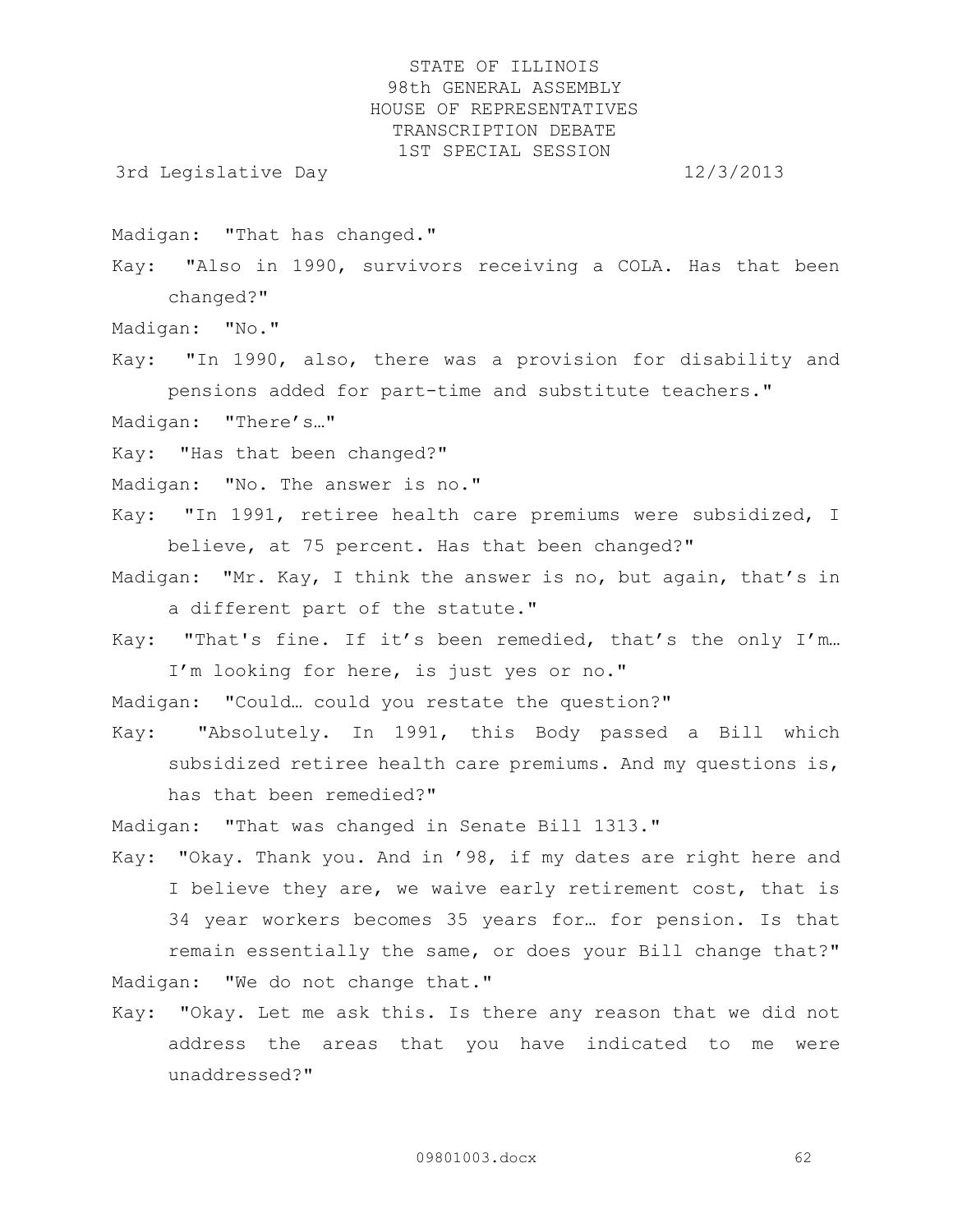3rd Legislative Day 12/3/2013

- Madigan: "Well, Mr. Kay, all of those items were considered by the negotiators, but as I have said previously, this was a negotiation. And in any negotiation, why some matters survive the negotiation and remain in the Bill and some don't."
- Kay: "Okay. But would you… would you not agree that the 14 enhancements, which I have just enumerated, are the cost drivers that have put us in the position that we are today that brings us to this point of debating your Bill?"
- Madigan: "Mr. Kay, we made changes pursuant to this Bill in order to achieve \$160 billion in savings."
- Kay: "Okay. So, my final question would be this. And it's not a political question. It may sound like one, but is it fair to say that if we didn't… if we had not embraced the 14 enhancements that we've just talked about, we likely would not be in the position we are in today. Is that correct?"

Madigan: "I don't think I understand your question."

- Kay: "Well, we've been pretty generous with how we spend taxpayer dollars. And so my question is simply this. We've gone through, from 1972 through 1998, some very costly benefits that were given to people who work for the state. And my question is, those were the cost drivers… I'm asking the question… aren't those the cost drivers that put us in the position today that brings us to discussing your Bill?"
- Madigan: "Well, Mr. Kay, there have been multiple cost drivers all across State Government. This Bill attempts to address the cost drivers in the pension area and as I argued in my opening remarks, I think that we've done a good job of addressing the significant cost drivers in the area of pensions."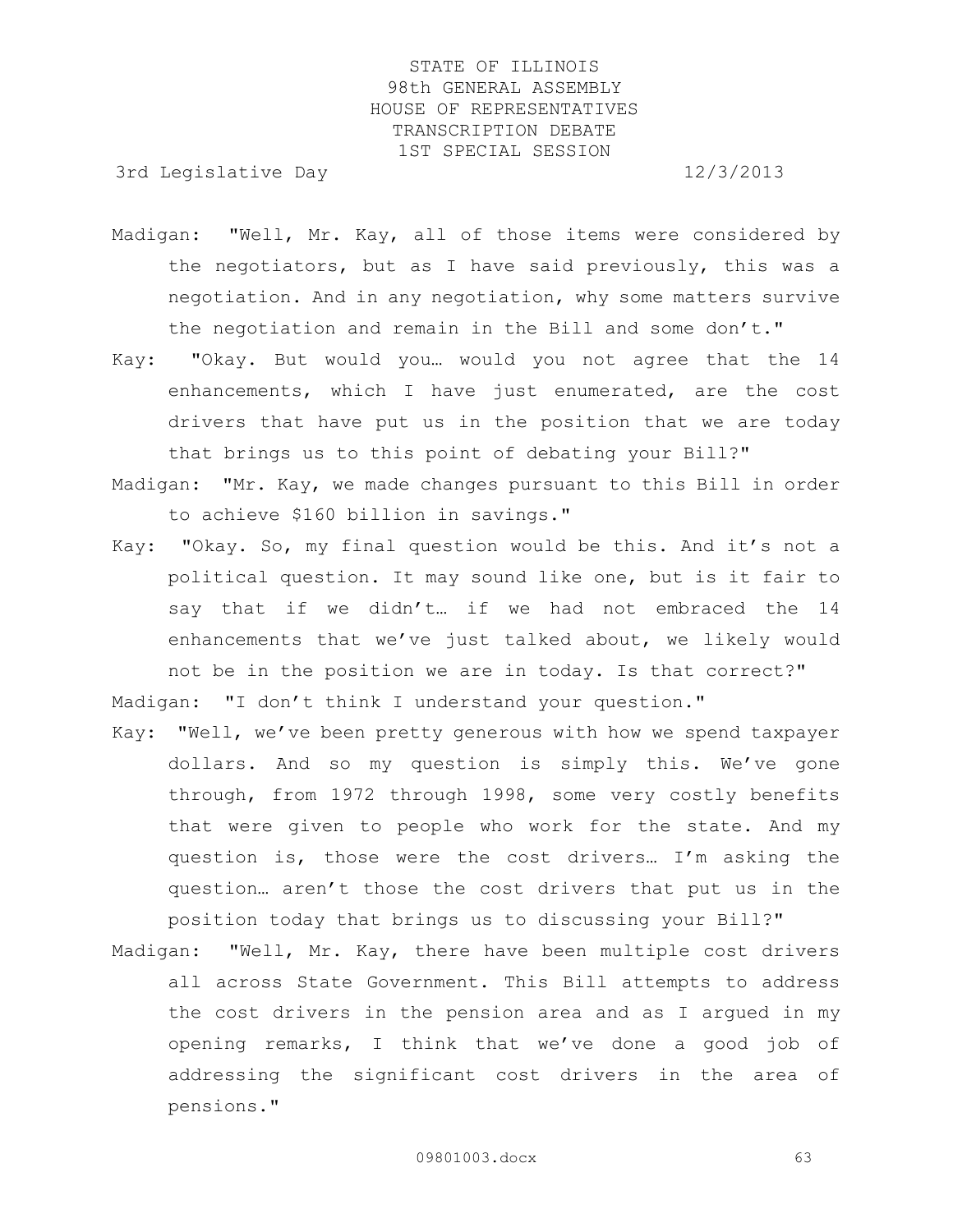3rd Legislative Day 12/3/2013

- Kay: "Okay. So, my second point, beyond the enhancements that were provided, would be the fact that we are here today because we failed to pay… the General Assembly failed to pay at least one payment and forgave another through Senate Bill 27 House Amendment 1. Is that not correct?"
- Madigan: "Mr. Kay, missing payments was part of the problem… missing payments is part of the problem. There were other elements to constituting the problem."

Kay: "Could you discuss those with me?"

Madigan: "I could discuss… Well, again, Mr. Kay, you know this. There have been multiple factors that took us to this problem: change in investment returns, pension enhancements adopted by the Legislature signed by a Governor, missed payments or partial payments. Multiple elements came together and that's why we're here today."

Kay: "Okay."

- Madigan: "And that's why we're attempting to improve the situation with this Bill."
- Kay: "Mr. Speaker, I want to make myself real clear with you. I'm sitting on the fence here today and what you tell me is going to make the difference between a 'yes' or a 'no' vote. And that make any difference when all this is said and done. So, I'm coming here in earnest. I'm not trying to take your time up. I'm just trying to simply ask some questions that I have that others have not been able to answer. And I… again, this is… to me, this is not politics, this is real life for real people. So, I take this pretty serious as I think you do. You've been pretty candid today. About the guarantee that is in my summary from staff. As I read this, we are suggesting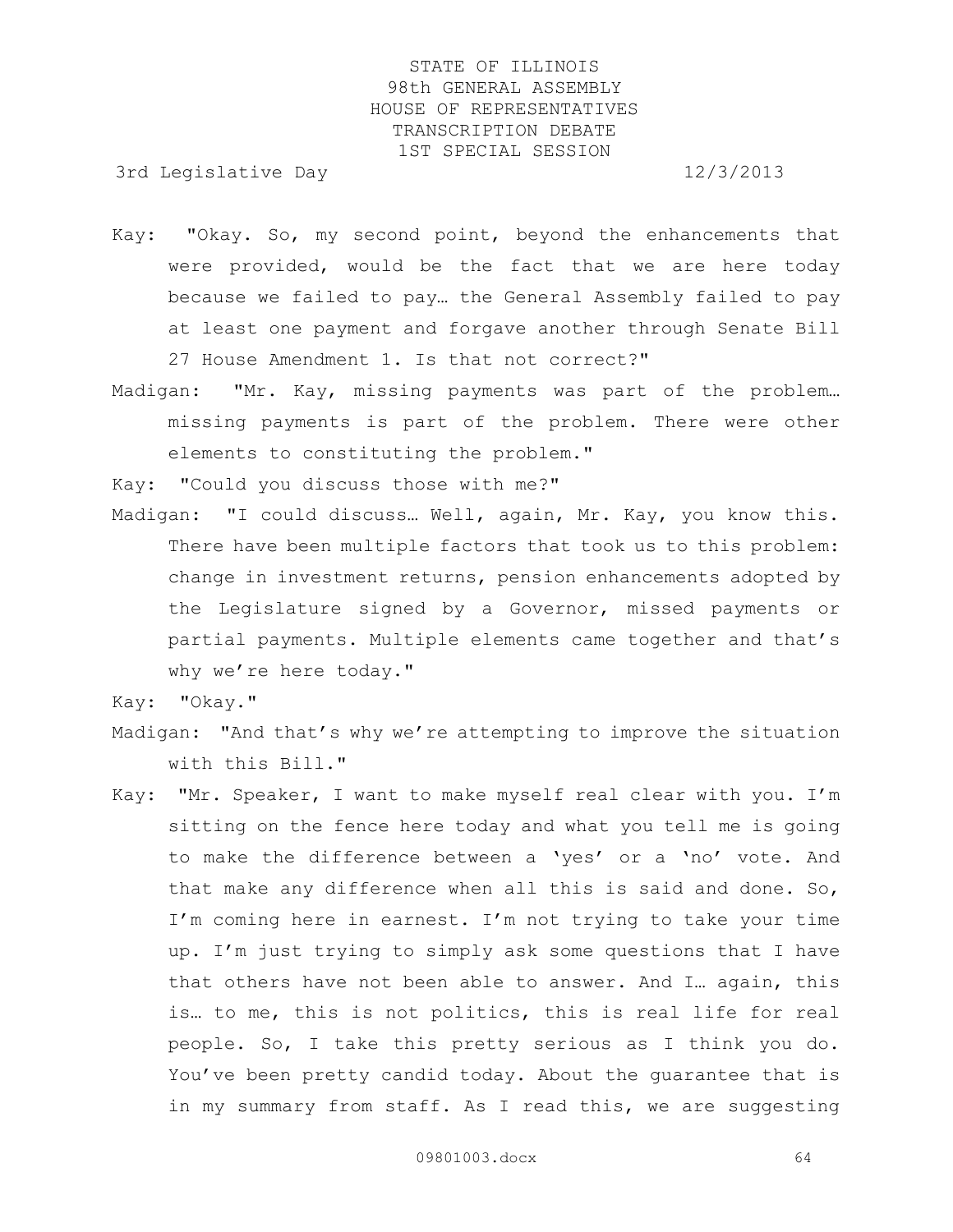3rd Legislative Day 12/3/2013

a funding guarantee that if the state fails to make a pension payment or a supplemental contribution, a retirement system may file an action in the Illinois Supreme Court to compel the state to make the required pension payment. In business,

my… my question would be simply this, what if you're broke?" Madigan: "What if what?"

Kay: "What if we're broke? We have no money. What is the effect of this guarantee?"

Madigan: "Mr. Kay, my best answer would be that's a decision to be made by the court."

Kay: "Okay."

Madigan: "You might then ask, well, do you think the court would consider the fiscal condition of the state in rendering its decision? I would say, I would hope so, but I can't speak for what the members of the court at that time would do."

Kay: "But that would be a Federal Court not a state court?"

- Madigan: "No. I believe that would be in the state court system." Kay: "Separate question about financial stability. Talking about
- certifying contributions. I'm curious about… excuse me… about supplemental contributions. I'm curious about the contribution that the state will make in FY2019 of 364 million. Do you have a suggestion… and I know that's a way off… but do you have a suggestion as to where that money will come from?"
- Madigan: "Yes. That money would… would be a result of having finished a payment schedule for debt service that we're paying for today. So, a few years ago we did a borrowing to make a pension payment. And we're engaged in paying off that debt. And the schedule provides that it will be paid off in 2019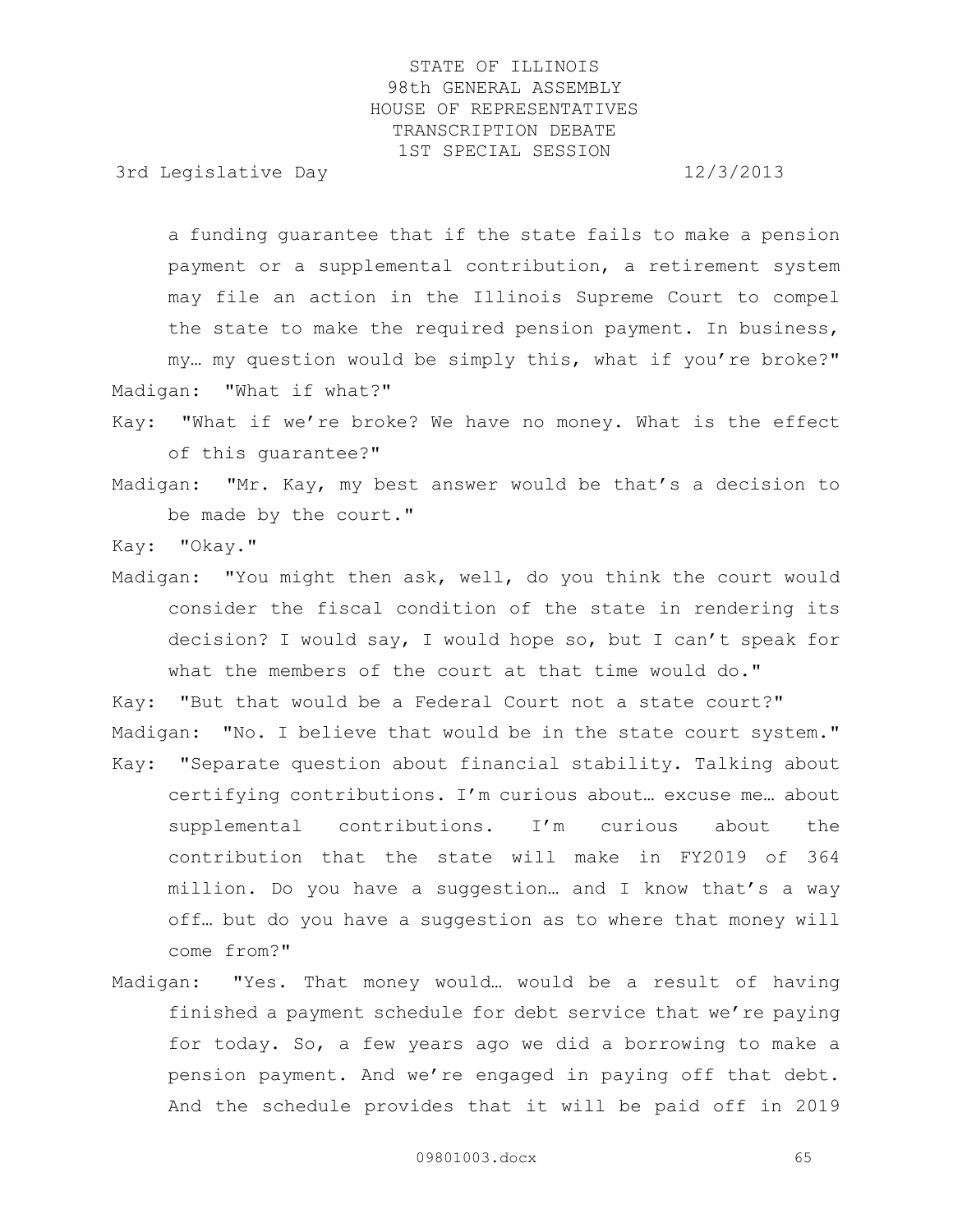3rd Legislative Day 12/3/2013

and the intent of the Bill is to say that the money that had been going for debt service will now be dedicated to the pension systems in 2019 and going forward until we hit 100 percent funding."

Kay: "Okay. Good. Thank you."

- Speaker Turner: "Excuse me, Members. Can we keep the volume down? We're getting very close to the finish line and we'd like to hear the debate. Thank you."
- Kay: "I want to talk a minute about the actuarial system I… I believe Representative Harris spoke to and maybe others. My understanding is it was essentially done in-house in conjunction with some houses that were brokerage houses, actuarials who were working outside the state. Is that a fair statement?"
- Madigan: "I don't know that I would use the term 'brokerage houses'."

Kay: "Okay. Okay."

- Madigan: "I think they were actuarial companies that render services to the pension systems."
- Kay: "Do you have clue a as to why we have gone to the actuarial system that we have used to predict the savings that we're talking… the… the prospective savings that we are talking about today?"
- Madigan: "My understanding was that as we worked our way through this Bill we went to the pension systems, TRS, SURS, SERS and asked for their help, asked for their advice, asked them to analyze these proposals and tell us what the impact of the proposals would be. In the ordinary course, I presume that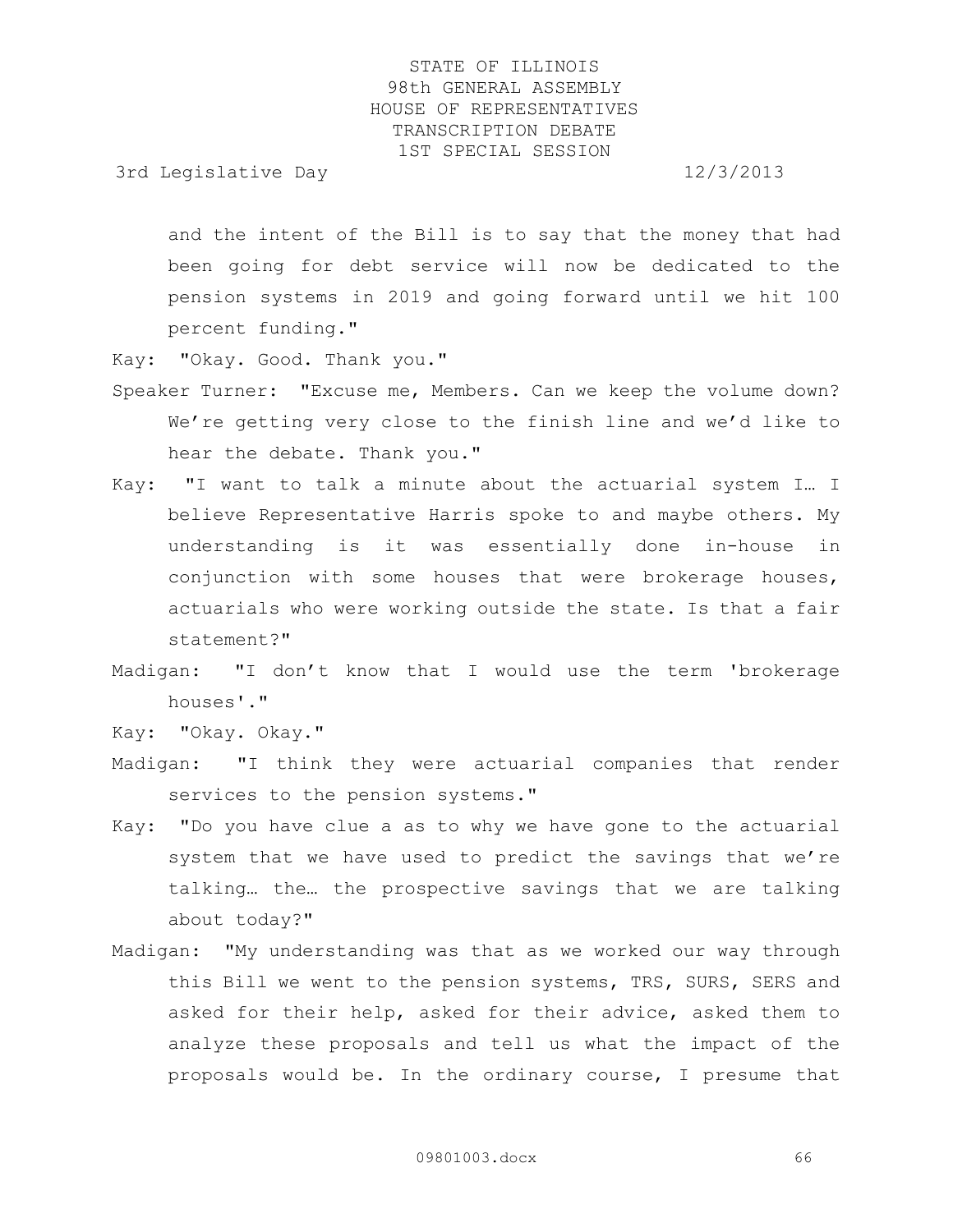3rd Legislative Day 12/3/2013

they went to actuarial companies that they work with on a regular basis."

- Kay: "Okay. And I don't know that you can answer this… this question. It's kind of a… it's a refinement, if you will, state of the art use when you're talking about actuarial systems. But would it not have been better for us today to be using actuarial numbers that came from a present value of future projected benefits as opposed to the system, as I understand it, that we have used for actuarial data?"
- Madigan: "When you use the word 'system' are you talking about the pension systems?"
- Kay: "Well, I'm… I'm talking about the projections that have been made based on the actuarial formula, the methodology."

Madigan: "Coming out of the pension systems?"

Kay: "Correct."

- Madigan: "Mr. Kay, I think my… my answer to you would be that everybody involved in this process was… acting in good faith and we know from our experience in the Legislature that, when we contemplate moving legislation where agencies such as the pension systems are affected those people will step forward and render their opinion as to the effect of the contemplated legislation. And so, as a general rule if you wish to move legislation you're well-advised to consult in advance with people that will be impacted and people that will be in a position to render opinions as to the effect of what you're attempting to do."
- Kay: "Okay. The reason I ask that question is a practical one. Because using the methodology that I think you have used or someone has brought to you predicting the potential savings,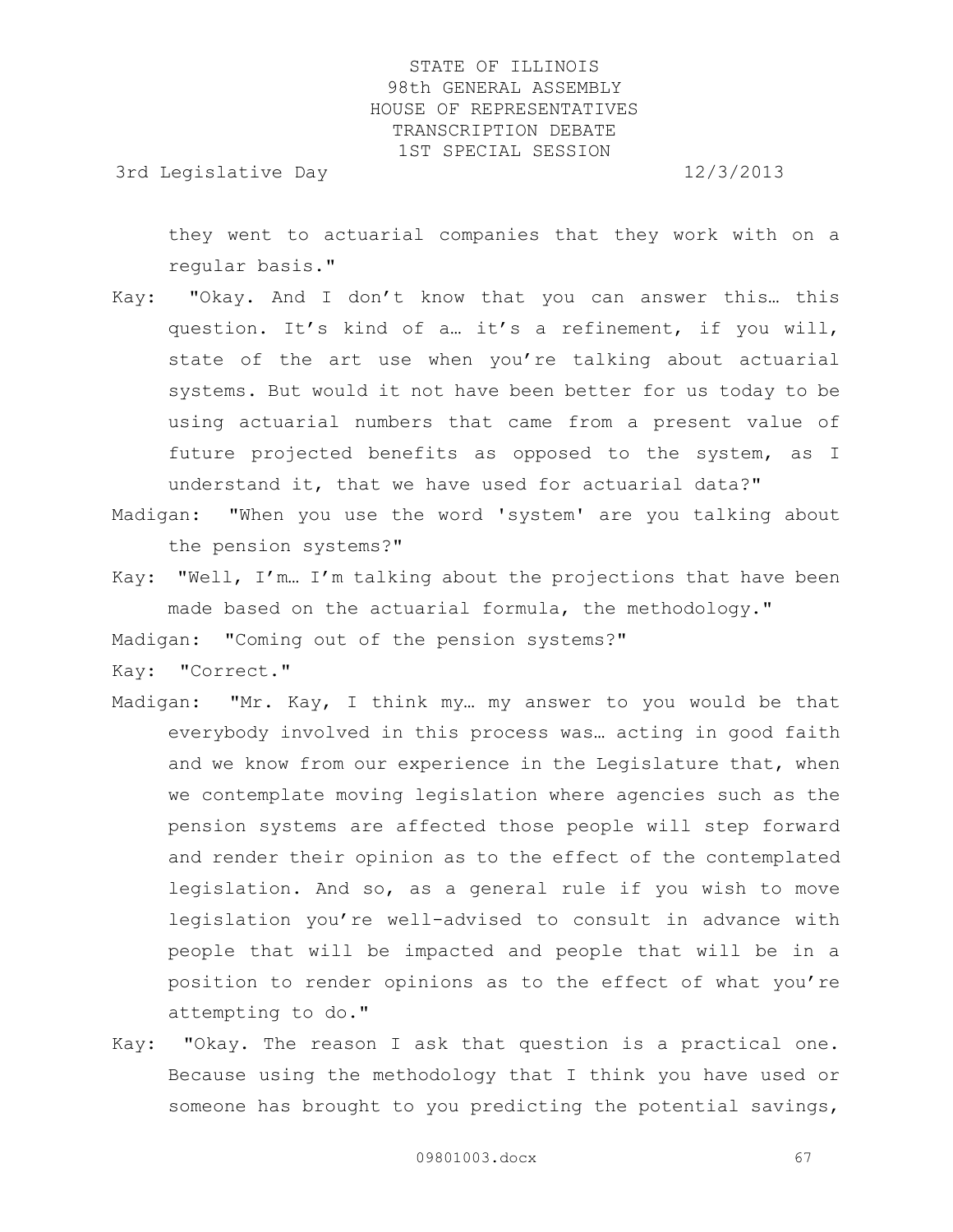3rd Legislative Day 12/3/2013

they may have done you a disservice. I'm not sure because I haven't had that… that time to get my numbers back yet. But just as an example, using the system that you folks used in 2042 taxpayers' contributions will be 9.8 billion, employee contributions 2.4. Is that what we want to do?"

Madigan: "Mr. Kay, I don't think we agree with those numbers." Kay: "Why not?"

Madigan: "Because they're different then the numbers we have." Kay: "Well… I underst…"

- Madigan: "And let me add, as I said in the previous remarks, the numbers that I'm working with are numbers that have been generated by a joint effort by the four legislative caucuses."
- Kay: "Okay. So, let's… let's get off that a minute, because Mr. McSweeney made, I thought, a very great suggestion, which I don't think you were willing to take up, about amending this Bill today with the idea of getting real numbers in hand to prove that this legislation would do what it wants to do. Because I don't think any of us really know. And I guess not knowing myself makes me pause when I come to think about a 'yes' vote. And by the way, I voted for your previous piece of legislation, when you… you came through with SB1. I thought it was a good piece of legislation. So, I'm all for tax reform, but it's got to be tax reform that indeed is real reform. I'm going to ask you again, would you consider Mr. McSweeney's proposal?"
- Madigan: "I'm prepared to work with Mr. McSweeney and Mr. Durkin to get an opinion from COGFA."
- Kay: "Well what happens if that opinion comes back and… and the numbers are lower than are…"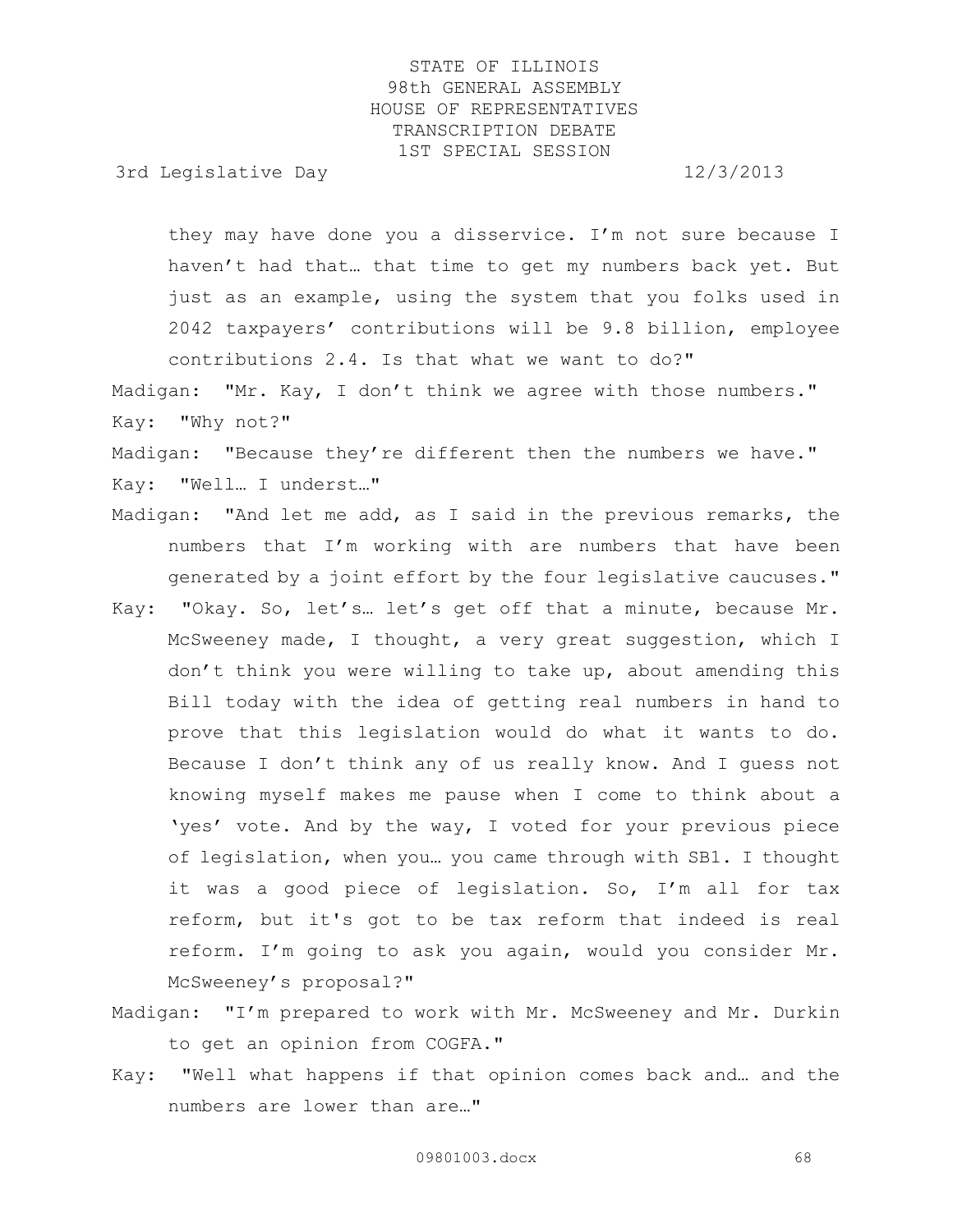3rd Legislative Day 12/3/2013

Madigan: "Well, I'm… I'm prepared to go back to work."

Kay: "Which means?"

Madigan: "You and I'd be looking at each other across the House Floor."

- Kay: "Indeed. Let me ask another question and this is probably… I'm just trying to clean up some things for my constituents. But many people are… have asked the question because there's a disparity between some teachers who are at the very, very lowest end of the pension scale and some who are at an… an extreme high end. And the question is, why don't we means test this? Was that ever a consideration or was that just not… never thought about?"
- Madigan: "Mr. Kay, I don't think I understand your question. Let me add, though, that it seems to me that the way the pension works why the employee pays in a certain amount of money and the employer pays in a certain amount of money. My presumption, which may be wrong, but my presumption is that the amount paid in will rise or fall depending upon the salary that the person is receiving."
- Kay: "Well, my… I'm… I guess I'm trying to be analogous with what I think's coming next and that's a progressive tax. And certainly under the progressive tax people at the high end pay more than people at the low end. So, that's my question when it comes to the way we have constructed this pension Bill. Indeed, would it not have been fairer to the people at the bottom to means test this?"
- Madigan: "Mr. Kay, I think there's an element of means testing contained in the language of the Bill."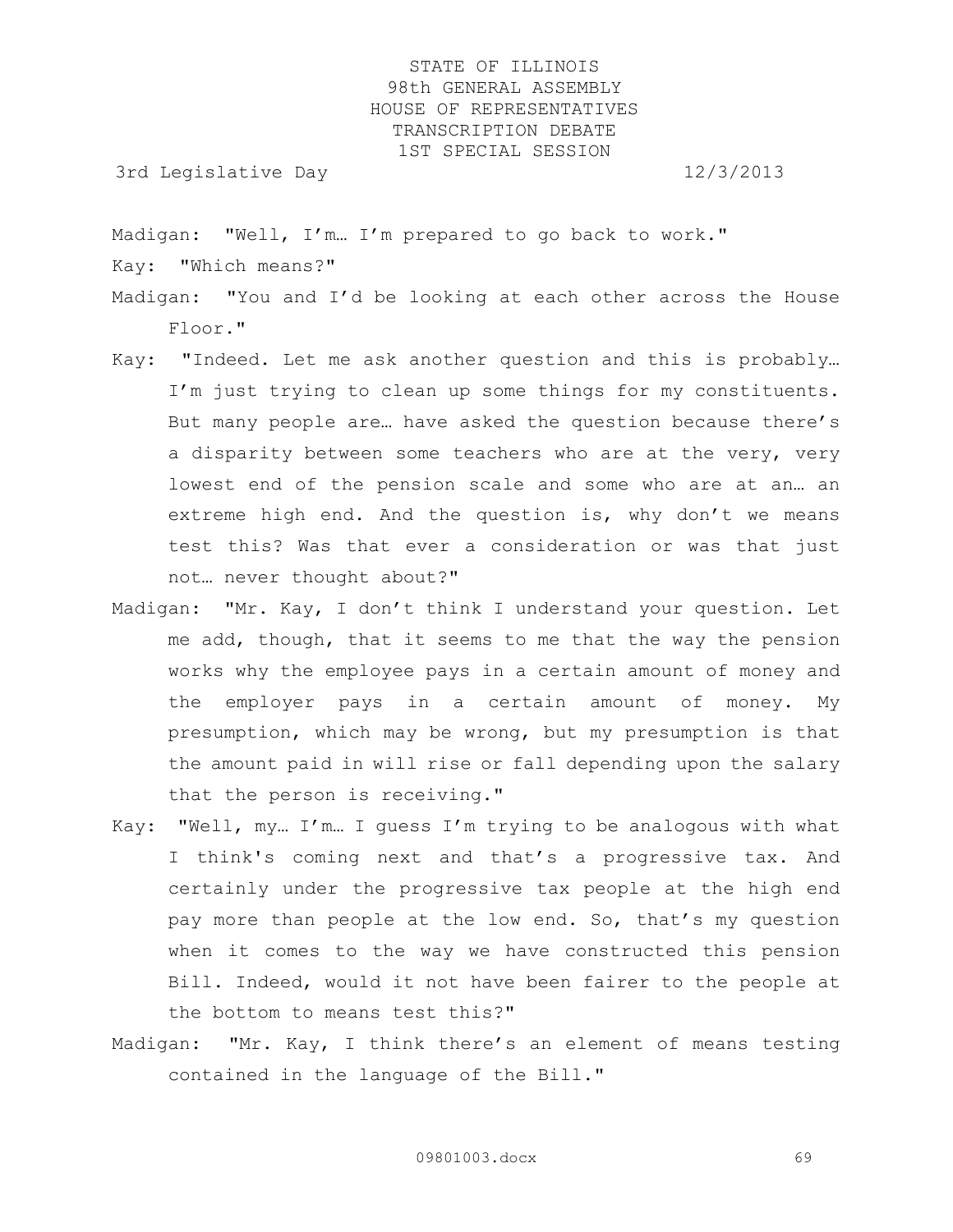3rd Legislative Day 12/3/2013

Kay: "Really. I read it once, maybe I… maybe I missed that. I'll go back. Do you know what page that's on? Never mind." Madigan: "I'll call you tomorrow."

Kay: "A number of comments have been made today about the Chicago Tribune and what a great newspaper it is. And I think it is too. I read it quite a bit. Have you seen the editorial in the Wall… not the editorial, but the piece in the Wall Street Journal today about what is captioned, 'Illinois's fake pension fix?'"

Madigan: "I've heard references to it."

Kay: "It's pretty discouraging when you read their take on this. And I guess, if you didn't read it, I can't ask you to comment on it, but I would suggest that you read it because it's less than complimentary and I don't… I don't mean this to be derogatory with respect to you because I understand where we're going today. But there's certainly a lot of suggestions as to how things could have been done better. So, I guess I'm saying it might be useful to all of us to read the Wall Street and maybe not rely so much on the Tribune. In closing, Mr. Speaker, you have been very kind to me and I appreciate that. I am… I am very uncertain as to what this Bill really accomplishes because the actuarial work done, not by you, but by somebody else and given to you, is questionable, very, very questionable. And that drives… that really drives what this Bill really does. With that, I'm going to say that Representative McSweeney, I think, had a great idea. I wish you had taken him up on it because my sense about this is that when we walk out today, whether it's an up or down vote on this Bill, we're done. Thank you, Mr. Speaker."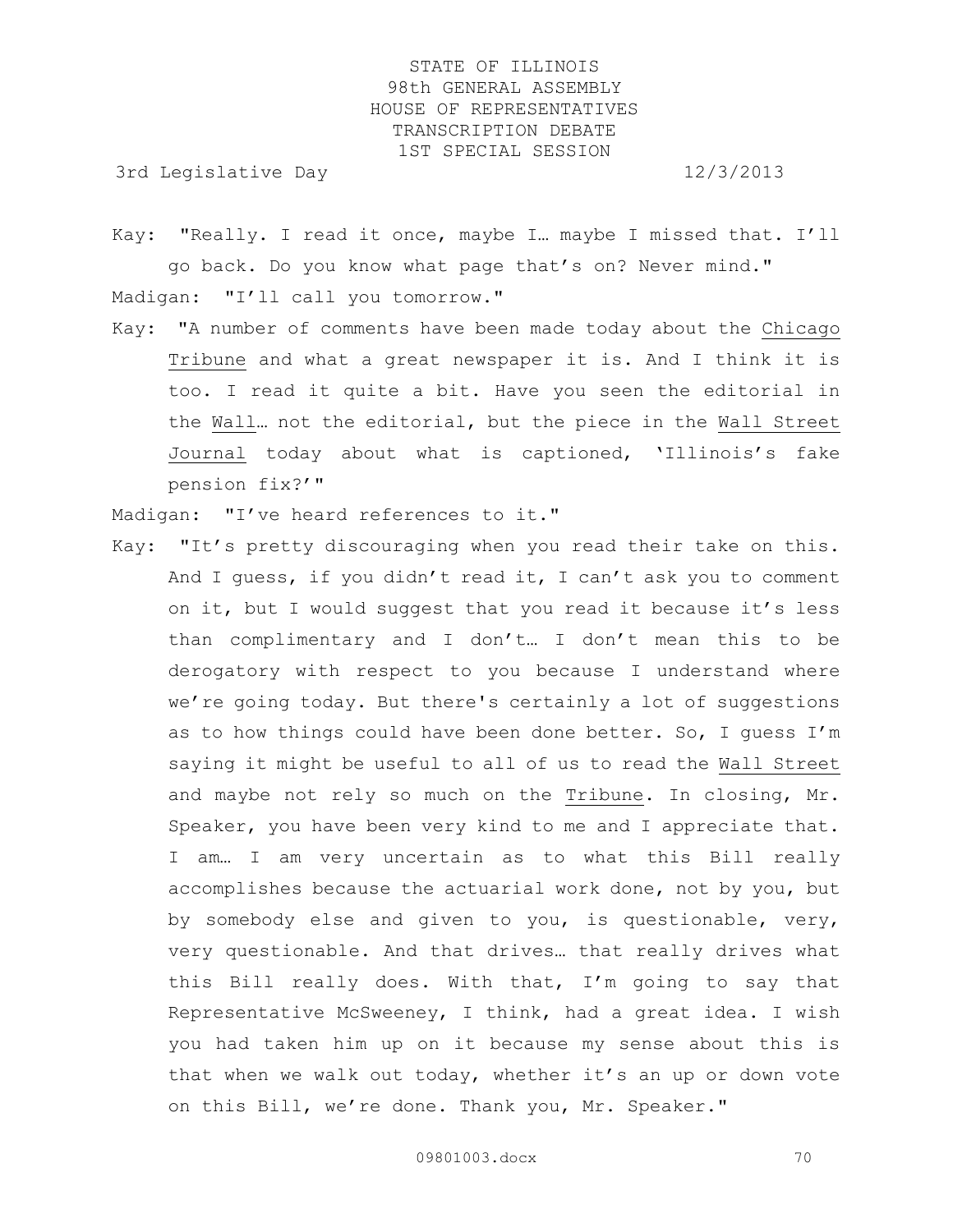3rd Legislative Day 12/3/2013

Speaker Turner: "Representative Cassidy."

Cassidy: "Thank you, Mr. Speaker. To the Report. I came into the building today and frankly even into the chamber today undecided. And then an earlier speaker mentioned an effort, some time ago, when 20-some of us came together and… and worked together to… to craft a… a framework that would address some of our concerns and that was 6258. And when we introduced that Bill, I spoke of a constituent that I had spent a considerable amount of time with. Zoe had come to my office in need of assistance finding affordable housing and other resources and I was shocked to learn that she was subsisting on a state pension that was not getting her to the end of the month. Since that… since meeting her, I've advocated on behalf of the lowest earners and I have told all the constituents I've met with that I'm going to continue to fight until I believe we've gotten the best possible deal that protects those folks at the bottom, as many of them, as much of them as we can. I believe we've done that. This isn't perfect. There's much to wish that was different, but that is the nature of compromise. In earlier versions of SB1, we derived 72 percent of the savings from benefit cuts and in this version it's 54 percent, which is significant movement. I have to acknowledge that movement and recognize the importance that will allow the portion of a pension that is… is permissible for a COLA to grow with CPI so that earning power can grow with inflation. Most importantly, we need to move on from this place and ber… begin to address the needs of middle class and working families, fund our schools and essential services that have been cut to the bone, stop the

09801003.docx 71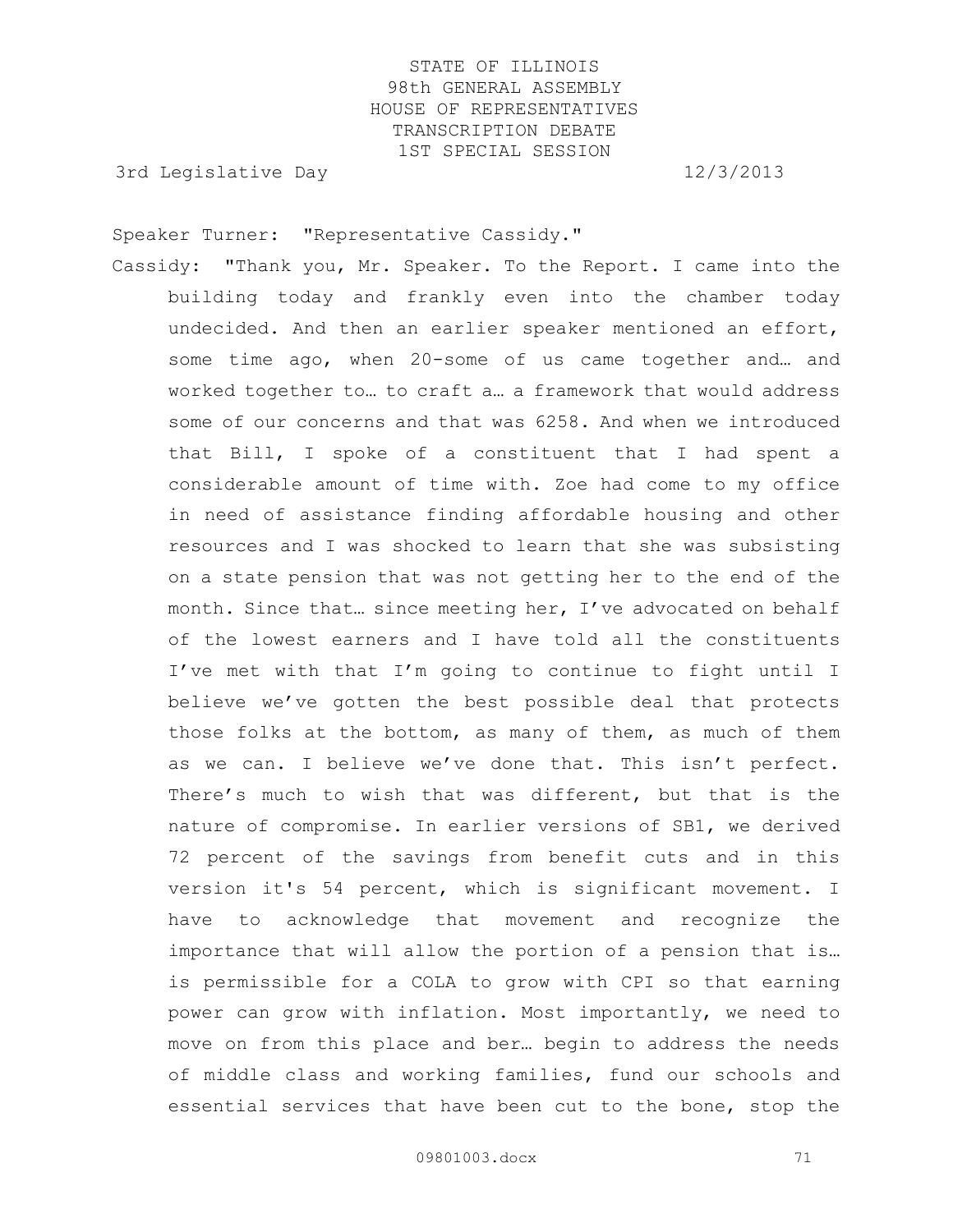3rd Legislative Day 12/3/2013

endless line of big corporate tax handouts and address tax fairness in our state. I wish we could have done more today, but I do believe this is the best deal we can get. I'm voting 'yes'."

Speaker Turner: "Representative Reboletti."

Reboletti: "Will the Speaker yield?"

Speaker Turner: "The Speaker will yield."

Reboletti: "Mr. Speaker, I… I had some questions. I… as this Body is aware, I've had some constitutional concerns and I've had a chance to review many of the cases that the Illinois Appellate Courts and Supreme Court have addressed, as well as the Constitutional Convention. And there were two delegates that talked about the diminishment and impairment clause, which I assume will be addressed by the Illinois Supreme Court in short order. One of those was Delegate Green, who I believe was a retired university employee, who said that a benefit of a hundred dollars in 1970 should not be diminished or impaired and should be no less than a hundred dollars in 1990. Would you… is it your belief and with your learned counsel to your left, that this would be in keeping with what the delegate had surmised in 1970?"

Madigan: "The answer is yes."

Reboletti: "There was also a Delegate Kinney, who happened to be from DuPage County, who spoke about the issue of a firefighter. And that it was Delegate Kinney's concern that the Illinois Constitution not diminish or impair a firefighter's retirement, pension, and that the example that was used by Delegate Kinney is that if a firefighter entered the system in year x and then retired with a guaran… what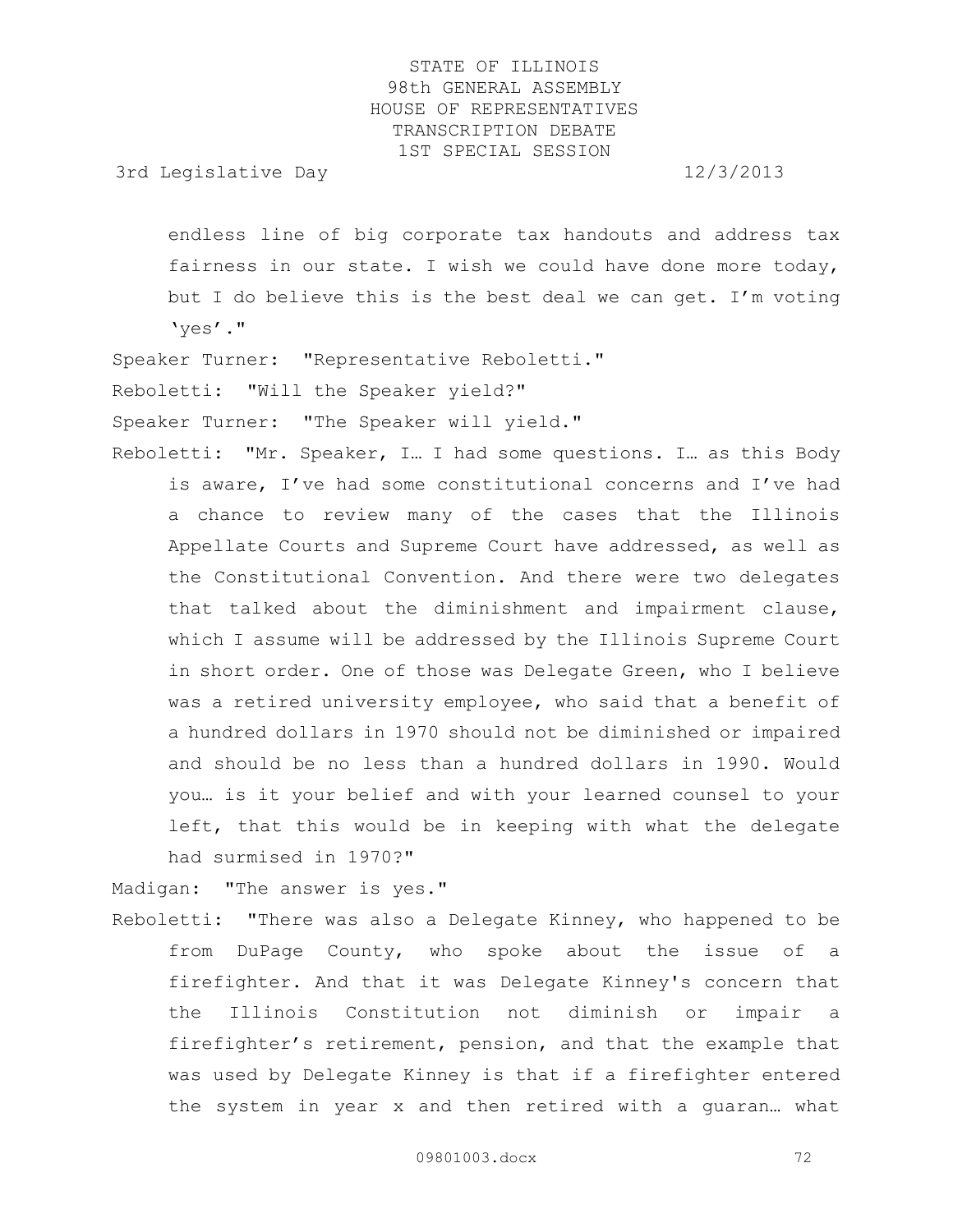3rd Legislative Day 12/3/2013

would have been considered a two-thirds of the value of his salary, that the General Assembly could not reduce it to onethird value during the… the time of the firefighter's employment. Would you say that Senate Bill 1 is in keeping with what Delegate Kinney concerns were back then?"

Madigan: "The answer is yes."

- Reboletti: "And in my reading of some of these cases, one of the major concerns and has not been addressed is the COLA, the Cost of Living Adjustment. And is it your assessment, through counsel that the Cost of Living Adjustment, is that a pension benefit or is that perceived as something else? I think that'll be ultimately the question, but is that perceived as a pension benefit that is protected by the diminishment and impairment clause?"
- Madigan: "Mr. Reboletti, we believe the answer is no, but we would add that that's a matter to be determined by the court."
- Reboletti: "And I believe that that'll probably be fully vetted here in short order. There's… I have some concerns about the severability issue. And you and I had talked about Senate Bill 1 previously and you and I were walking through the process. So, if we may for legislative intent or for whatever the courts may use this debate for… it's most likely that there will be lawsuits filed probably as soon as Governor Quinn finishes the last 'N' on his name. I'm assuming that somebody will file suit, Sangamon County, Union County. That's fair to say, right?"

Madigan: "We expect a lawsuit challenging the Bill."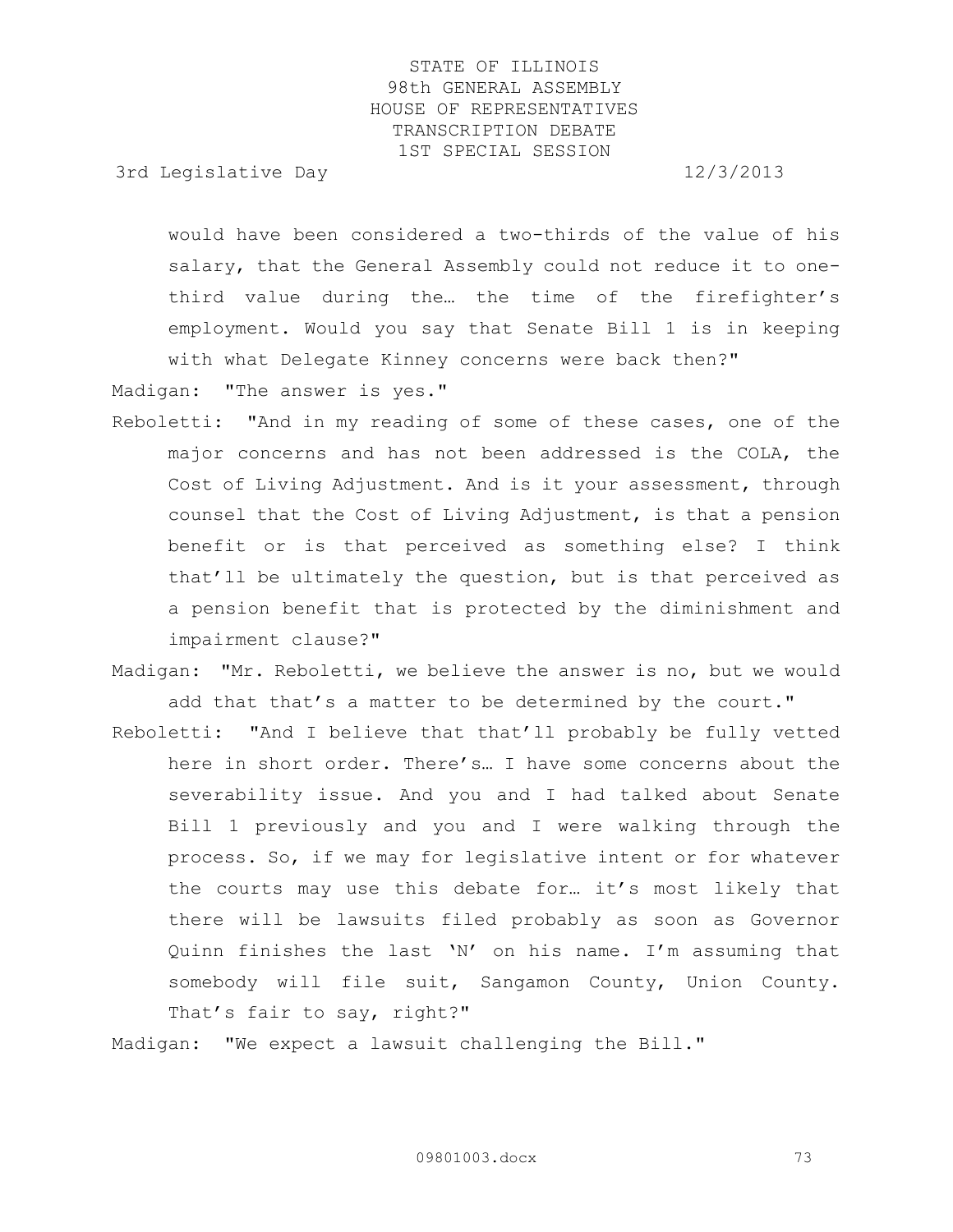3rd Legislative Day 12/3/2013

Reboletti: "And that when you and I last discussed this, we probably both agreed that the court would enter a stay as they were reviewing this case. Is that fair to say?" Madigan: "I think it's a good possibility."

Reboletti: "And it's my understanding that this Bill would save in the range of between 1 and 2 billion dollars in the first year. Is that a fair assessment as well?"

Madigan: "The answer is yes."

- Reboletti: "One of the other concerns that I have is what will happen to that savings. Is that something that… do we think that the courts will hold in escrow of some sort or will we keep that aside from the budget? Because, I think other states, where they did not hold the savings aside, some of them were ordered to reimburse the pension systems or retirees as soon as the court rendered a judgment."
- Madigan: "Mr. Reboletti, presuming that the lower court enters a stay, there won't be any savings because all the provisions of the Bill will not go into effect until there's a final order from the Illinois Supreme Court."
- Reboletti: "And then we would anticipate for our budgeting process for next year that we would make a full pension payment that would be due and owing to the system while we await the decision of the Supreme Court?"

Madigan: "The answer is yes."

Reboletti: "While we… while we await that, some people… I want to now address the issue of severability. One of the other concerns that I have is increasing of the age. I think that'll be another issue that will be determined. If the court determined that by us, in this Senate Bill, by increasing the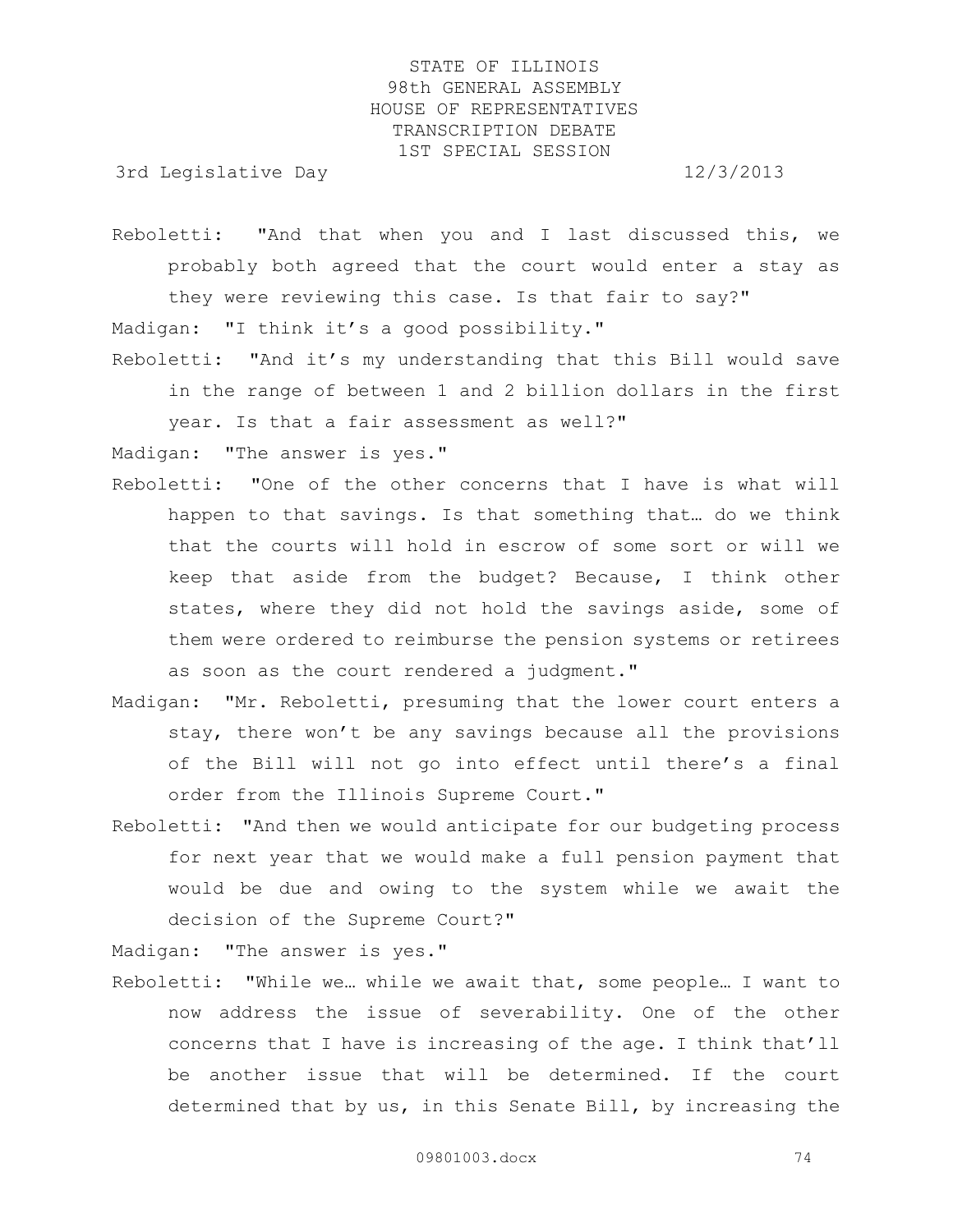3rd Legislative Day 12/3/2013

age of retirement by any period of time, four months, four years, does the entire Bill fall? How would that work? I think there has been some concern about how that would play out."

Madigan: "Mr. Reboletti, the answer is no. And all of the elements are severable except for the following items: funding formula, annual adjustment, contribution changes and the defined contribution plan."

Reboletti: "And those are not severable? That's… is that…"

- Madigan: "That's…"
- Reboletti: "…correct?"

Madigan: "The answer is yes."

- Reboletti: "And if any of those were determined to be unconstitutional, would the entire Bill fall at that point or only that particular portion?"
- Madigan: "If any one of those was found to be unconstitutional, only that item would be determined to be unconstitutional. Excuse me, let me go back and correct that. If any one of these… I'm going back to the four items that I just put into the record. If anyone of them is deemed to be unconstitutional, then all four would fail."
- Reboletti: "And then what would that… if all of those failed, what would that leave us with respect to the passage of this Bill? What would go into effect, if anything?"
- Madigan: "Changes in retirement age, pensionable salary cap, pension abuse language and several other smaller items."
- Reboletti: "And it would also be fair to say that if we make our pension payment next year, that if the… that we would hope that the court would come back to us with some type of decision prior to the next pension payment having to be made.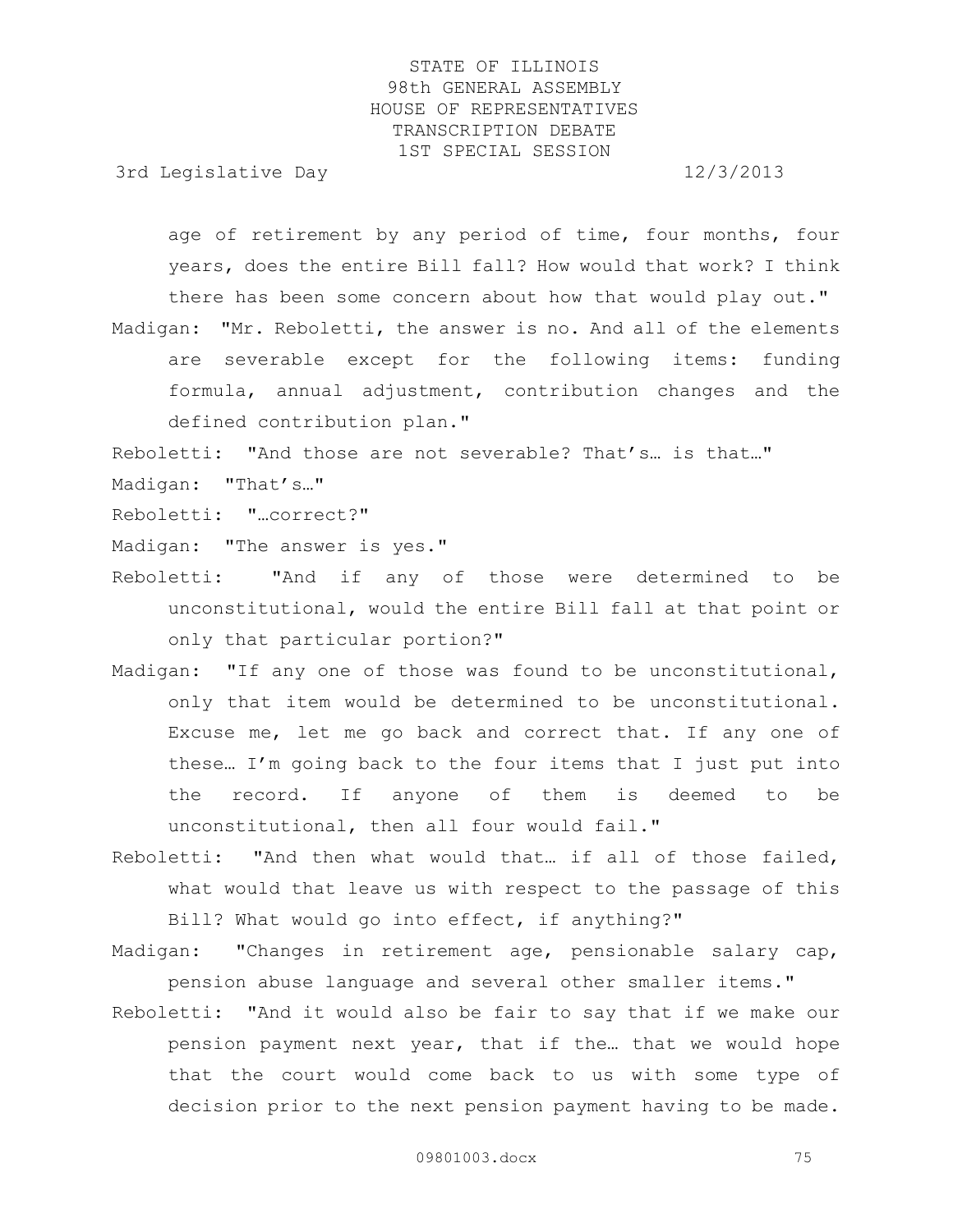3rd Legislative Day 12/3/2013

So, we may have up to 18 months or so before the next pension payment would have to be made and that would give this General Assembly time to correct… if there are any issues to correct at that time."

- Madigan: "That's correct."
- Reboletti: "Thank you, Mr. Speaker."
- Madigan: "Thank you."

Speaker Turner: "Representative Moffitt."

Moffitt: "Thank you, Mr. Speaker. Will the Speaker yield?"

Speaker Turner: "Sponsor will yield."

Moffitt: "Mr. Speaker, just very, very quickly. During early discussion of pension reform, the issue was raised different times about a possible tax swap, a tax shift, and when Senate Bill 1 in its original form came through, that question was raised and I believe your response was, well, that's not in this Bill. And I assume that's still the case. Do you…"

Madigan: "The answer is yes."

- Moffitt: "Yes, that it…"
- Madigan: "Yes, it's not in the Bill."

Moffitt: "Thank you. And is that issue still an issue that we might likely see in the future or passage… would pass…"

- Madigan: "Mr. Moffitt, my answer to that question would be as much speculation as anybody else answering the question. You know how it is here. Issues change from day to day."
- Moffitt: "The other time I think you said that would follow and I… you weren't really tying it directly but that's still an issue out there. Would you see this Bill as reducing the odds of that shift occurring?"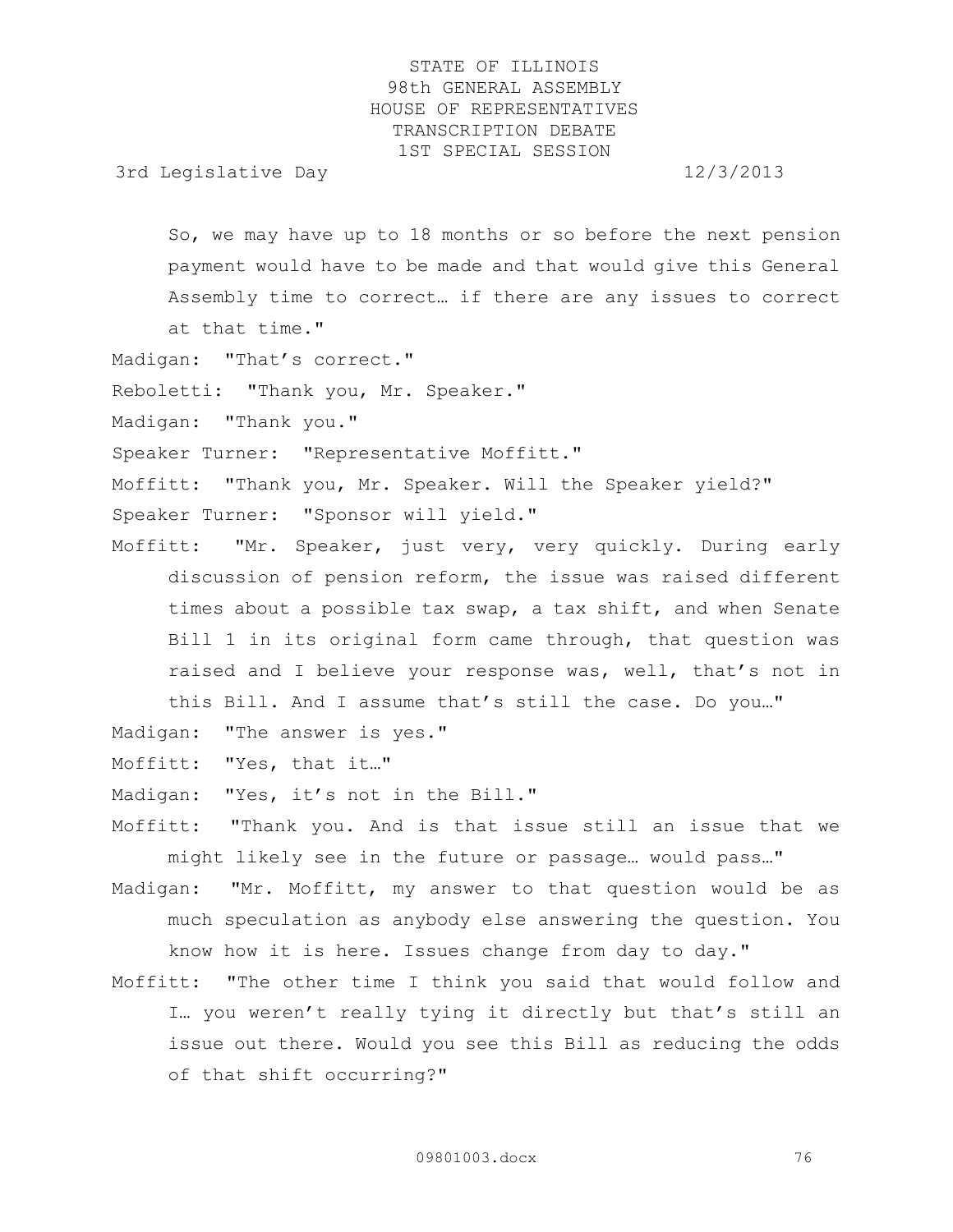3rd Legislative Day 12/3/2013

Madigan: "Again, my answer would be, it just depends on the level of interest in the general population concerning the cost shift. So, normally, issues rise to consideration here based upon the level of interest in the general population where the citizens are talking to the Members of the Legislature asking them to bring something before the Legislature or to move some kind of a piece of legislation."

Moffitt: "Okay. Thank you, Mr. Speaker." Speaker Turner: "Representative Bellock."

Bellock: "Thank you very much, Mr. Speaker. To the Conference Report. Just in looking over, we've had 21 downgrades in Illinois by bond houses over the last couple of years. Looking at today, we have addressed the two issues that the bond houses have asked us to do. Two years ago we addressed the Medicaid reform, the other issue that they keep bringing up is the pension reform. That's the issue on the table today. We know that the most important thing is to sustain this pension system for all the employees and teachers in Illinois who have paid into this system. Today is the day that we can stop the uncertainty about this. I know we all have concerns about the Bill and they are compelling and we have listened all afternoon to the issues that we know need to be addressed or may not have been addressed. But until we stop the uncertainty and address this reform today, that is the only reform over the last three years that has come before us that all four Leaders and the Governor have agreed upon. Unless we move forward and attempt to sustain this system, we will still have the status quo in Illinois and we will have the uncertainty, not only for the businesses that don't want to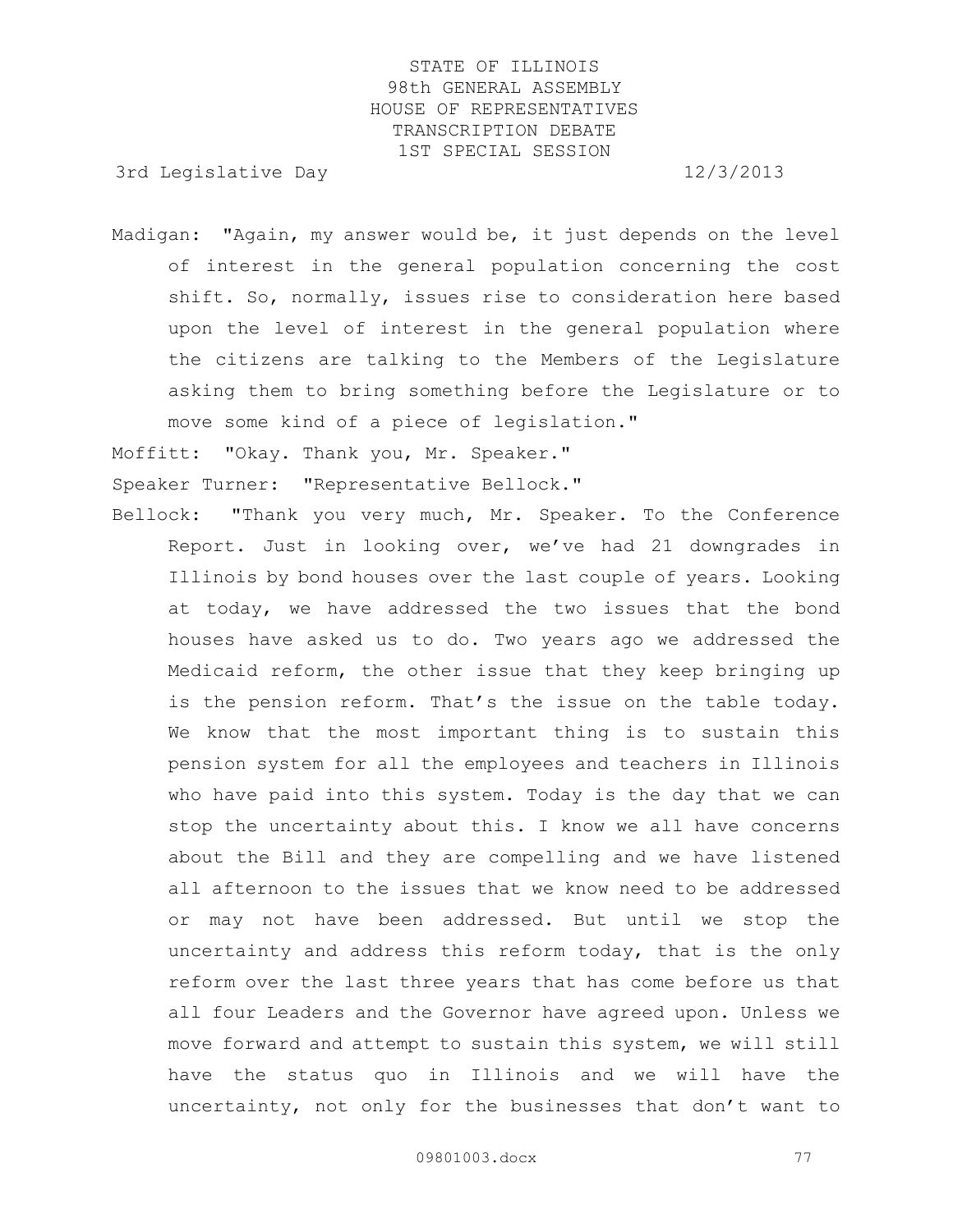3rd Legislative Day 12/3/2013

stay in Illinois, but most importantly, for all the hardworking taxpayers, teachers, employees of this state who work every day and need to have some certainty on this issue. I encourage you to support this Bill and work for all of those people in Illinois."

- Speaker Turner: "Members of the House, there are two speakers left. Leader Durkin to close… Leader Durkin and Speaker Madigan to close. Is there anyone else wishing to seek recognition on this point? No? With that said, Leader Durkin."
- Durkin: "Thank you, Mr. Speaker. Over the past few months Speaker Madigan, Senate President Cullerton, Leader Radogno, and myself have discussed fixing the state retirement systems at great length. To say reaching an agreement has been difficult would be… to say reaching an agreement is difficult is an understatement. As a group, we painstakingly reviewed various proposals derived from the Conference Committee Report, other pension reform Bills, such as Senate Bill 1, which was championed and supported by my predecessor, Tom Cross, in an effort to find common areas of consensus and optimize savings. Movement at times was slow. That's because each and every time we made an adjustment to an acc… to one of the concepts, even minor, it had the potential to dramatically alter the actuarial numbers provided by the pension systems. That went on and on and on. But it was responsible. We had to do it. But we collectively felt it was important that the numbers be as accurate as possible before we came to you, seeking your vote, which is what we're doing today. I can tell you this, I have a family member who is an actuary, spent about 20 years taking tests after she graduated from college. They have the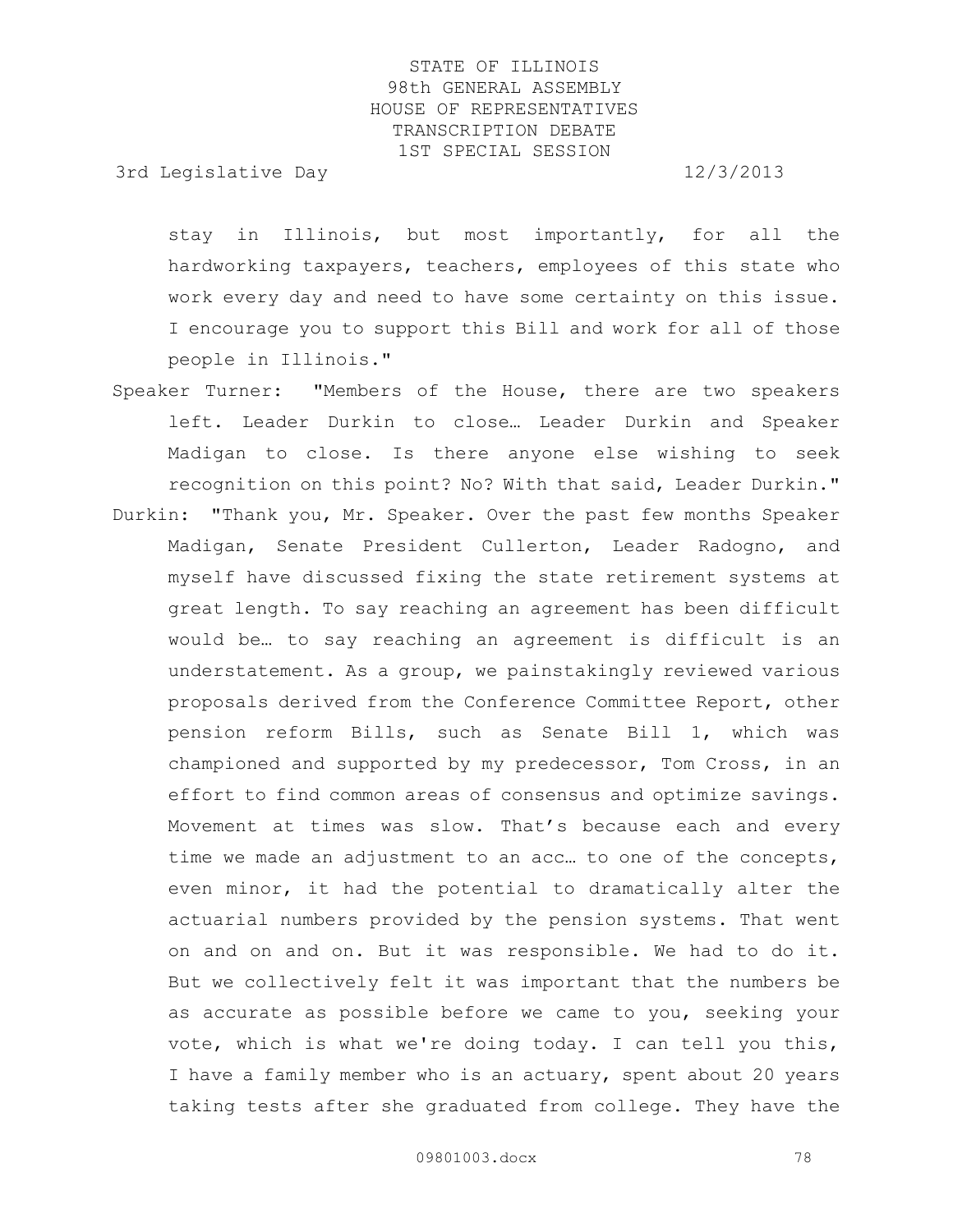3rd Legislative Day 12/3/2013

highest of fiduciary standards, some people are critical of them, but I will say that we need to put reliance within what our actuaries tell us. The Conference Committee Report, SB1, will save in the range of a \$160 billion over course of 30 years. This is real money. This is not Monopoly money. The savings are significant and more importantly it sustains the viability of these systems. Under this proposal, the systems will re… will achieve 100 percent full funding by the end of 2044. Better reforms to the COLA, a pensionable salary cap, a higher retirement age for those under 46 are necessary to stabilize our pension systems and to control and reduce our unfunded pension liability which is the worst in the nation. I will also say there was discussion about this supposed guarantee. And I will say that on balance, it's correct measure, it's a correct component. It provides flexibility to a fiscally prudent Governor and a fiscally prudent Legislature to make their payments to the system and also to pay the necessities of government, but what it also protects the Legislature from, and the taxpayers importantly, are the examples in the abuses and the rogue actions of Governors and Legislatures, which we've seen over the years, by giving the systems the abilities to say no, you can't do this, no more holidays. And that's what we're doing in that provision. Because of our insistence, that's Senator Radogno and myself, up to 5 percent of active state employees will have the option of controlling their own retirement and can choose to participate in a defined contribution plan. This is a victory. This is something that our side of the aisle has asked for and pleaded with for years. What made it possible for us to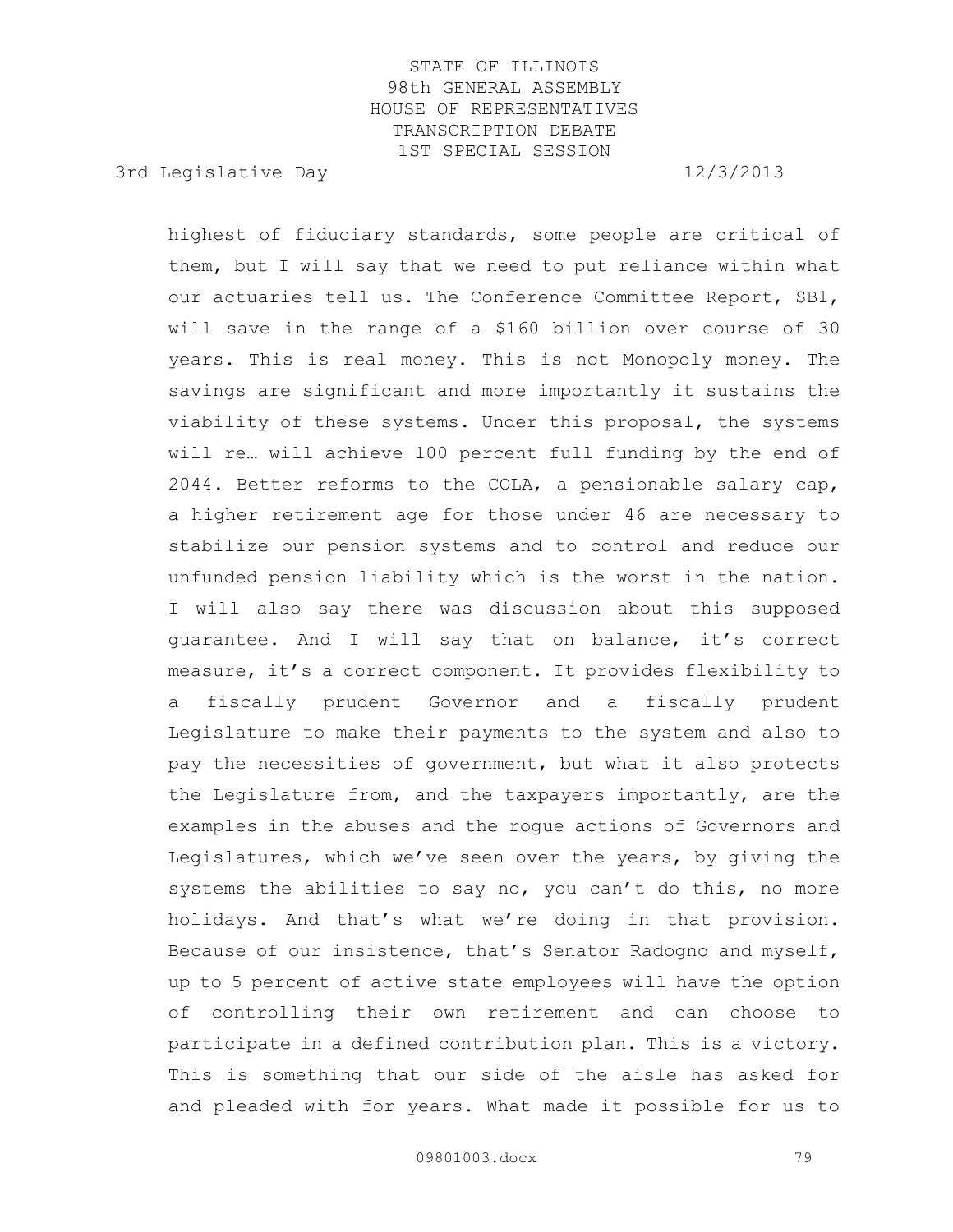3rd Legislative Day 12/3/2013

be here today was a sense of urgency by all Leaders, that if nothing is done the credit agencies will continue to imper… impose further downgrades for our state which makes it cost prohibitive to borrow and will ultimately damage our economic and job climate and put it in even worse condition. Illinois already has the worse credit rating of any other state and the highest unemployment of any state in our region and in the Midwest. And today, failure to act, and failure to act today will assuredly move our credit rating even lower, if it is possible and I guess we'll just have to find out, if we don't pass that Bill. I believe that's reprehensible if that's the situation. No one wants to be here, but we have no choice. There was tremendous give and take during the course of these negotiations and that's what this Body's about and that's what this process is about. And while I will say that this Bill is not perfect, it's a good Bill, but it is the best Bill that we are going to see for such a long time if we do not pass this Bill today. I will say that we acted and we negotiated in good faith 'cause we all believe a sense of urgency what… has nothing to do with politics. I've heard criticism and I have heard comments, but the fact is, politics have absolutely no place with the condition of our pension system, with the billions of dollars that are at stake. We need to act on the merits of the Bill itself. There are so many good things in this Bill opposed to the questionable parts that people have brought up and that is the basis for why you should vote 'yes'. I can believe… and I will tell you this, that I think that if we do also not take action today, it just makes it that much more likely that a tax increase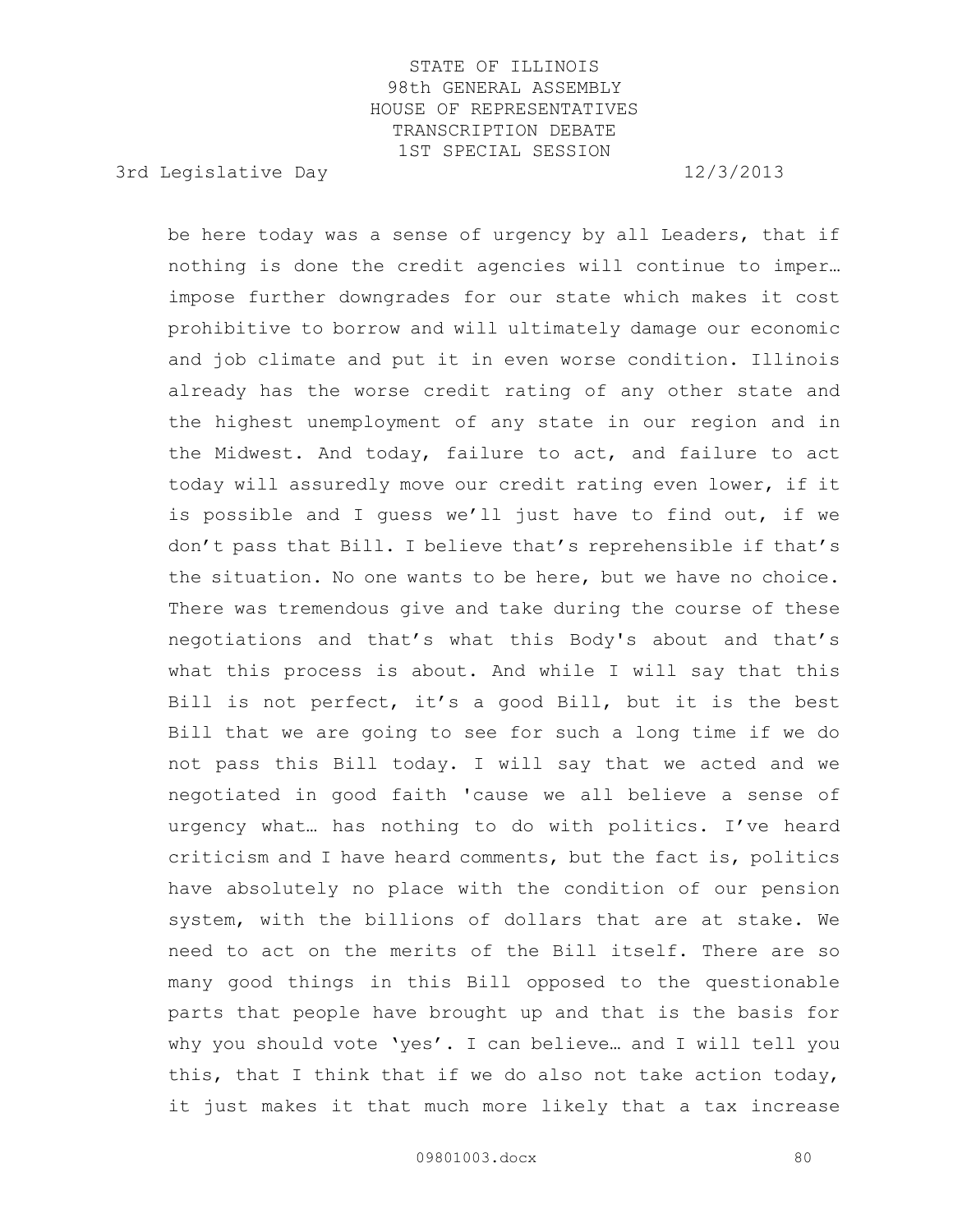3rd Legislative Day 12/3/2013

will be necessary. Let's try to avoid that. Now, I think it's ironic today that the Detroit bankruptcy judge, that was mentioned earlier, did rule that the City of Detroit is eligible for bankruptcy protection and I will tell you what, our failure to act and to move in a positive manner like today, could ultimately put these systems in the same position as the City of Detroit. And shame on us if that occurs. I want to thank all who participated in this issue, going back three years ago, to all the Members in the Pension Committee, Members of the Conference Committee, and more importantly to our staff who work tireless day and night, 'cause they're doing it for the right reason, because they believe in Illinois, they believe we have a brighter future ahead, and so do I. Vote 'yes'."

Speaker Turner: "Speaker Madigan to close."

Madigan: "Mr. Speaker, before I begin, let me advise the Body that the Report has been adopted by the Senate. And Mr. Speaker, I wish to read into the record a statement for the purpose of Legislative intent. The fiscal problems facing our state and our retirement systems are no surprise to anyone and finding a solution is no small task. This Conference Committee Report is a culmination of years of work and months of hard negotiations among the four caucuses. Despite the rhetoric, we have spent countless hours consulting with all of the stakeholders and took everyone's suggestions into consideration. The intent of the Bill is to address the problem in a manner that is fair to those impacted, including: employees, retirees, and the taxpayers. As a result, the Bill only includes changes that were determined to be absolutely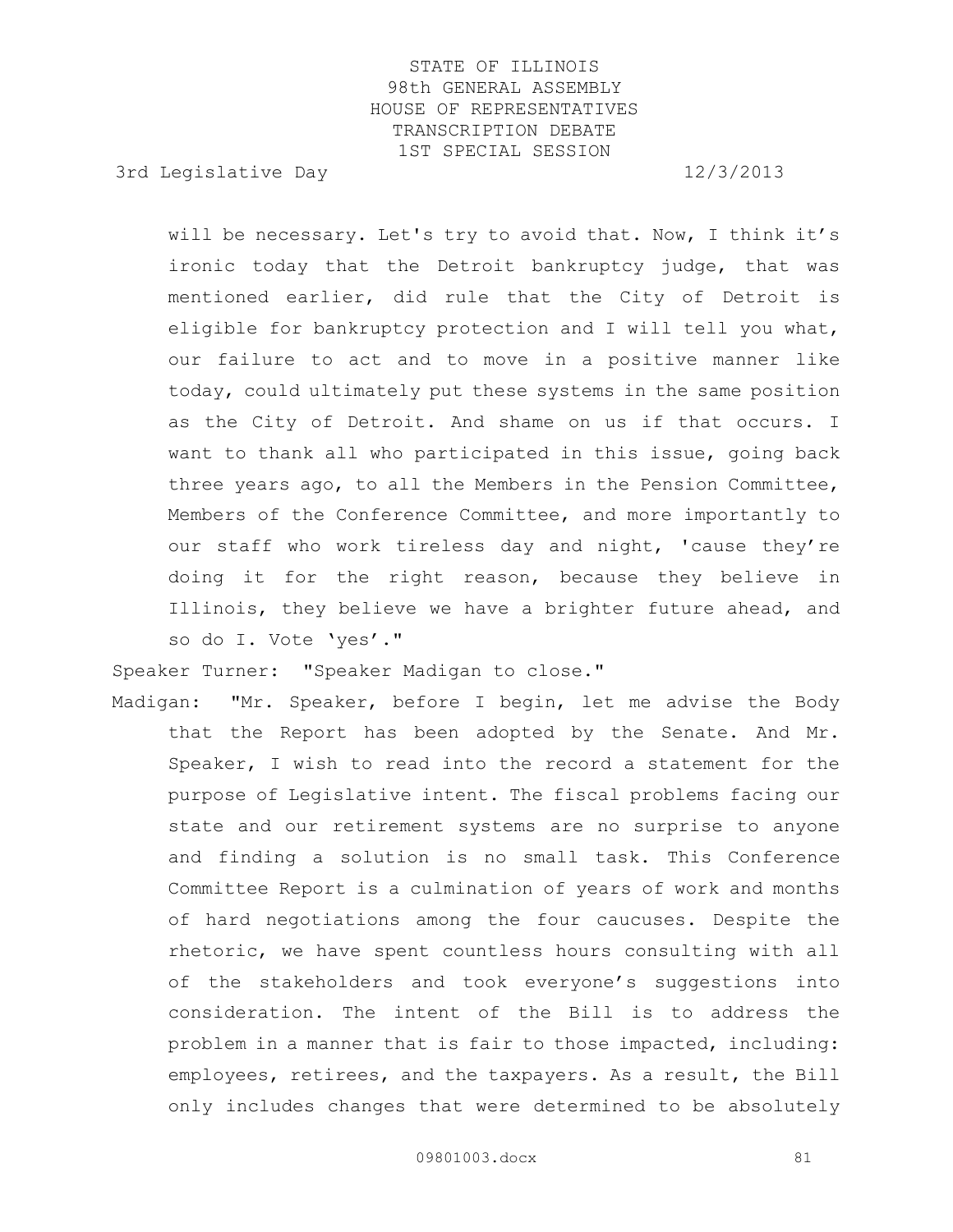3rd Legislative Day 12/3/2013

necessary. In my opinion, and I believe many of you agree, the State of Illinois is in a fiscal crisis and we need to take immediate action. I applaud that our Members have searched for options and proposed ideas that could help minimize this crisis. Over the past few years we have increased the income tax. We created a Tier II retirement system that provides less generous benefits. And we have made very painful deep cuts to programs that are essential to the health, safety, welfare, and educational developments to the people of the State of Illinois, but it hasn't been enough. Raising taxes alone, cutting state spending alone, or a combination of the two alone, won't solve the problem. Continuing to do nothing will further erode the state's credit rating and our ability to attract and maintain businesses and people that generate revenue for the state. This Amendatory Act of the 98th General Assembly is intended to address the fiscal issues of the state and its retirement systems in a manner that is realistically feasible, consistent with the Illinois Constitution, and fair to both the taxpayers and the employees impacted by these changes. Mr. Speaker, Ladies and Gentlemen, in conclusion, first, I want to thank and highly compliment people on our side of the aisle. First, Representative Nekritz, the chair of our Pension Committee, the person who has been the engine behind all of this effort, reform the pension system, giving to the effort tireless time and effort and energy and dedication and she has done a wonderful, wonderful job. In addition, my other two appointments to the Conference Committee, that Gentleman standing up at the podium there, Mr. Turner and Mr. Zalewski,